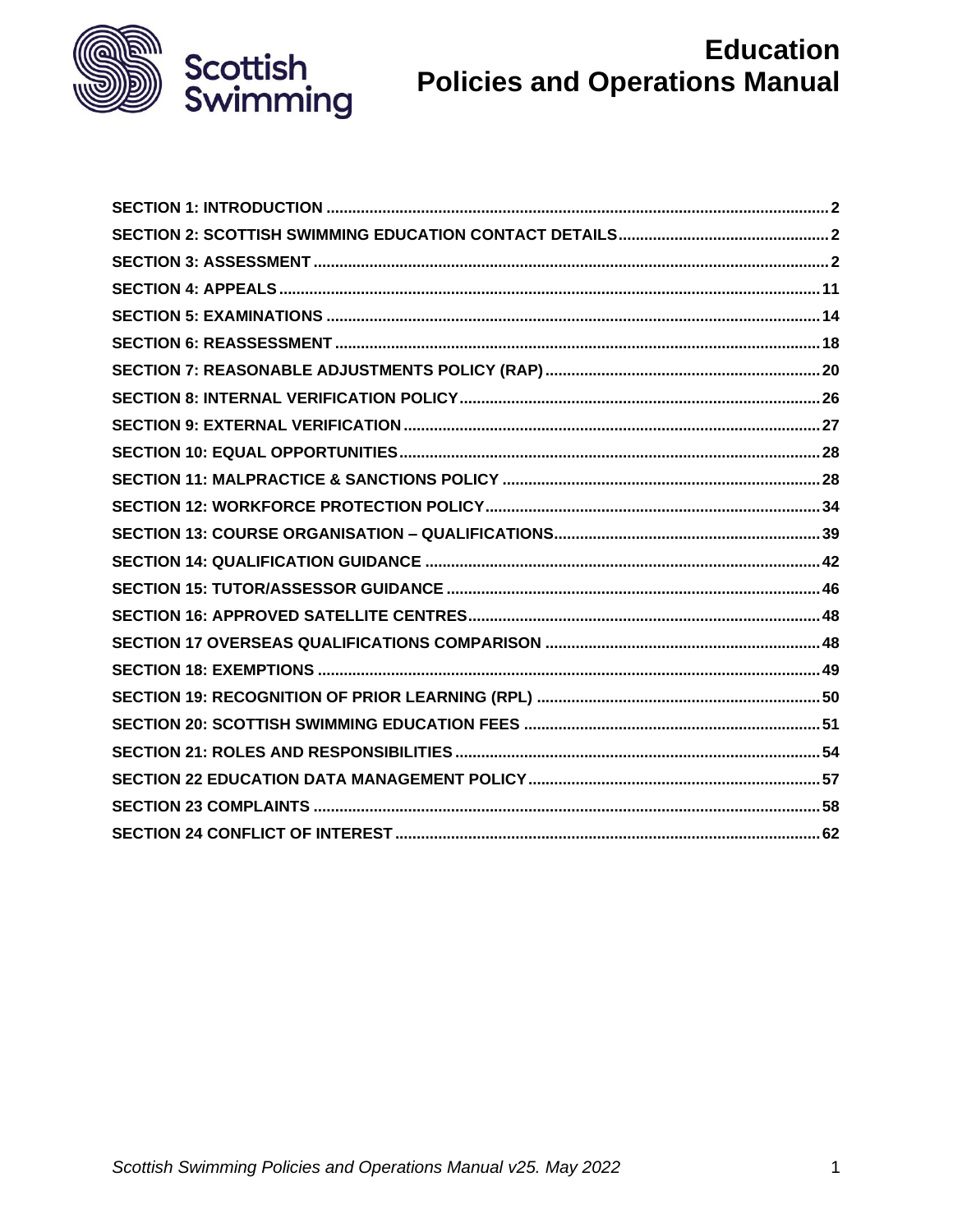

## <span id="page-1-0"></span>**Section 1: Introduction**

As an Approved Delivery Centre (ADC), Scottish Swimming operates within the criteria laid down by Scottish Qualifications Authority (SQA).

Anyone wishing to organise a Scottish Swimming course should follow the guidance contained in this document.

## <span id="page-1-1"></span>**Section 2: Scottish Swimming Education contact details**

**Address:**

Scottish Swimming Education University of Stirling Sport University of Stirling **Stirling** FK9 4LA **Telephone:** 01786 466520 **Email:** education@scottishswimming.com

## <span id="page-1-2"></span>**Section 3: Assessment**

## **3.1 General assessment policy**

Scottish Swimming expects licensed tutors and course organisers to ensure that candidates/learners are made fully aware of the criteria and standards against which their progress and success will be judged.

It is the responsibility of the course organiser to ensure that a Scottish Swimming licensed tutor is appointed to tutor and assess the "on course" elements of assessment for the qualifications. The marking of the written examinations element of the qualifications is the responsibility of Scottish Swimming.

Course organisers and tutors must use Scottish Swimming assessment documentation which is provided as part of the course resources.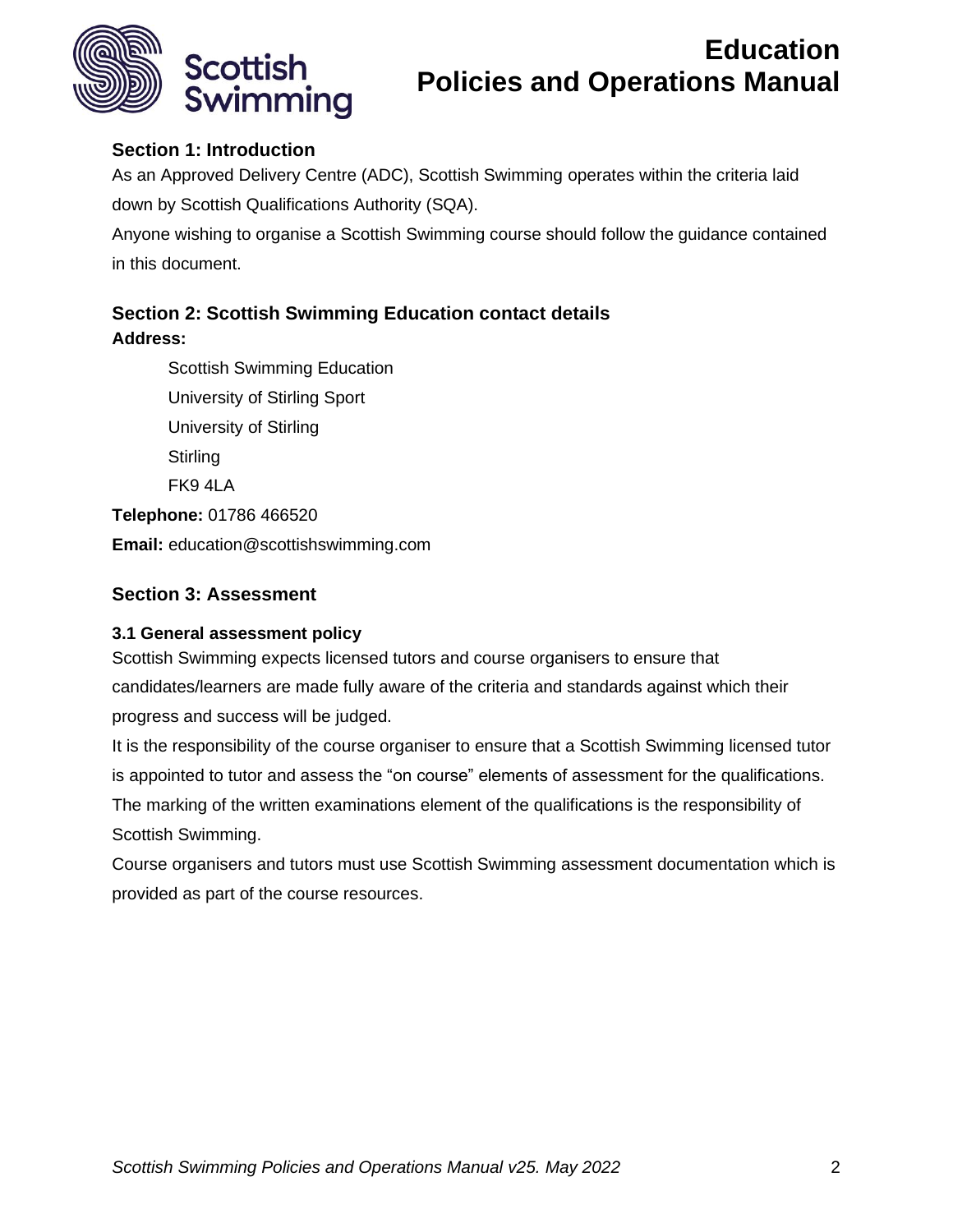

#### **All candidates/learners should be made aware of:**

- The timing of assessment to allow preparation to meet deadlines
- The criteria against which they will be assessed, to ensure that they are adequately prepared
- The standards to be applied to measure success
- The method/s by which they will be assessed to ensure that these are fair
- The outcome of assessment and the reasons for that outcome to allow candidates/learners to judge their own performance for future reference
- The cost of any formal reassessment opportunities

## **This is underpinned by the following principles:**

- All assessments will be carried out in a fair and equitable way, without prejudice or favour.
- Any deviation from this policy in favour of one candidate/learner must be fair to all other candidates/learners Where a candidate/learner requires an alternative form of assessment it must be clear that although the form of assessment may change the knowledge or skill being assessed must not change and the standard to be achieved must not change
- It is the responsibility of the candidate/learner to ensure understanding of the assessment criteria and standards before presenting for assessment
- A candidate/learner has the right of appeal against any outcome

## **Internally assessed work will conform to the standards and outcomes set by SQA and Scottish Swimming.**

- An assessment plan will be agreed with candidate/learners showing when key assessments will be set or carried out and by when they are to be completed
- Assessment dates and deadlines may be altered by the tutor according to operational needs or re-negotiated with candidate/learner(s) according to individual circumstance. Any re-negotiation based on an individual's circumstances must be fair to all other candidate/learners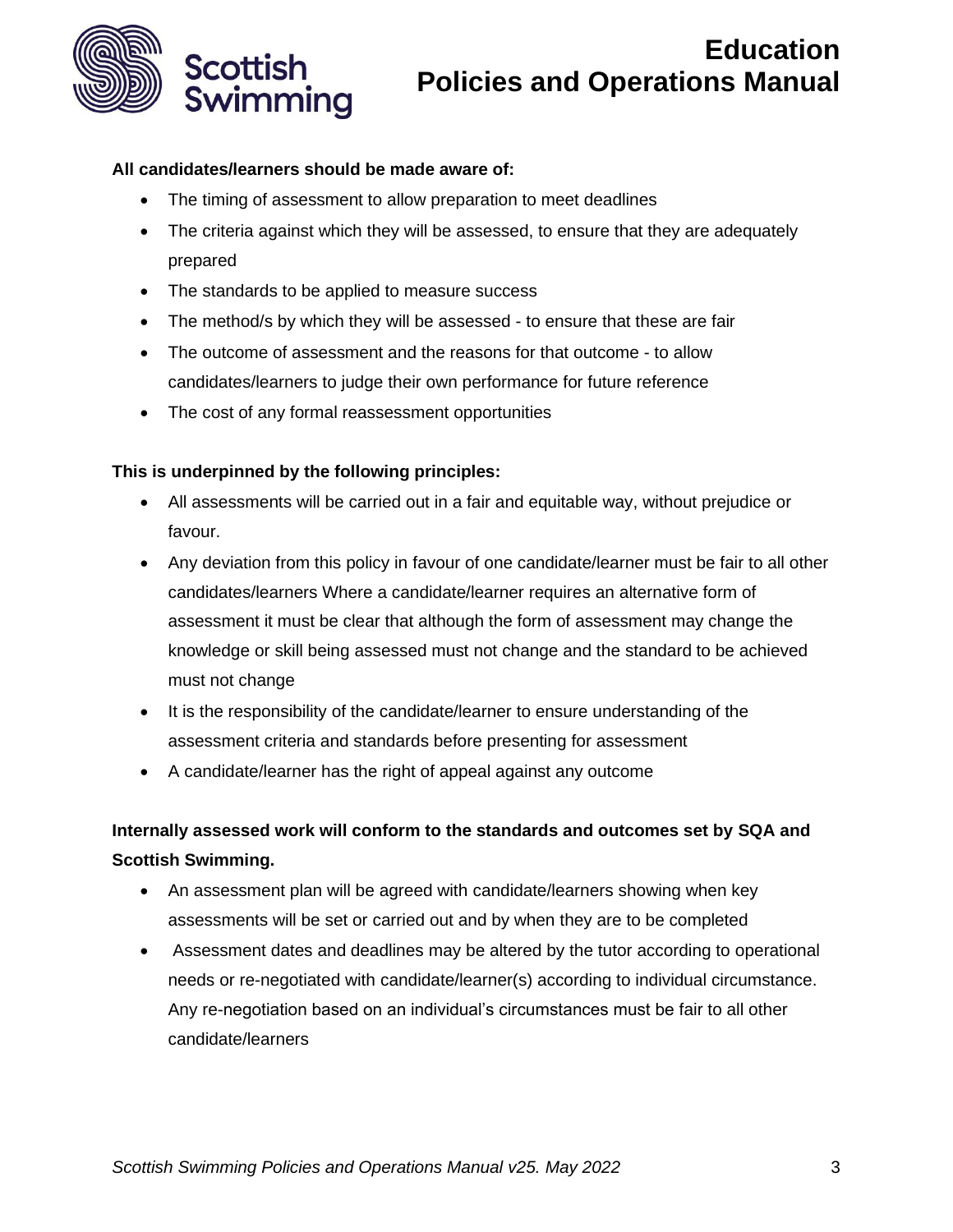

Scottish

Swimming

# **Education Policies and Operations Manual**

- The assessment criteria and how these will be applied should be made known to candidates/learners to enable them to familiarise themselves with the assessment criteria prior to the submission of their work for assessment
- If a candidate/learner fails to meet a deadline and has made no attempt to negotiate an extension, this should be clearly noted in all records and the candidate/learner should be made aware that it has been recorded. This could lead to the candidate/learner not being able to achieve the qualification within the agreed timescale
- Where the tutor feels that an exceptional number of extensions to deadlines have been granted, this should be discussed with the candidate/learner concerned. If the outcome of the discussion is that no further extensions are to be granted then Scottish Swimming should be notified of this
- Candidates/learners should be made aware of the specific number of occasions on which they may be formally reassessed
- Any candidate/learner dissatisfied with the process or outcome of an assessment should have the right of appeal

External examinations and assessments are set by Scottish Swimming and should be conducted according to the criteria set for the particular examination. (Please refer to examination guidance).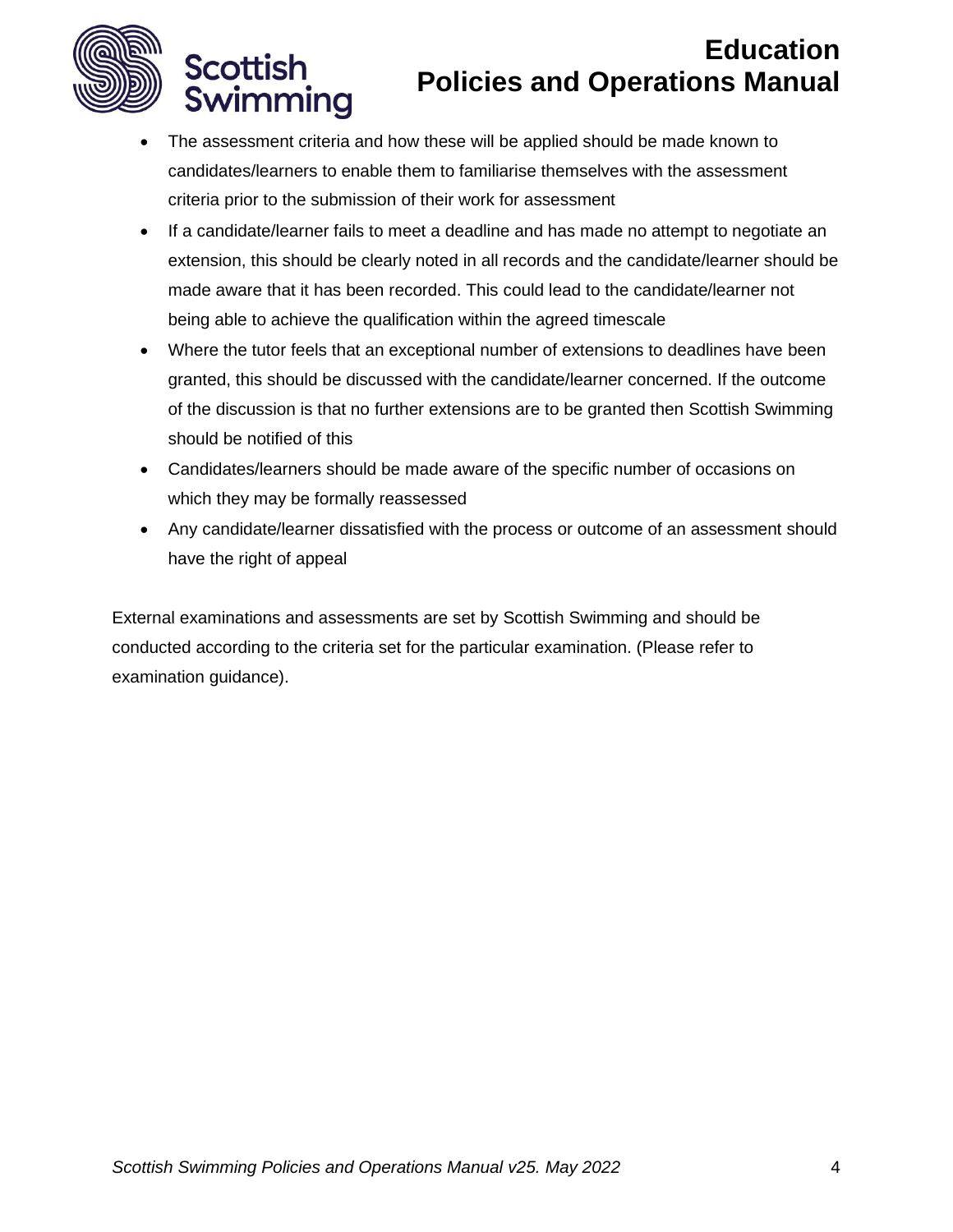

#### *3.2 Guidance for Video Assessment*

Scottish Swimming (SASA) strongly recommend that all assessments are observed in a live setting. Where, in some circumstances, recorded assessment has been agreed by SASA the assessment should conform to the following guidelines:

- 1. The assessment must be presented in digital format
- 2. The recording must be accompanied by details of the candidate/learner's full name, date of birth, date of assessment, Scottish Candidate Number (SCN), and clearly marked stating the qualification title
- 3. The recording must contain footage of the assessment only, which must commence at the beginning of the recording
- 4. The assessment must be shot in one take. Assessors should refer the assessment if the recording contains edits
- 5. The candidate/learner and participant(s) must be in camera shot throughout the entire recording
- 6. The candidate/learner must be clearly heard at all times throughout the recording. If it is difficult to hear the candidate/learner's instructions, they should be referred
- 7. Any comments made by the participant(s) should be clearly audible at all times
- 8. The assessment must be conducted in a suitable environment e.g. a pool setting. If the venue is deemed to be unsatisfactory, the candidate/learner will be referred on their assessment
- 9. A copy of the lesson plans and video recording consent forms *(see appendix 1)* for all of the participants being filmed must accompany video assessment submissions
- 10. The video produced must cover the assessment range required in the unit/qualification assessment guidelines (please refer to the appropriate observation checklist)
- 11. Use of Skype or equivalent: Skype may be used to conduct oral Professional Discussions or Vivas. A written record and/ or electronic recorded audio/ video file of the discussion must also be made and kept for quality assurance purposes, and retained in accordance with SQA's assessment evidence retention guidance*. (NB Skype cannot be used for the purposes of assessment of practical skills)*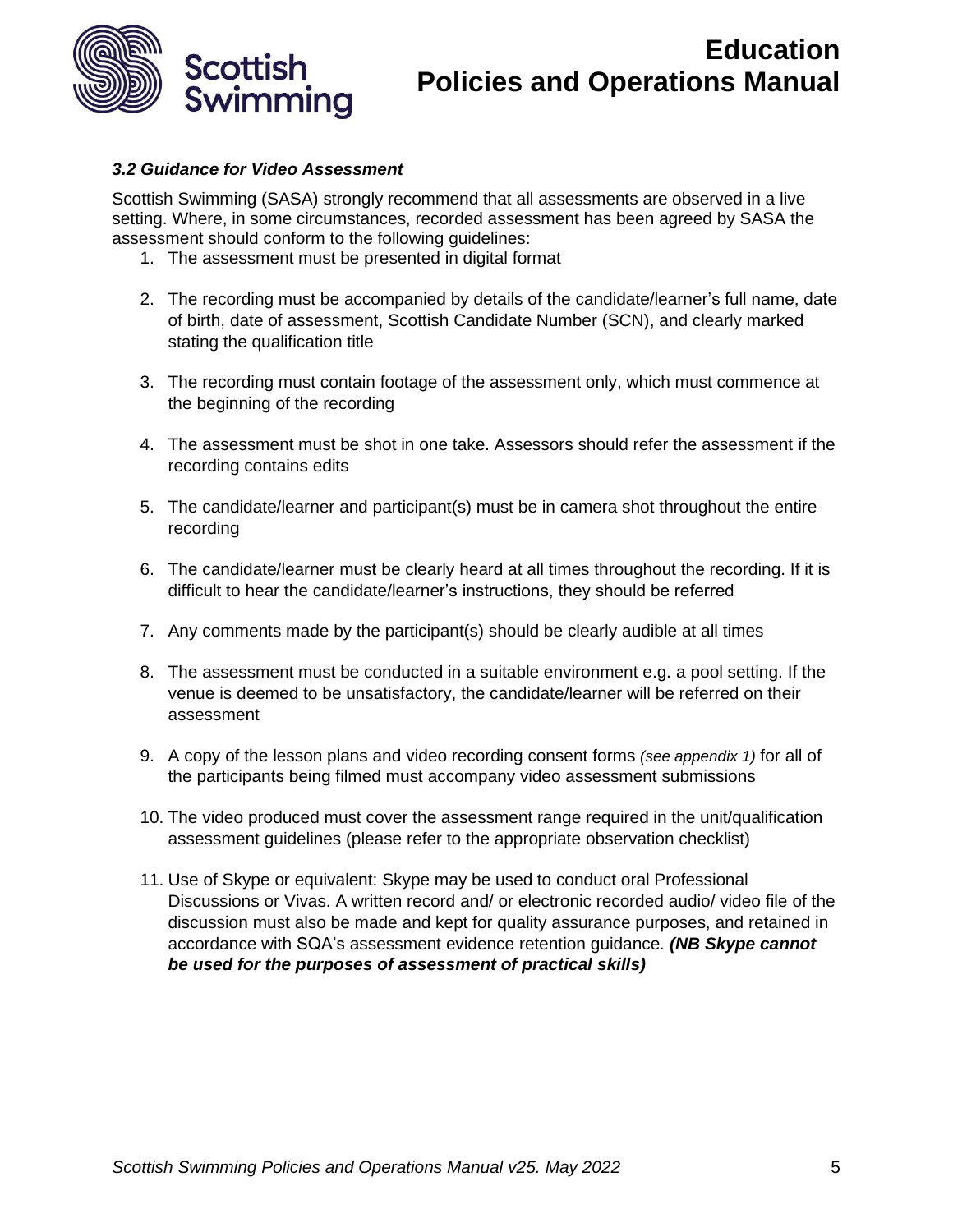

#### **Appendix 1 – Education Photography & Filming Consent Form**

**Please note: This consent form is for use of photography/ filming for Scottish Swimming qualifications/SQA assessment purposes only.** 

Throughout this lesson/session, the Teacher/Coach will be filming pool based activity. The images/ footage are intended solely for Scottish Swimming qualifications/SQA assessment purposes and as such will be stored securely and will not be shared with externals other than the Awarding Body (SQA) if requested.

All participants (and/or parent/carer of child participants/swimmers where relevant) are required to acknowledge the above upon entering the facility and before the practical lesson/session begins.

Scottish Swimming will take all steps to ensure this footage/images are used solely for the purposes they are intended. If you become aware that this footage/images are being used inappropriately you should inform Scottish Swimming immediately.

#### **Filming/Photography of Children:**

In accordance with our Wellbeing and protection policy we will not permit photographs, video or other images of young people to be taken without the consent of the parents/carers and the child.

| <b>Consent information:</b>                                                                                                                                                                                                                                                                   |  |             |  |  |  |
|-----------------------------------------------------------------------------------------------------------------------------------------------------------------------------------------------------------------------------------------------------------------------------------------------|--|-------------|--|--|--|
| To be completed by participant/ swimmer:                                                                                                                                                                                                                                                      |  |             |  |  |  |
| (Teacher/Coach)<br>photographing or videoing my involvement in pool based activities.<br>I confirm that I have read and agree to all information as outlined on this form.                                                                                                                    |  |             |  |  |  |
| <b>Participant/ Swimmer</b><br><b>Signature</b>                                                                                                                                                                                                                                               |  |             |  |  |  |
| <b>Participant/ Swimmer Print</b><br><b>Name</b>                                                                                                                                                                                                                                              |  | <b>Date</b> |  |  |  |
| To be completed by parent/carer (where relevant):                                                                                                                                                                                                                                             |  |             |  |  |  |
| (insert child's name)                                                                                                                                                                                                                                                                         |  |             |  |  |  |
| I confirm that I have read and agree to all information as outlined on this form.<br>I can confirm that I have read, or been made aware of how the organisation's will use<br>П<br>these images or videos in future and how these images or videos will be stored within<br>the organisation. |  |             |  |  |  |
| <b>Child/young person</b><br><b>Signature</b>                                                                                                                                                                                                                                                 |  |             |  |  |  |
| <b>Child/young person Print</b><br><b>Name</b>                                                                                                                                                                                                                                                |  | <b>Date</b> |  |  |  |
| <b>Parent /carer Signature</b>                                                                                                                                                                                                                                                                |  |             |  |  |  |
| <b>Parent/carer Print Name</b>                                                                                                                                                                                                                                                                |  | <b>Date</b> |  |  |  |

<span id="page-5-0"></span>*Please return this form to the Teacher/ Coach. - To be returned to Scottish Swimming Education. [education@scottishswimming.com](mailto:education@scottishswimming.com)*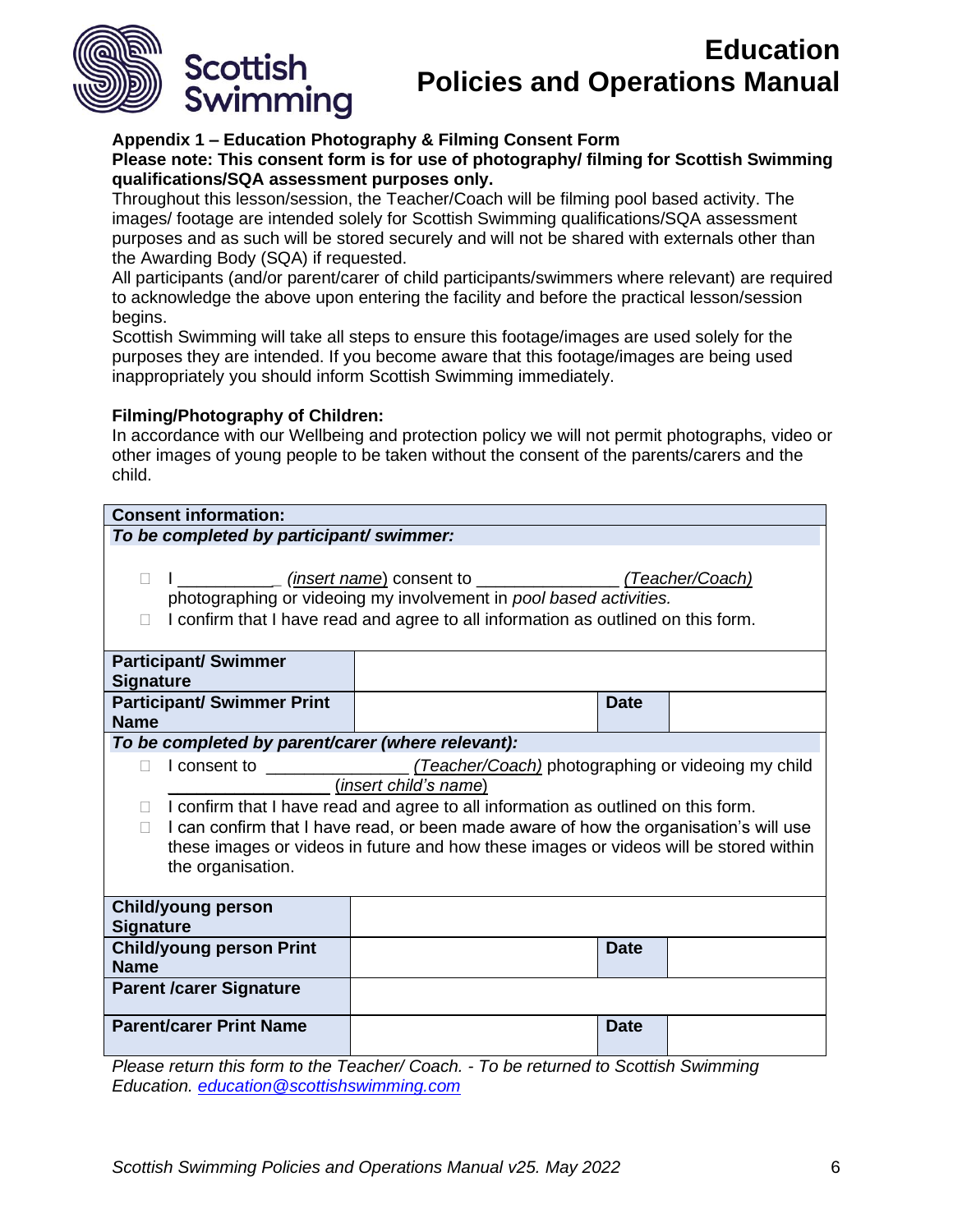

#### *3.2 Guidance for Remote Assessment*

#### **Introduction**

Based on advice from the SQA, Scottish Swimming have produced guidance on using technology to provide flexible support to individual candidates allowing for remote examination/assessments.

**Invigilation** ensures the confidentiality of assessments. It also has a role in authenticating a candidate's work as their own. Generally used for exam-type assessments, it helps to satisfy the broader requirement within SQA's quality assurance principles, namely:

'Assessment evidence must be the candidate's own work, generated under SQA's required conditions'**<sup>1</sup>**

Traditionally, this has taken the form of an invigilator who is physically present in a room or hall, overseeing the conduct of an examination for one or more candidates.

**Remote invigilation** is where the invigilator and candidate are not in the same physical location. The emergence of so-called 'online proctoring' and similar software now allows for real-time monitoring of a candidate and their environment in a way which would not have been possible previously.

**<sup>1</sup>** [Systems and Qualification Approval Guide, Revised May 2018, Criterion 4.4](https://www.sqa.org.uk/sqa/files_ccc/Systems_and_Qualification_Approval_Guide.pdf)

#### **Setting up a Remote Assessment**

The Tutor/invigilator should ensure that:

- Any physical assessment material that has been adapted to allow for online completion is approved by the Scottish Swimming Education Team in advance of the assessment
- Technology is used to ensure that candidates can be seen throughout the entire assessment (e.g., all candidates **and** their work area should be clearly visible throughout the entire assessment via the use of webcam and microphone.)
- The use of an additional camera per candidate (e.g. from a smart phone or tablet) is considered to allow the invigilator to view candidate's screen throughout the assessment
- They discuss any accessibility issues with the candidates and any additional measures which may need to be put in place
- A set time is provided for candidates to sit the online assessment i.e. all candidates should be sitting the assessment at the same time and additional time is built in to allow for technical checks
- Candidates complete the required personal information on their online answer sheet before the start of the assessment (name, Scottish Candidate Number, venue, course code, discipline, date, name of tutor)
- Candidates agree to adhere to the remote assessment checklist prior to sitting the assessment (Appendix I)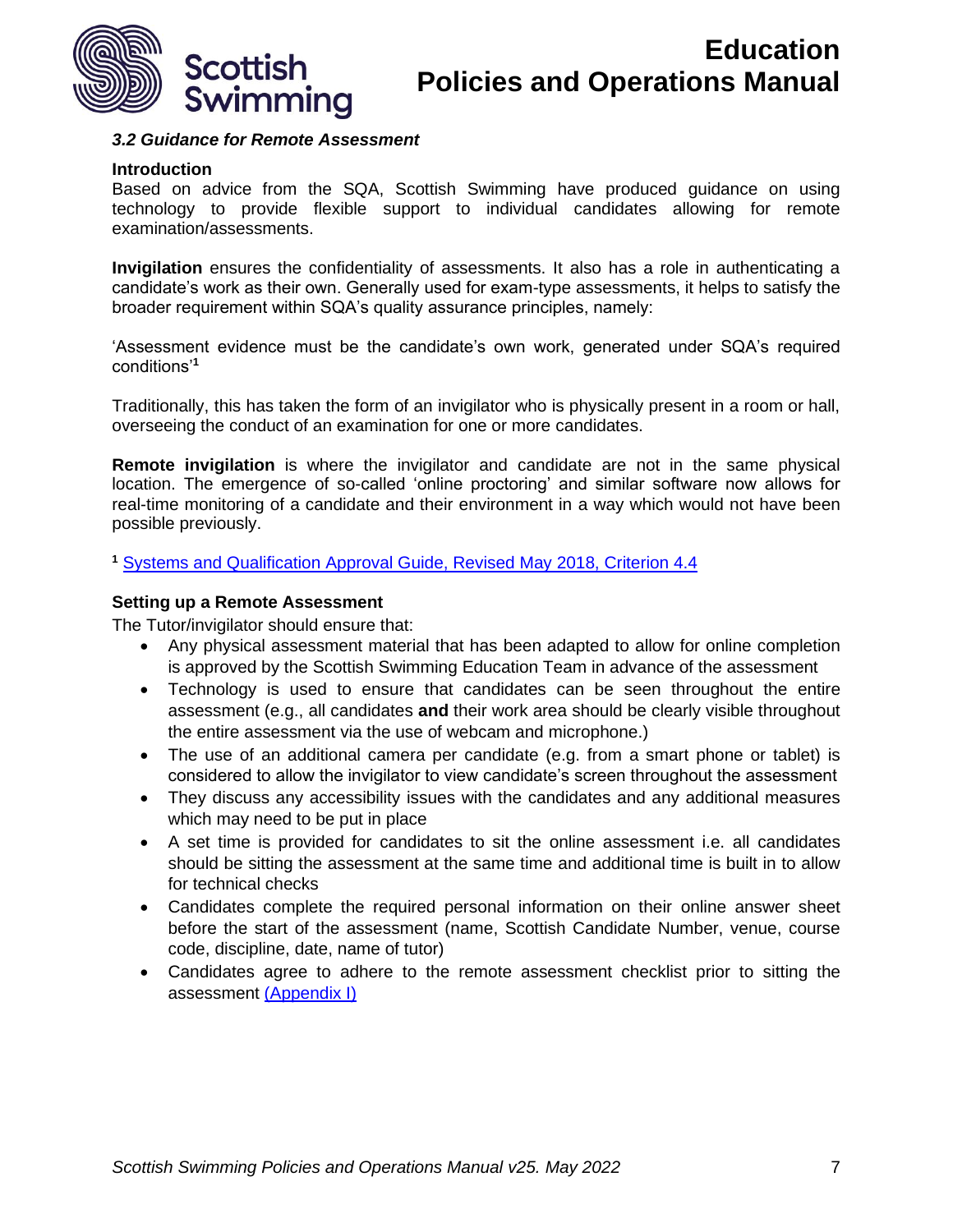

## **Invigilating a Remote Assessment**

The invigilator should ensure that they:

- Are clear that they have a good enough perspective to fulfil their function. For example, if there is no view of the desktop, can they be sure that they are able to monitor both the desktop and the candidate?
- Follow an agreed method for authenticating the identity of the candidate and an initial sweep of the immediate surroundings to ensure that they comply with the guidance which will have been issued previously to the candidate
- Tell the learners about used/remaining time at the following intervals:
	- o 30 minutes remaining
	- o 15 minutes remaining
	- o Five minutes remaining
	- o Two minutes remaining
	- $\circ$  End of the examination submit your assessment online
- Issue directions to candidates if anything untoward is detected in the course of the assessment itself. There should be an agreed escalation of warnings up to and including abandonment of the assessment session.
- Ensure all answer papers are submitted electronically to invigilator before candidates 'log-off'
- Send all answer sheets to Scottish Swimming within 24 hours of the assessment with [Appendix II](#page-9-0) attached
- Should a candidate experience any technical issues during the assessment, they will be provided with an alternative paper to sit within 48 hours of the original assessment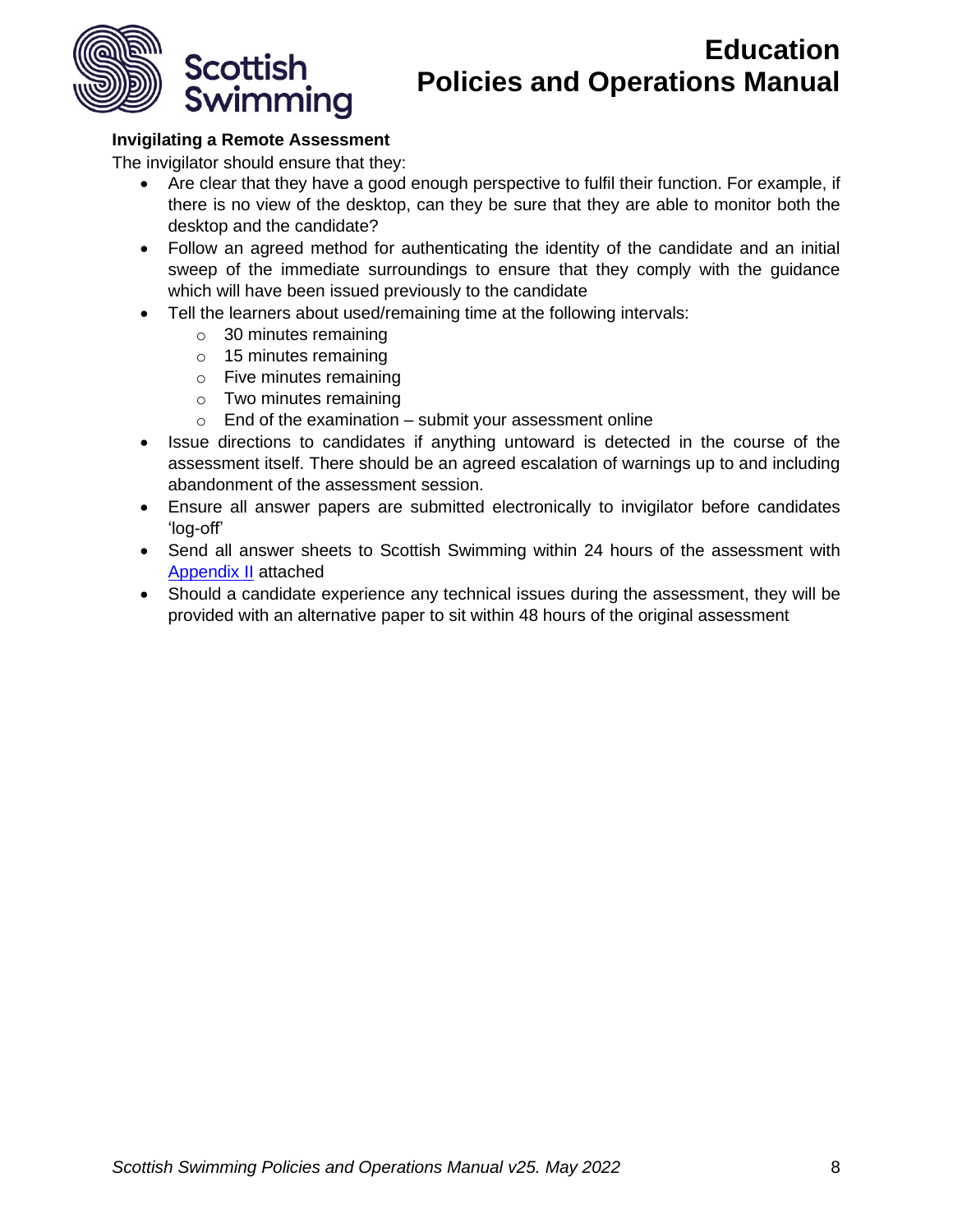

## **Appendix I – Remote Assessment Checklist for Candidates**

Please read the following list, tick all boxes to confirm understanding, sign below and submit to your course Tutor.

#### **I, the candidate, confirm the following:**

| I have access to a quiet space for the duration of the assessment                                                                                                                                      | П      |
|--------------------------------------------------------------------------------------------------------------------------------------------------------------------------------------------------------|--------|
| I will be alone in this space for the duration of the assessment                                                                                                                                       | П      |
| I have access to a reliable internet connection and power source for the duration of the<br>assessment                                                                                                 |        |
| I will have access to a working web cam and microphone for the duration of the<br>assessment.                                                                                                          |        |
| Prior to the assessment, I will remove all electronic devices other than those being<br>used to sit the assessment and those being used to provide a view of my assessment<br>area for the invigilator | $\Box$ |
| Prior to the assessment, I will remove all physical materials that may provide me with<br>an advantage such as textbooks, notes and handouts                                                           | П      |
| During the assessment, I will access the online answer sheet only. I will have no other<br>tabs open on my browser.                                                                                    | $\Box$ |
| During the assessment, I will not leave the assessment area or interact with anyone<br>other than the invigilator                                                                                      | П      |
|                                                                                                                                                                                                        |        |

If I experience any technical issues, I will alert the invigilator following a pre-agreed  $\hfill \Box$ 

I will submit my online assessment to the invigilator at the end of the allocated time and will not log-off from my device until they have confirmed that they have received it  $□$ 

#### **Candidate Name:** Date:

**Candidate Signature:**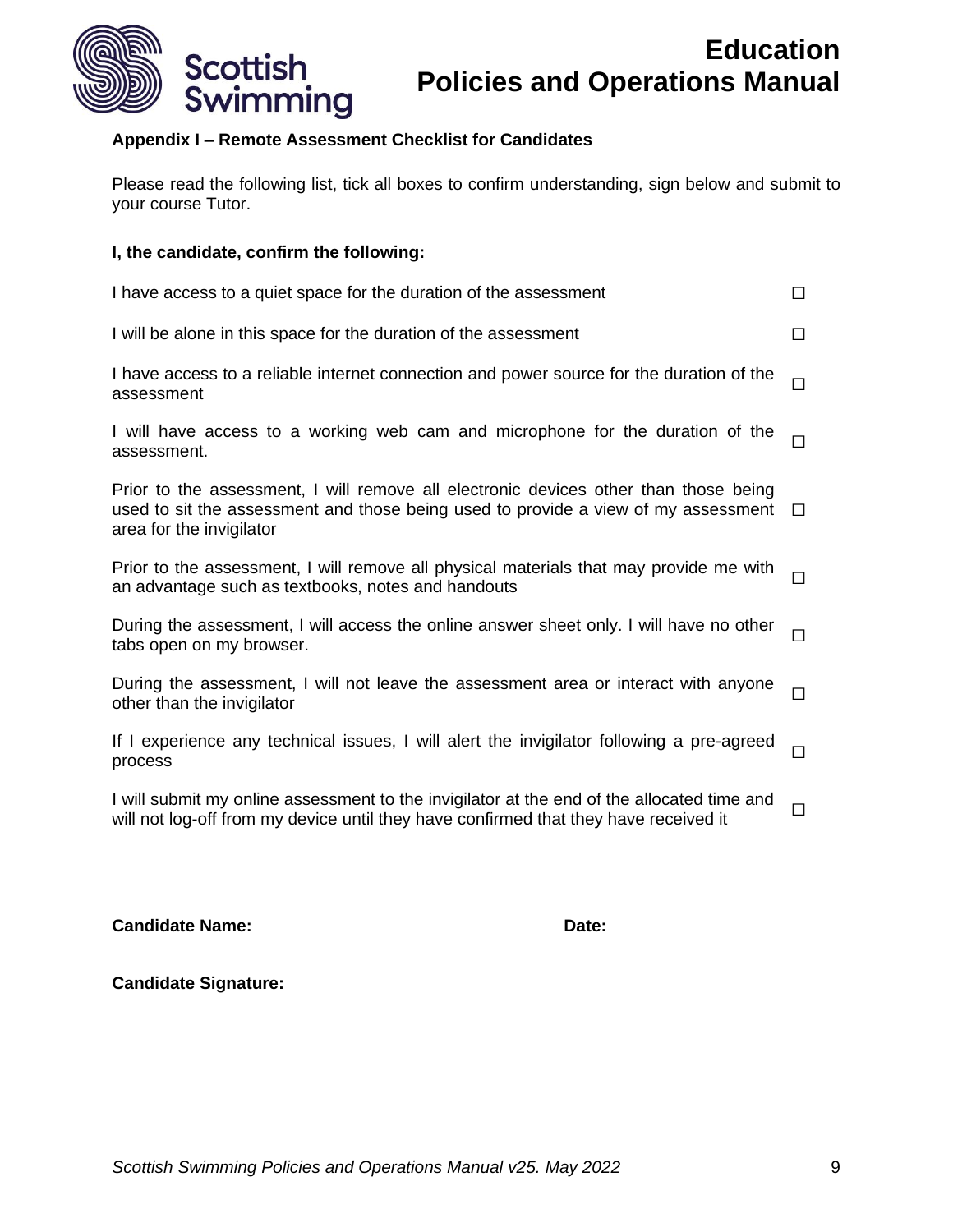

## <span id="page-9-0"></span>*Appendix II*

<span id="page-9-1"></span>

| <b>INVIGILATOR TO COMPLETE</b> - I confirm that the Scottish Swimming theory examination has been<br>undertaken in compliance with produced guidance |  |  |      |                            |  |                   |  |
|------------------------------------------------------------------------------------------------------------------------------------------------------|--|--|------|----------------------------|--|-------------------|--|
| <b>Course code</b>                                                                                                                                   |  |  |      | <b>Venue</b>               |  |                   |  |
| Level                                                                                                                                                |  |  | Unit |                            |  | <b>Discipline</b> |  |
| <b>Number of Learners / Papers</b>                                                                                                                   |  |  |      |                            |  |                   |  |
| Please detail below if any learner has been granted additional support for their exam: (continue on separate<br>sheet if required)                   |  |  |      |                            |  |                   |  |
| Learner Name(s)                                                                                                                                      |  |  |      | <b>Support</b><br>provided |  |                   |  |
| Please ensure that the additional support section on the learner(s) exam paper(s) have been fully<br>completed and signed where applicable.          |  |  |      |                            |  |                   |  |
| <b>Invigilator Name</b>                                                                                                                              |  |  |      |                            |  |                   |  |
| <b>Invigilator Signature</b>                                                                                                                         |  |  |      |                            |  | Date              |  |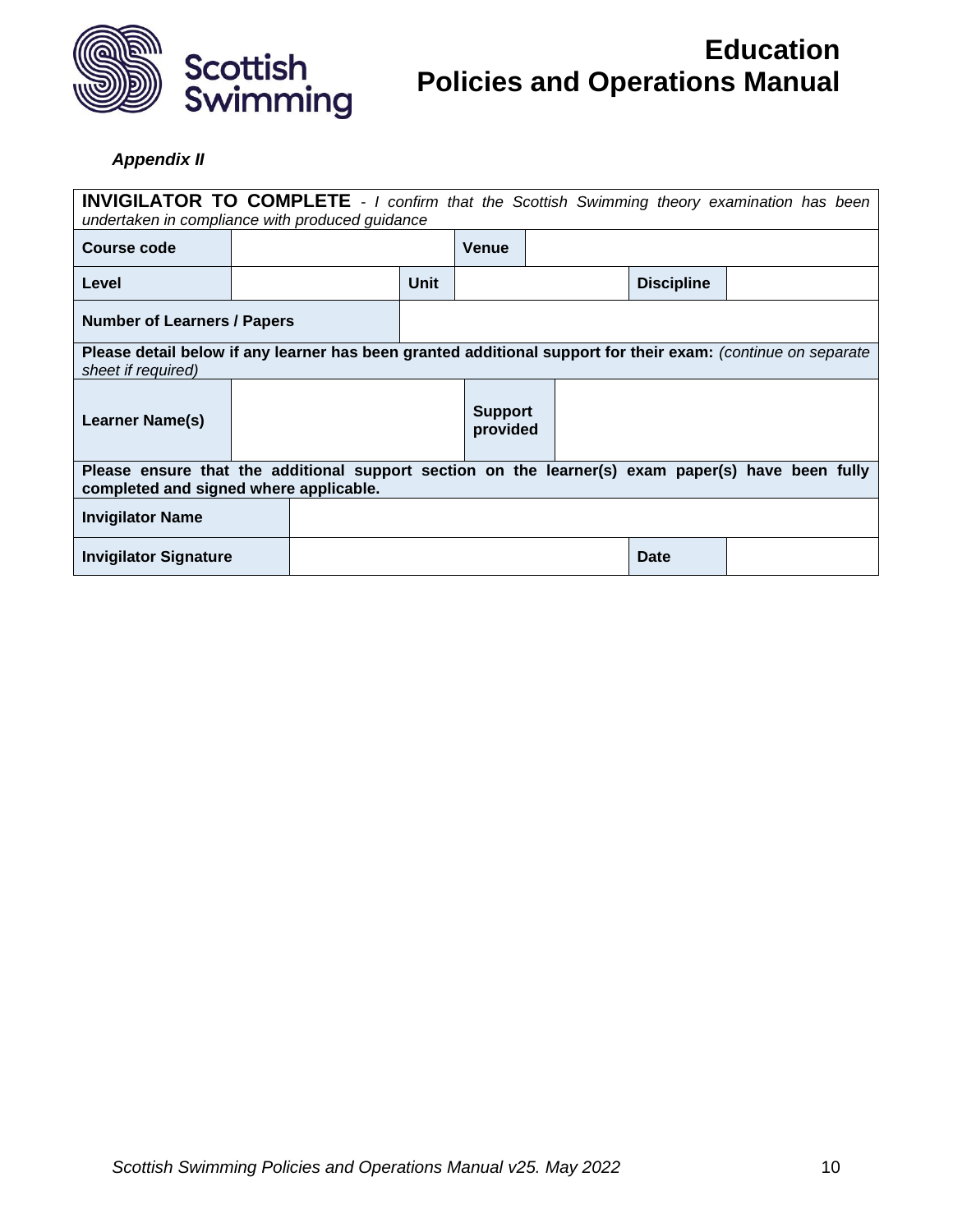

## <span id="page-10-0"></span>**Section 4: Appeals**

This section applies to appeals against assessment decisions. Learners/candidates should be made aware of the appeals procedure during induction or at the start of their course.

## **Procedure for an Appeal against the Assessment Decision**

## **Overview**

- Learners/candidates have the right to appeal against decisions made by their Assessor
- Any learner/candidate considered to have failed an assessment, or failed to demonstrate competence, will be provided with one further opportunity for remediation and reassessment. This will be taken forward on an individual basis between the learner/candidate and their Assessor. If the learner/candidate disagrees with the assessment decision they can appeal, through the Appeals Procedure
- Initially, the Assessor will deal with assessment concerns within 10 days of result notification to the learner/candidate. If, following discussion, no satisfactory outcome is has been achieved, the learner/candidate and Assessor should refer to the Internal Verifier (IV) in writing within the next 10 working days.
- If no satisfactory outcome has been achieved following initial contact with the IV, the learner/candidate may appeal, in writing, to an independent third party within 10 working days. This could be another IV not previously involved in the learner/candidate assessment, or someone from within or out with the centre with a broad expertise in the award area.
- Details of the appeal i.e. its nature, persons involved and dates of discussion and meeting – will be recorded as evidence that an appeal has been processed. Records must be retained until the appeal has been resolved.

## **Please see full procedure overleaf:**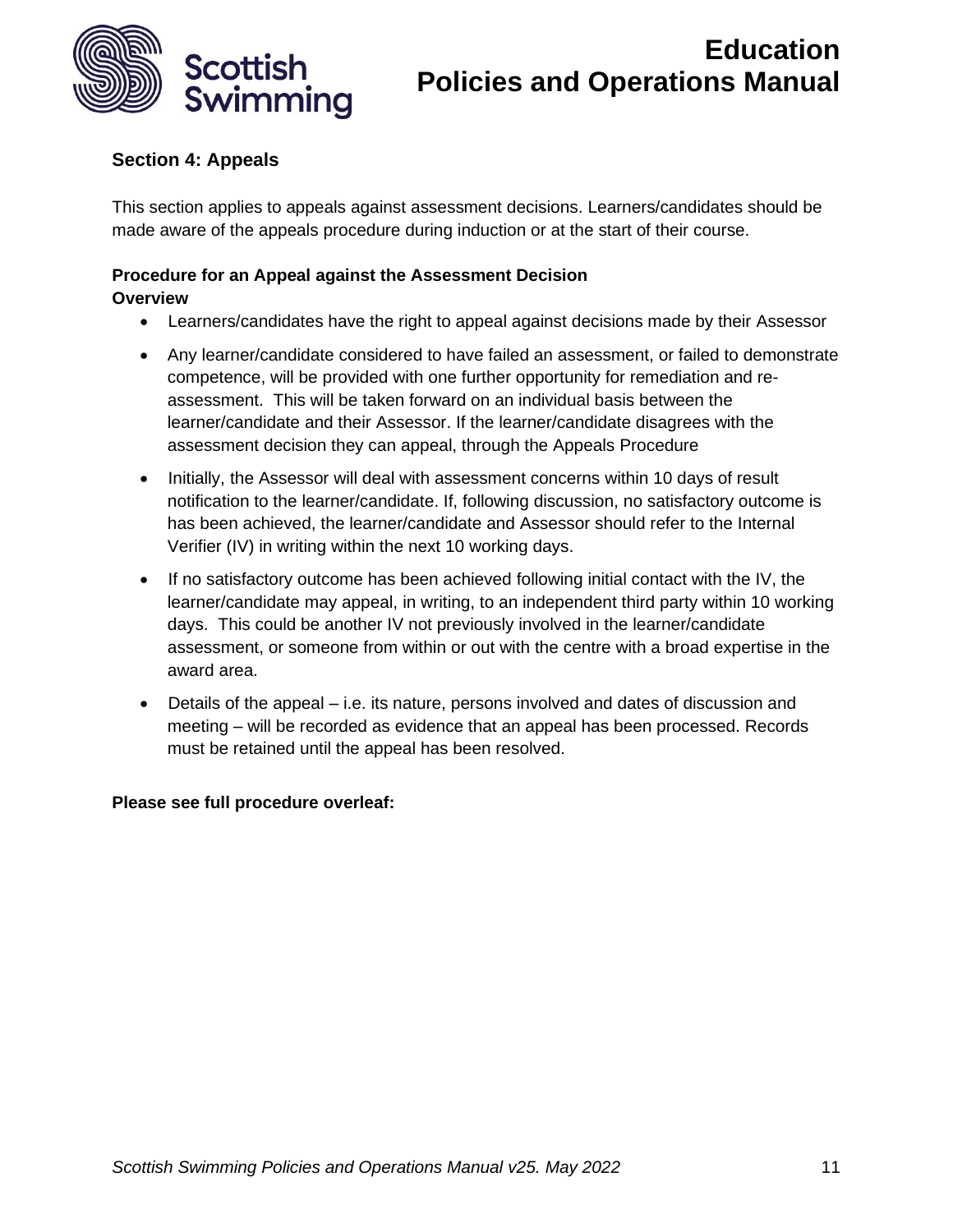

## **4.1 APPEALS PROCEDURE: On course assessment**

Assessment should be ongoing with the learner/candidate participating through planning and review. It must be accepted that, at times, a learner/candidate's perception of the application of assessment outcomes and standards will differ from those of the Assessor. When this occurs learner/candidates should have a right of appeal.

If a learner/candidate feels there is a justified reason for disagreeing with the assessment made by the Assessor or the Internal Verifier (IV), the following procedures should be adopted. This applies to the assessment of the practical teaching/coaching and other on course assessments only. Appeals against the written examinations should be made directly to Scottish Swimming.

## **Stage 1**

The first stage in the appeals procedure is to the course Assessor and should be made in writing stating the nature of the appeal. This appeal must be lodged with the Assessor prior to the completion of the course. A copy should be sent to the Course Organiser and Scottish Swimming.

## **Stage 2**

The Assessor is required to respond to the appeal within 10 working days with a copy to the Course Organiser and Scottish Swimming.

## **A. The Assessor(s) may:**

- I. Confirm the original assessment.
- II. Revise the original assessment with explanation/justification.

## **B. In light of the above the learner/candidate may:**

- I. Accept the assessment.
- II. Appeal to the IV, via Scottish Swimming.

This appeal must be received within 10 working days of the learner/candidate receiving the decision from the Assessor. The IV will respond to the appeal within 21 working days of the date that the appeal is received. This response will be copied to the learner/candidate, Assessor and Scottish Swimming.

## **C. In the event of B.II, the IV may:**

- I. Confirm the original assessment made.
- II. Support the appeal on the basis of the evidence produced and reach an agreement with the Assessor and learner/candidate. In the event of a disagreement between the Assessor and IV regarding the assessment of a learner/candidate the decision of the IV will prevail.
- III. Be unable to make a decision on the basis of the evidence provided.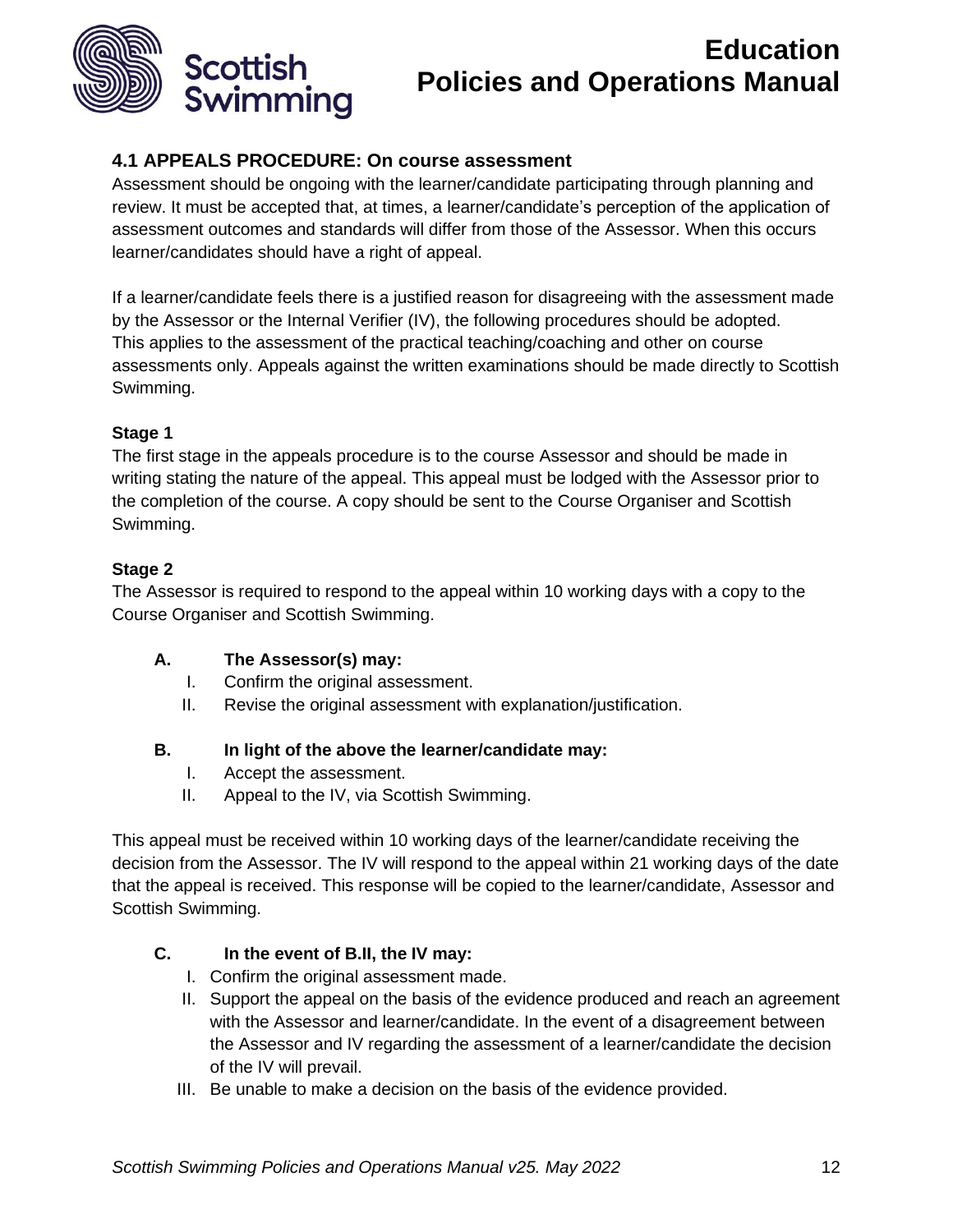

## **D. In the event of C.III the IV will submit a full report to Scottish Swimming which may:**

- I. Confirm the original assessment.
- II. Support the appeal on the basis of the evidence produced.

In addition to the above, the outcome of the appeal may require the learner/candidate to be reassessed on a specific area or against the overall assessment criteria. In this instance, Scottish Swimming's decision is final.

**NB.** In the event of an appeal being submitted to Scottish Swimming, a fee equal to the Scottish Swimming re-assessment fee will be charged. This will only be refunded if the appeal is upheld.

## **4.2 Appeals procedure: Examinations**

#### **Stage 1**

- **A.** If an Assessor or a learner/candidate is of the opinion that the results of a written theory examination differ materially from those expected, a re-mark and report may be requested. A fee equal to the current examination fees will be charged to the learner/candidate. See section 19 of the Education Policies and Operations Manual for further details.
- **B.** Requests for a re-mark should be made in writing to Scottish Swimming accompanied by the set fee. The request and fee must be received within 14 days of the date of results dispatch from Scottish Swimming. In the event of a remark resulting in a pass result, the re-mark fee will be refunded.

## **Stage 2**

- **A.** If the learner/candidate does not accept the final decision after the paper has been re-marked, they can implement an appeal against a decision taken by Scottish Swimming through the Scottish Swimming appeals procedure which is detailed in R14.0 of the Company's Governance Documentation.
- **B.** In the event of an appeal being submitted to Scottish Swimming, a fee equal to the current Scottish Swimming appeal fee will be charged. This may be refunded if the appeal is upheld. *As of November 2015 this cost is £100*

In addition to the above, the outcome of the appeal may require the learner/candidate to be reassessed on a specific area or against the overall assessment criteria. In this instance Scottish Swimming's decision is final.

**NB** In the event of an appeal being submitted to Scottish Swimming, a fee equal to the Scottish Swimming re-assessment fee will be charged. This will only be refunded if the appeal is upheld.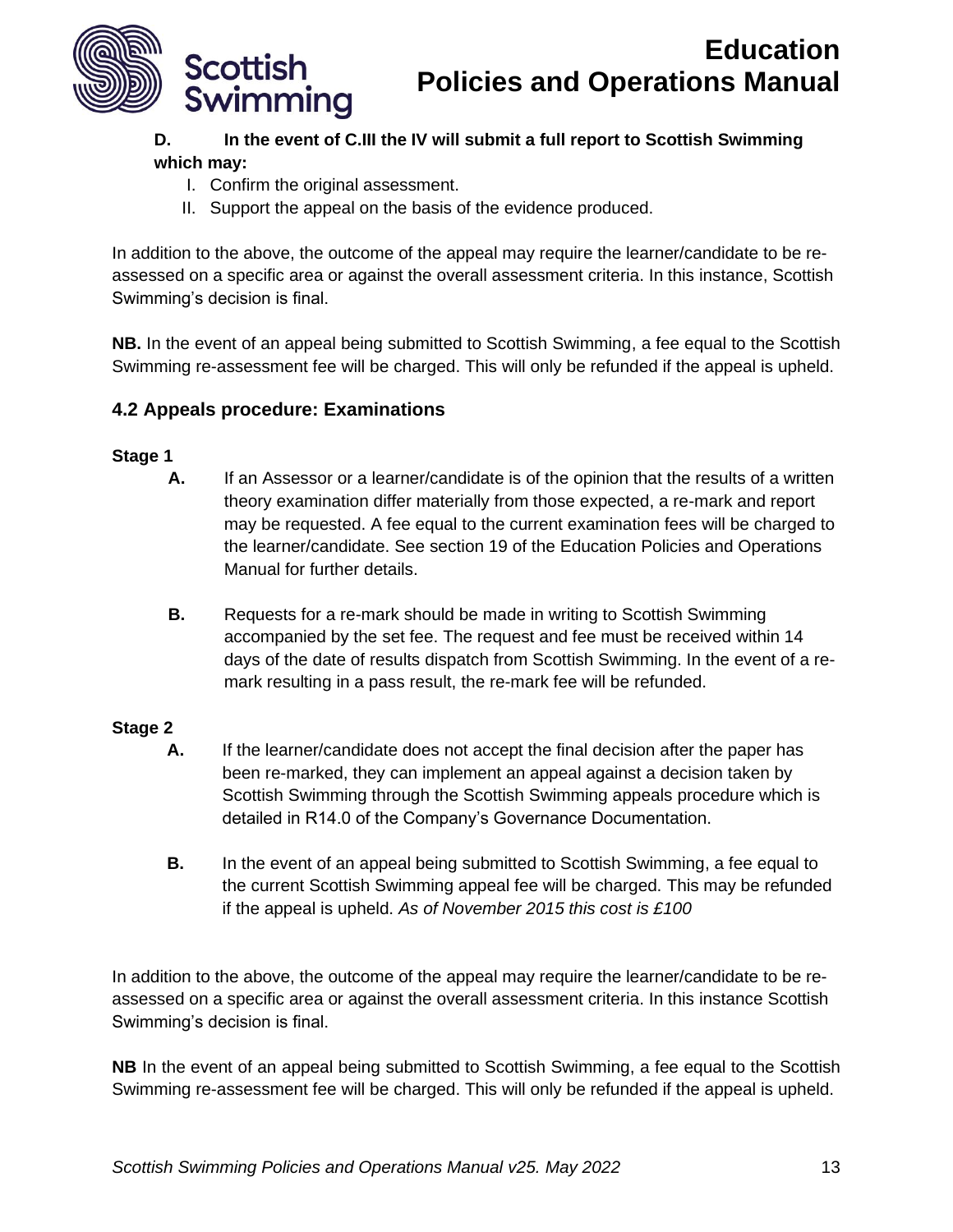

**Any documentation relating to an appeal will be retained by Scottish Swimming until the appeal has been resolved.**

*Appeal form templates and further information on who to contact can be requested from the Scottish Swimming Education department.*

### <span id="page-13-0"></span>**Section 5: Examinations**

External examinations and assessments are set by Scottish Swimming and should be conducted according to the criteria set for the particular examination. Conduct of examinations is outlined in section 5.2.

All assessments must be carried out in a fair and equitable manner, which does not prejudice or favour any candidate/learners.

Any deviation from this process must be fair to all candidate/learners and must be notified to Scottish Swimming.

Scottish Swimming produces examination question and answer papers. These remain the property of Scottish Swimming and secure and confidential storage at all times remains the responsibility of the course organisers and/or tutor.

Examinations must take place at the date, time and location advised on the course application form. Any changes need to be agreed in advance with Scottish Swimming.

Appeals against examination results are outlined in the [Appeals](#page-9-1) section of this document.

Examinations are undertaken in approved satellite centres according to the guidelines set by Scottish Swimming as outlined in the [Examinations](#page-13-0) section of this document.

Candidate/learners are prepared for examination by their tutors.

Examiners are appointed by Scottish Swimming to mark the papers according to a set mark scheme.

Scottish Swimming does not enter into discussion with candidate/learners or tutors regarding their individual performance. If a candidate/learner or tutor has concerns that the candidate/learner's results were not an accurate reflection of the candidate/learner's ability the examination appeals process may be used. This is outlined in the [Appeals](#page-9-1) section of this document.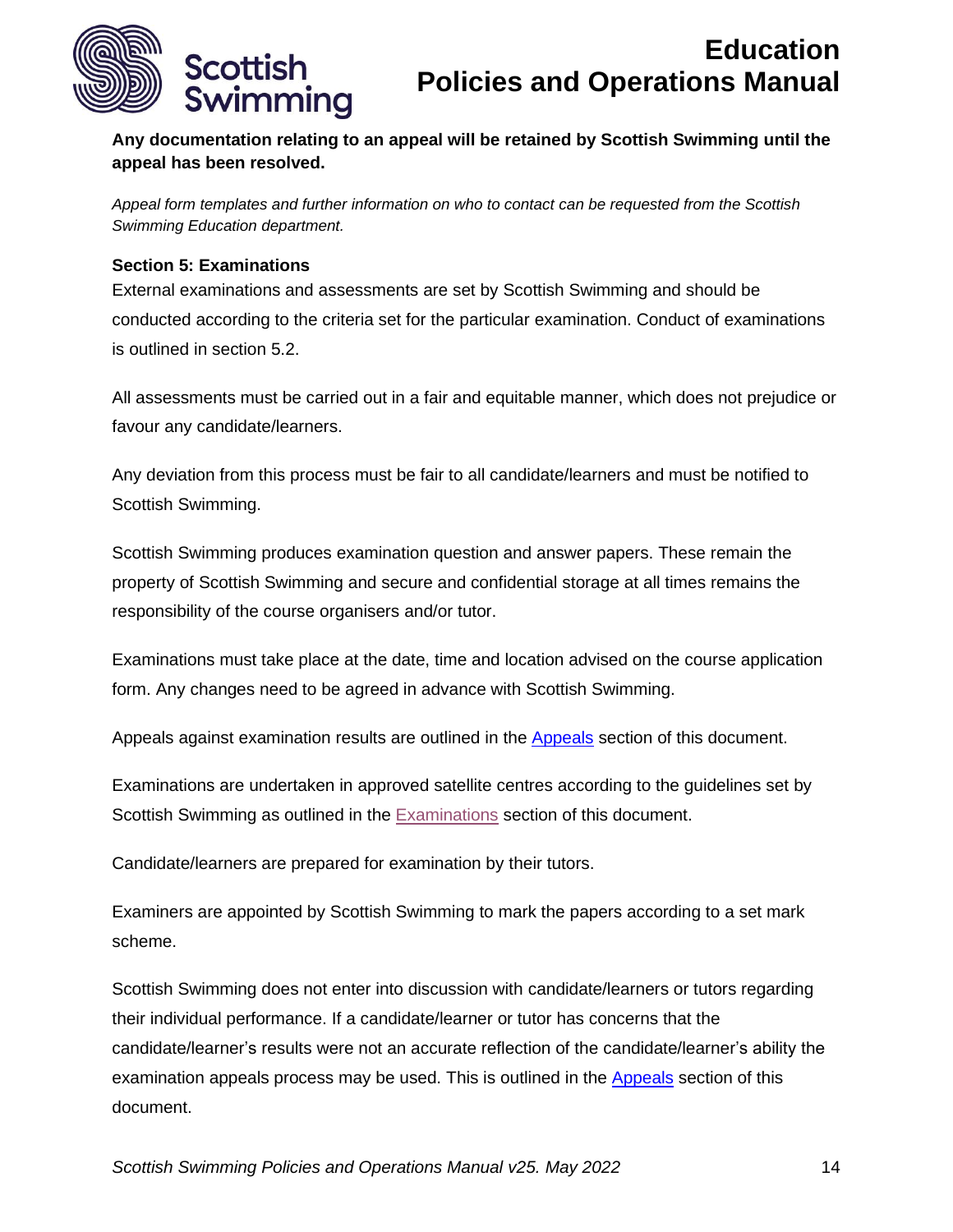

## **5.1 Special arrangements**

Special examination arrangements (see [reasonable adjustments\)](#page-18-0) are available for candidate/learners who have speech impairment, physical impairment, visual impairment, hearing impairment, learning difficulties and/or disabilities or whose first language is not English.

It is the candidate/learner's responsibility to discuss their requirements with their tutor and provide evidence of their needs. The tutor should liaise with the course organiser and should inform Scottish Swimming at least three weeks in advance of the examination of any special arrangements made providing the evidence which will be stored on file by Scottish Swimming.

If it is impractical to identify the candidate/learner's special arrangements requirement in advance of the scheduled examination date the tutor and organiser will have to make alternative arrangements for the candidate/learner to undertake the examination. The tutor /course organiser should liaise with Scottish Swimming to confirm that the general invigilation and conduct of examinations processes are in place and appropriate. Please refer to the [Reasonable Adjustments Policy](#page-18-0) within this document.

## **5.2 Conduct of examinations and tests**

The course organiser must appoint suitable personnel to oversee the conduct of the Scottish Swimming examinations (invigilator).

They must be familiar with all aspects of Scottish Swimming's examination policy and procedures as set out below.

All examination papers will be sent to the organiser by recorded delivery to receive, store and distribute to candidate/learners at the time of assessment.

The organiser should ensure that:

- They check with the tutor prior to the start of the examination whether any candidate/learner requires any special arrangement e.g. extra time, the use of a bilingual dictionary etc. and these should be catered for
- Candidate/learners having the services of a reader and/or scribe are accommodated in a separate room to avoid disturbing other candidate/learners. A second invigilator should also be in attendance
- Examination papers are kept securely locked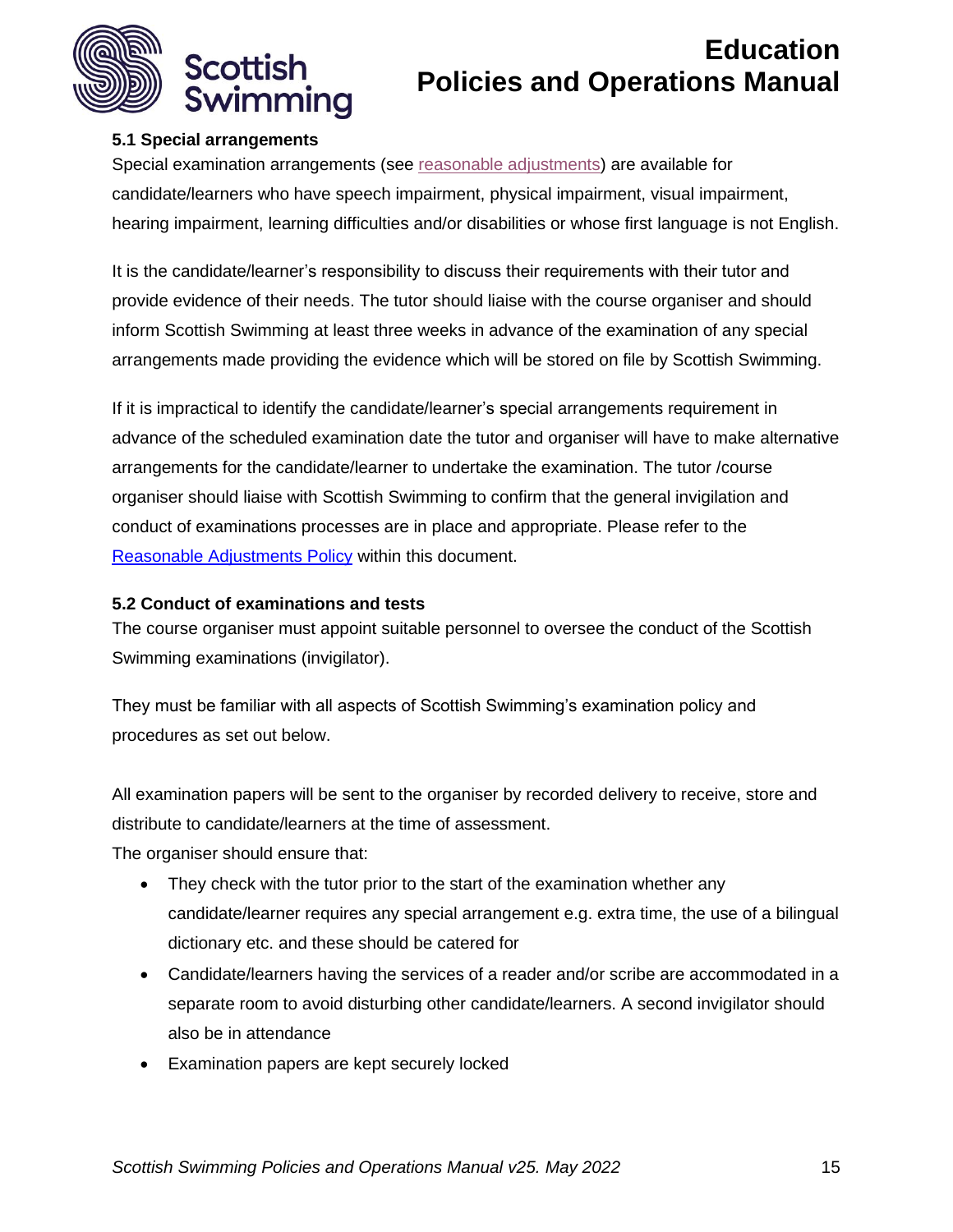

- Examination papers (including unused papers) and signed Invigilator Agreement are returned to Scottish Swimming by recorded delivery or courier
- The examination papers are only opened in the presence of the candidate/learners at the commencement of the examination
- That appropriate people are appointed as invigilators

Invigilators will therefore ensure that:

**Scottish** 

Swimming

- The examination takes place in a quiet, well-ventilated and light room
- Desks or tables are arranged so that candidate/learners are unable to see the work of other candidate/learners or be disturbed by them
- There is a clock visible to all candidate/learners
- Candidate/learners are provided with sufficient paper or answer booklets and are informed of the type of pen or pencil appropriate for the particular examination. It is advisable for invigilators to have a supply of the required pens and pencils for candidate/learners' use
- The examination starts at the appointed time
- Candidate/learners presenting themselves for the examination are entitled to undertake the examination
- Candidate/learners are informed of the time and duration of the examination
- Candidate/learners are reminded to include their full name and details on the examination paper
- Candidate/learners are informed of the specific requirements of the examination
- Candidate/learners are informed that they may not use correction fluid/whitener and should neatly cross through work they do not wish to be considered by the independent assessor/examiner
- Candidate/learners are informed that all written material must be submitted with the examination paper at the conclusion of the examination
- Candidate/learners are advised that they may not leave the room and return during the examination
- Candidate/learners do not have any materials or equipment available to them during the examination (candidate/learners with special requirements should be accommodated separately)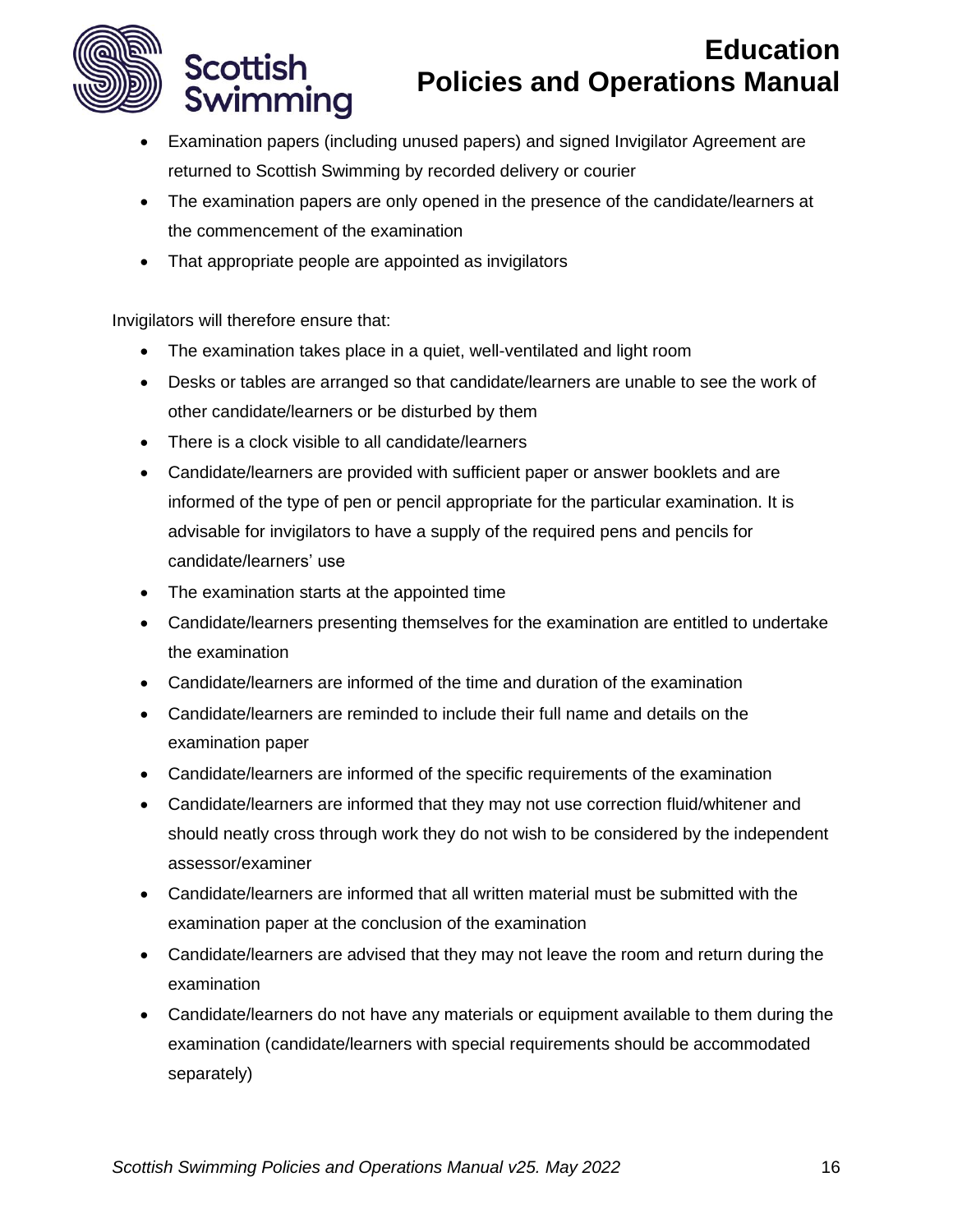

**Scottish** 

Swimming

# **Education Policies and Operations Manual**

- The envelope containing the examination papers is opened in the presence of the candidate/learners and distributed to them by the invigilator
- Candidate/learners are advised that they may not communicate with each other during the examination and that any communication with the invigilator should be discrete and should not include any queries about the questions or tasks
- Candidate/learners are not to be admitted to the examination after it has commenced
- At the end of the examination they collect all the candidate/learners' answer books or papers before they are permitted to leave their desk or table – if a candidate/learner leaves before the end of an exam they must hand in all paperwork to the invigilator
- All examination papers (used and unused) are secured in the envelope provided along with the completed Invigilator Agreement and posted to Scottish Swimming by recorded delivery or courier within **two** working days of the conclusion of the examination
- The examination papers should be kept securely locked away at all times

#### **5.3 Issuing results**

Scottish Swimming will endeavor to issue results to candidate/learners after receipt of the examination and all course documentation within eight weeks.

In order for Scottish Swimming to do so the organiser and tutor must abide by the timescales as laid down by Scottish Swimming. All course fees must have been paid and all assessment materials and other required documentation returned to Scottish Swimming. Any delays to the receipt of this documentation will delay the issuing of results.

Examination results will be issued to candidate/learners by post/e-mail/OneFile. Examination results will also be disclosed to the tutor of the course. Scottish Swimming will not discuss examination results prior to their issue.

Results will not be issued to candidate/learners for whom Scottish Swimming has not received the candidate/learner fee or completed paperwork and/or assessment materials.

If a tutor or a candidate/learner feels that the results of a written theory examination differ materially from those expected a re-mark and report may be requested. A fee equal to the current examination fees will be charged to the candidate/learner.

Please refer to the [Appeals](#page-5-0) section of this document for the full appeals procedure and the [Scottish Swimming Education](#page-50-0) Fees section for fee information.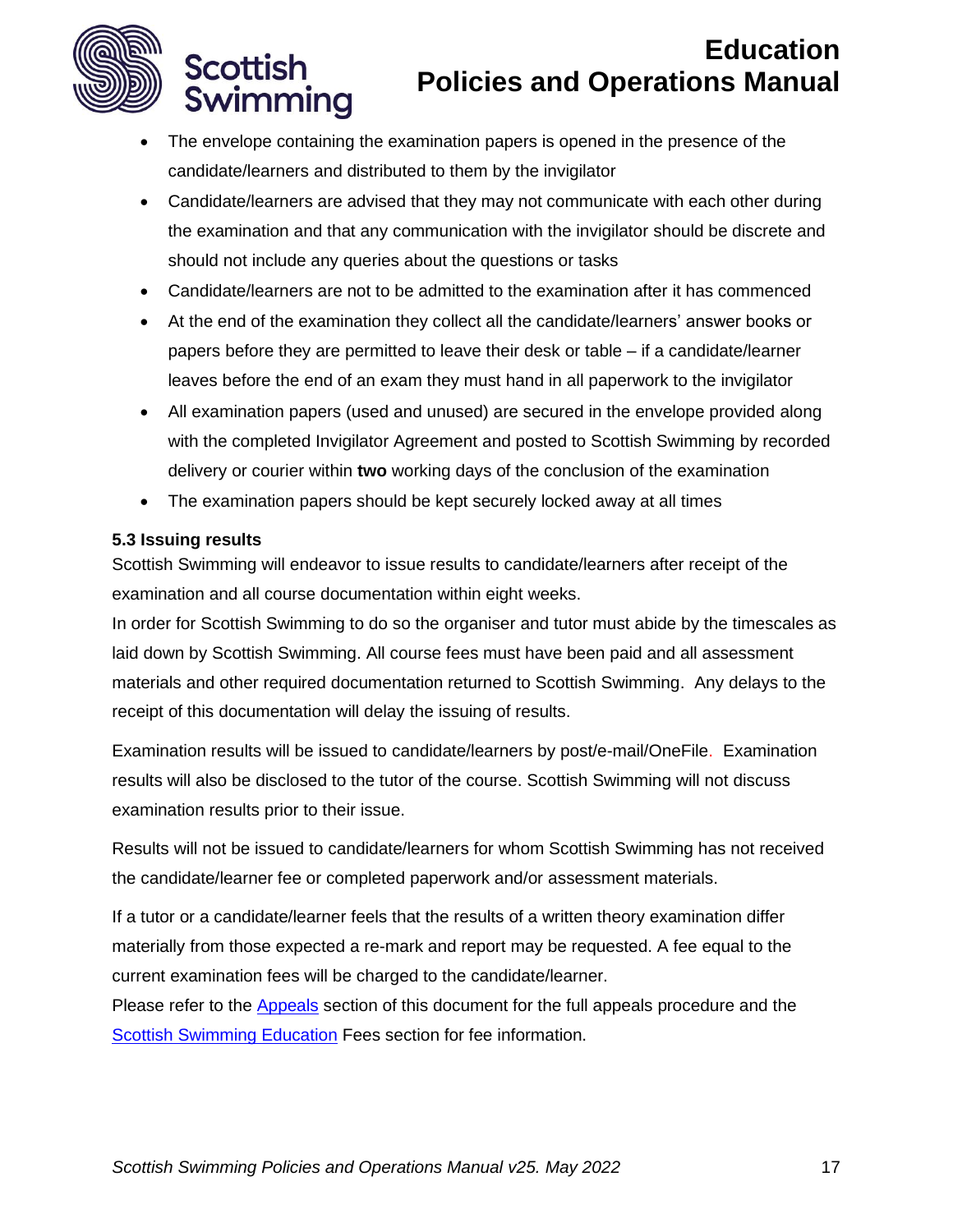

## <span id="page-17-0"></span>**Section 6: Reassessment**

If a candidate/learner does not achieve the required pass mark for the written examination component of their qualification, they will be required to complete an examination reassessment in order to achieve the qualification.

Scottish Swimming fee for reassessment examinations do incur a charge; please refer to the Policy and Operations Manual for all information on [fees.](#page-50-0)

Reassessment examinations should be arranged by the candidate/learner directly with Scottish Swimming by completing and submitting a reassessment application form together with the appropriate fee to Scottish Swimming who will arrange a reassessment. Opportunities to be reassessed will be held regionally and details of dates and locations will be advised to the candidate/learner.

The reassessment application form is available upon request and is also available on the Scottish Swimming website. The reassessment fee should be submitted with the reassessment application form. Payment can be made by card sale, bank transfer or cheque; cheques should be made payable to Scottish Swimming.

Scottish Swimming will dispatch examination materials to the appropriate location only after receipt of the appropriate reassessment fee.

The conduct of reassessment examinations should follow the same process and pattern as that outlined in the Conduct of [Examinations](#page-13-0) and Tests section of the Policy and Operations Manual.

Candidate/learners will be granted one official on course assessment / examination of any assessed element. If an element is deemed as not yet competent, candidates/ learners are granted one post course reassessment. A third and final assessment is permitted if there is only one assessed element outstanding overall. If, following the third assessment the candidate/learner has not been deemed competent on all course elements the candidate/learner will be required to attend another full course.

Reassessment of non-examinable course work (including assessed homework) is the responsibility of the tutor. Scottish Swimming guidelines for assessment are explained in [Assessment](#page-1-2) section of the Policy and Operations Manual.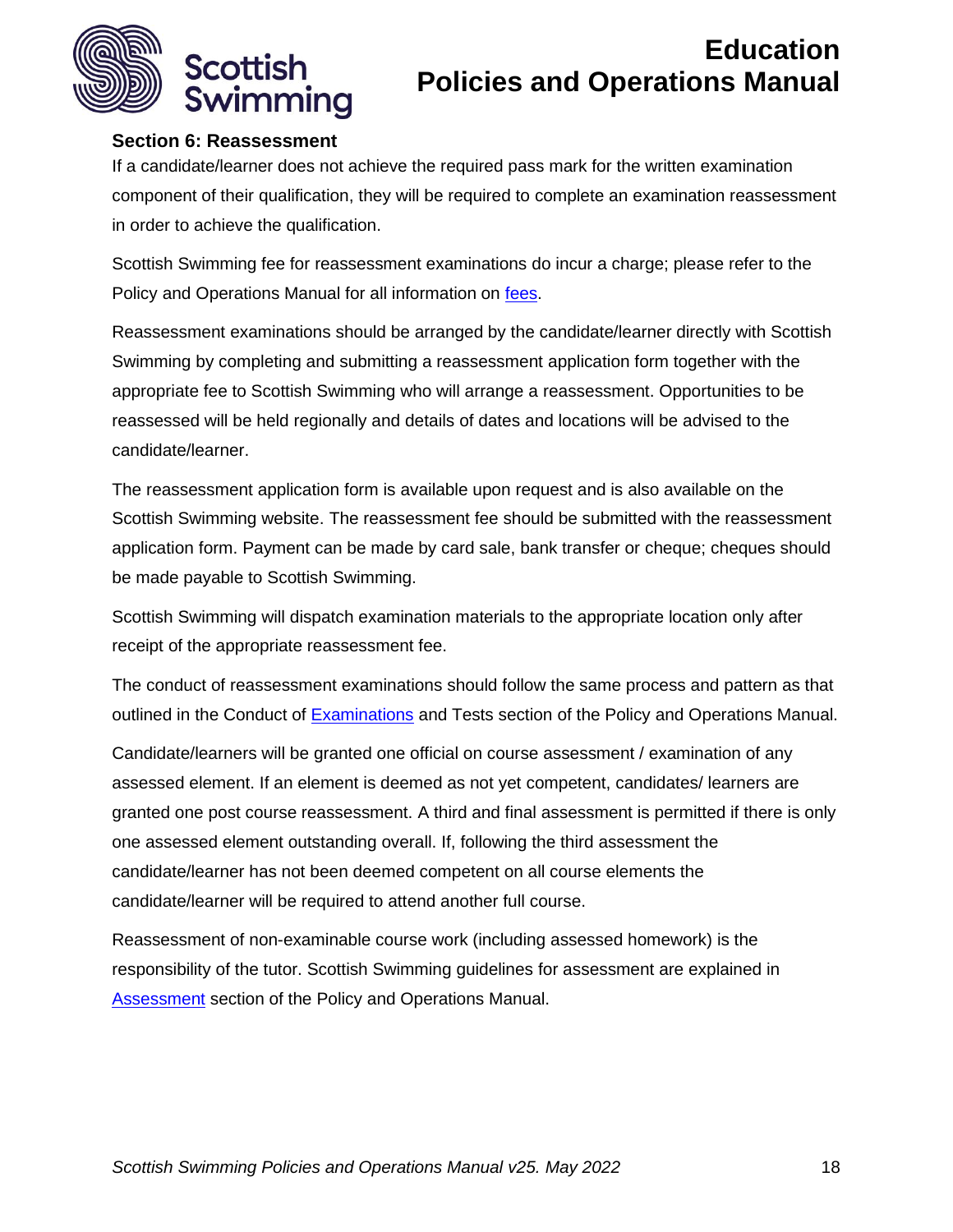

## **6.1 Rescheduling of examinations**

It may be possible to arrange an alternative date for candidate/learners who are unable to sit an examination at the allocated time.

Organisers are required to inform Scottish Swimming of the reason for the candidate/learner non-attendance at an examination and provide documentary evidence e.g. a medical certificate. If Scottish Swimming approves the rescheduling of the examination a reassessment form must be completed indicating that this is a reschedule rather than a reassessment. In these circumstances Scottish Swimming will not normally require the payment of an additional fee.

#### **6.2 Reassessment completion timescales**

Level 1/SSTQ candidate/learners are granted 3 months and Level 2 candidates/learners are granted 6 months to complete a course following the final day of course delivery, otherwise they will be required to pay for late coursework / assessing or attend a new course.

For Level 3 a period of 12 months is granted following the final day of course delivery for course completion otherwise they will be required to pay for late coursework / assessing or attend a new course.

<span id="page-18-0"></span>(See the [Scottish Swimming Education Fees](#page-50-0) section of the Policy and Operations Manual for details on late fees).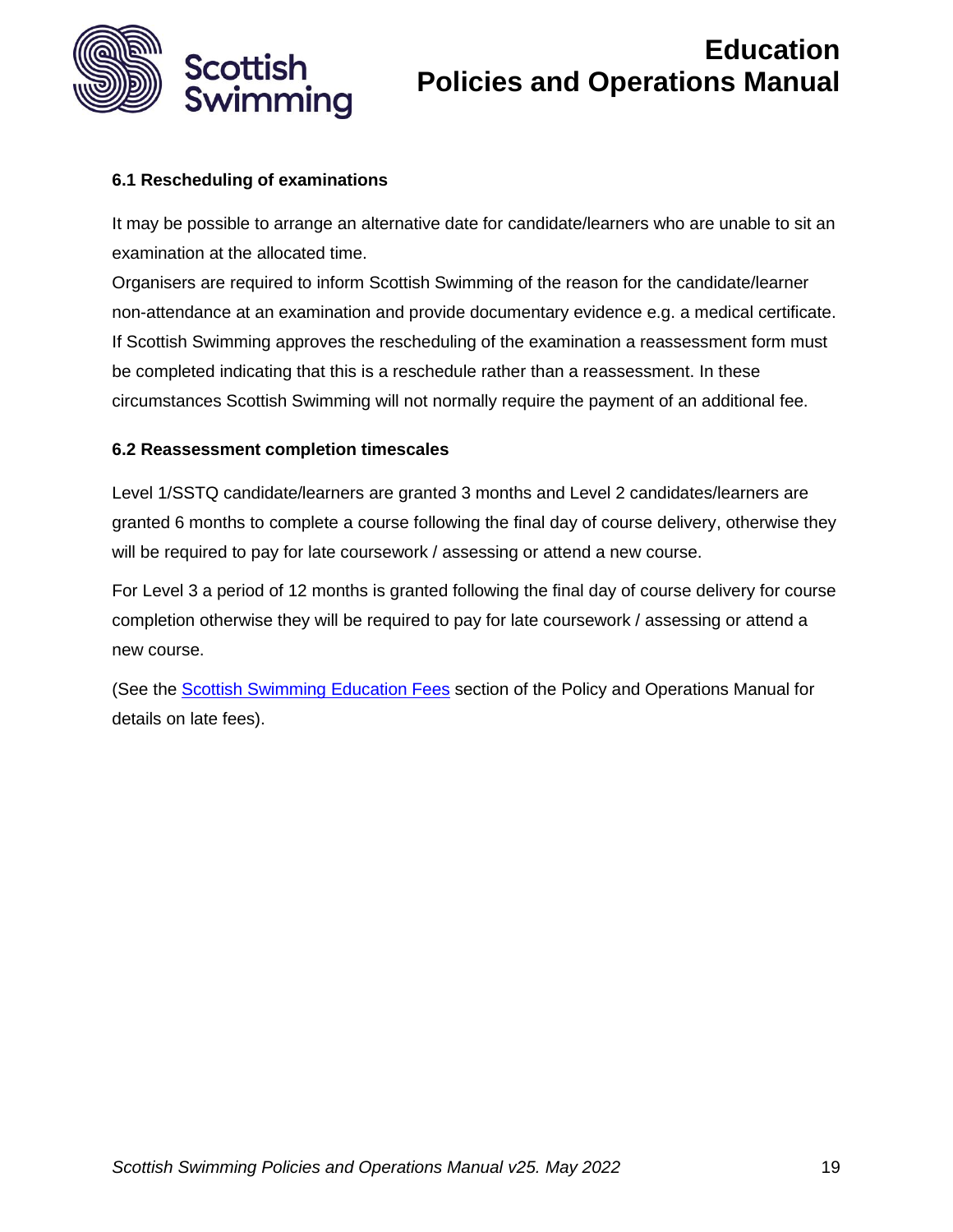

## <span id="page-19-0"></span>**Section 7: Reasonable adjustments policy (RAP) Written examinations and other assessments**

The teaching and coaching of Swimming, Diving, Synchronised Swimming and Water Polo takes place in what is potentially a hazardous environment. The guiding principle of any arrangements for the assessment and/or examination of Scottish Swimming qualifications must therefore be safety at all times.

Scottish Swimming's reasonable adjustments policy is designed to assist candidate/learners who, because of a permanent, long term or temporary disposition, have special assessment needs in examinations and/or other aspects of the assessment process. The paper is for guidance only and cannot cover every circumstance where some form of reasonable adjustment may be required. Organisers or tutors whose candidate/learners' particular needs have not been addressed in this document should contact, in the first instance, Scottish Swimming for guidance.

## **8.1 General principles for reasonable adjustments:**

- Reasonable adjustments are arrangements which are approved before the examination/assessment to enable candidate/learners who might not otherwise be able to do so, to demonstrate their level of understanding and/or competence
- Reasonable adjustments are available for candidate/learners who have a range of difficulties including speech impairment, physical impairment, visual impairment, hearing impairment, learning difficulties and/or disabilities. Reasonable adjustments are also available for those candidate/learners whose first language is not English
- The overall permission for granting reasonable adjustments rests with Scottish Swimming. However, in many situations decisions related to the application of this policy can be made by the tutor who should be the first point of contact and who must then inform Scottish Swimming of the reasonable adjustment and reason for it
- The candidate/learner's individual needs will determine the nature of the adjustment decision
- Reasonable adjustments must not give the candidate/learner an unfair advantage over other candidates/learners
- Reasonable adjustments must not compromise the quality, integrity and validity of the qualification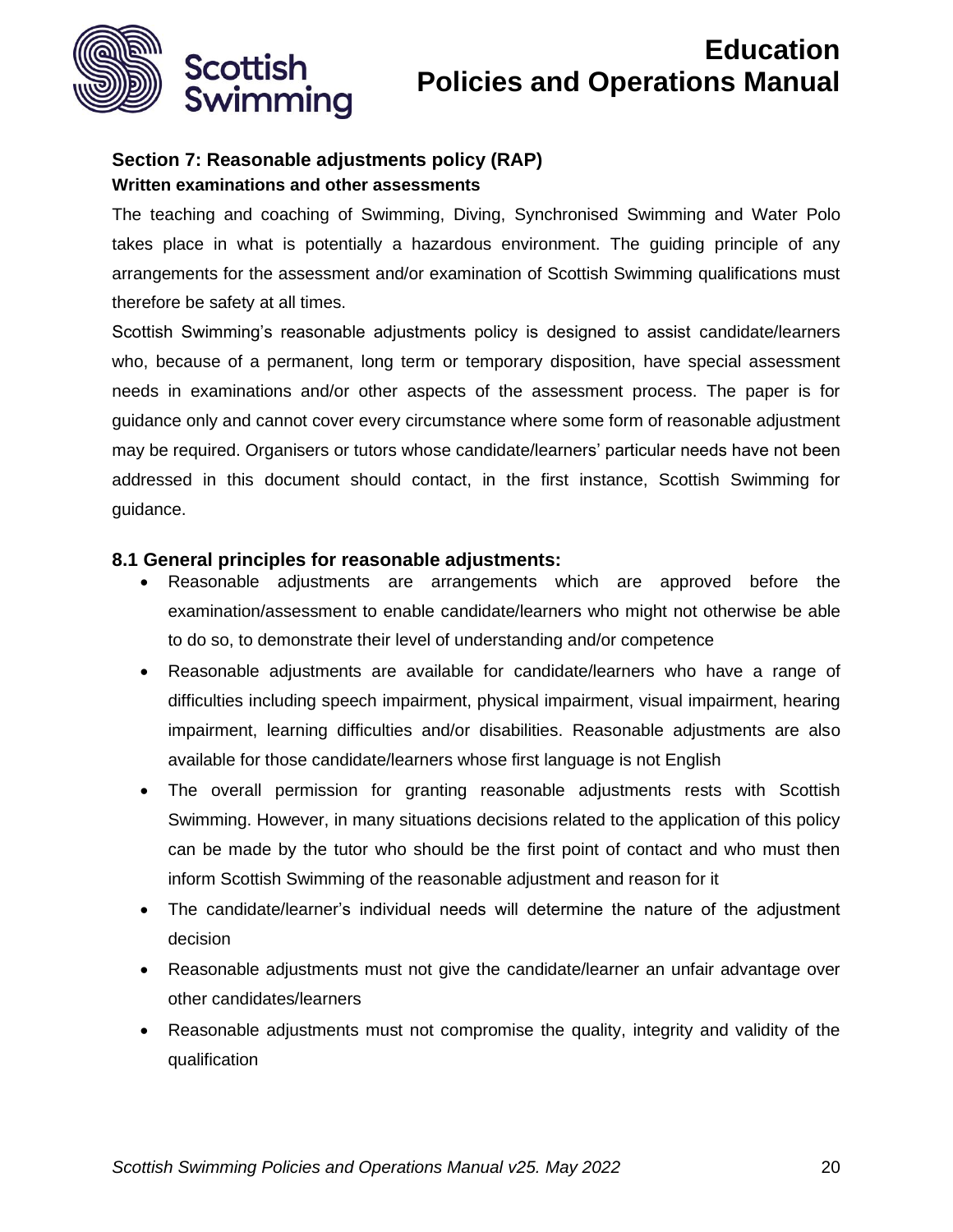

**Scottish** 

Swimming

# **Education Policies and Operations Manual**

- Failure to comply with the regulations contained in this guidance paper may lead to a candidate/learner's results being invalidated and certification withheld
- The candidate/learner has a responsibility to raise issues related to reasonable adjustments before a course commences or as soon in the course as the need for such adjustments are identified. Organisers should ensure that pre-course candidate/learner information encourages candidate/learners to identify any known difficulties that may fall within the scope of this policy

#### **8.2 Reasonable adjustments to written examinations**

It is the candidate/learner's responsibility to discuss their requirements with their tutor and provide evidence of their needs.

Written examinations should not be a test of speed but as a means of ascertaining the candidate/learners' level of underpinning knowledge. Therefore, the decision regarding the allocation of additional time for written examinations can be made based upon the following;

- Level 1 certificate the maximum additional time allowed is 25% of the stated examination time.
- Level 2 certificate the maximum additional time allowed is 25% of the stated examination time.

An allowance greater than that stated above may be permitted only in exceptional circumstances following discussion between the tutor and Scottish Swimming.

Requests for additional time must be made to the course organiser at the point of candidate/learner booking and be supported by evidence which must be presented to Scottish Swimming and will be saved on file.

If it is impractical to identify the candidate/learner's special arrangements requirement in advance of the scheduled examination date the tutor and course organiser should make alternative arrangements for the candidate/learner to undertake the examination and liaise directly with Scottish Swimming.

In many circumstances a candidate/learner receiving some adjustment to the written examination process will not necessitate changes to the normal organisation of the written examination/test other than the provision of extra time. Whilst it is unreasonable to expect all candidate/learners to remain in the examination room for the extra period of time care needs to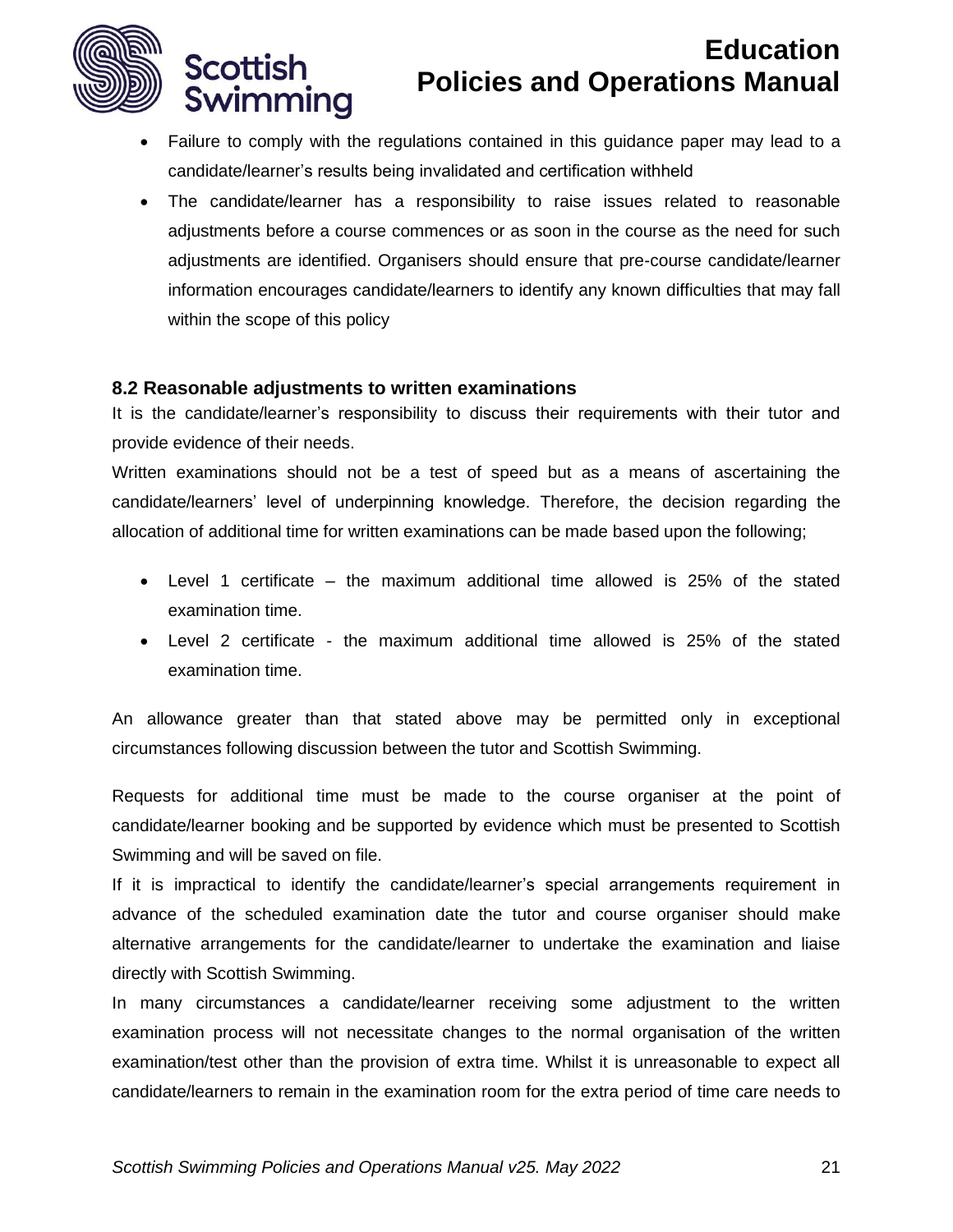

be taken to ensure that the departure of other candidate/learners does not adversely affect the candidate/learner(s) who remain.

If the requirement is for the use of a reader or a scribe, then an alternative room will be required. In this situation a second invigilator must also be in attendance. In the case of a deaf candidate/learner the reader and/or scribe should be an experienced sign language interpreter.

## **8.3 Examinations in a language other than English**

It is not practicable for Scottish Swimming to offer candidate/learners a choice of languages in which to take the examination.

#### **8.4 Bilingual dictionaries**

Bilingual dictionaries may be used by candidate/learners whose first language is not English. Additional time may also be granted if writing in English presents candidate/learners with a difficulty.

#### **8.5 Reader**

A reader will be a responsible adult who does not have specific technical knowledge of the subject matter; his/her function is to read, but must not explain questions to the candidate/learner. The reader must not add to or explain any of the words or phrases used in the question and must provide no additional guidance. The question may be repeated as many times as required by the candidate/learner.

The answers must be the candidate/learner's own and the candidate/learner will be required to provide written answers. Extra time will be allowed in accordance with that detailed in 8.2 above.

## **8.6 Scribe**

A scribe will be a responsible adult does not have specific technical knowledge of the subject area. His/her role is to read the question to the candidate/learner and then write down the answers provided by the candidate/learner. He/she may not add to or explain any of the words or phrases used in the question and must provide no additional guidance. The question may be repeated as many times as required by the candidate/learner. The answers must be the candidate/learner's own. The scribe may read back the answer if requested by the candidate/learner and make any changes requested by the candidate/learner. Extra time will be allowed in accordance with that detailed in 8.2 above.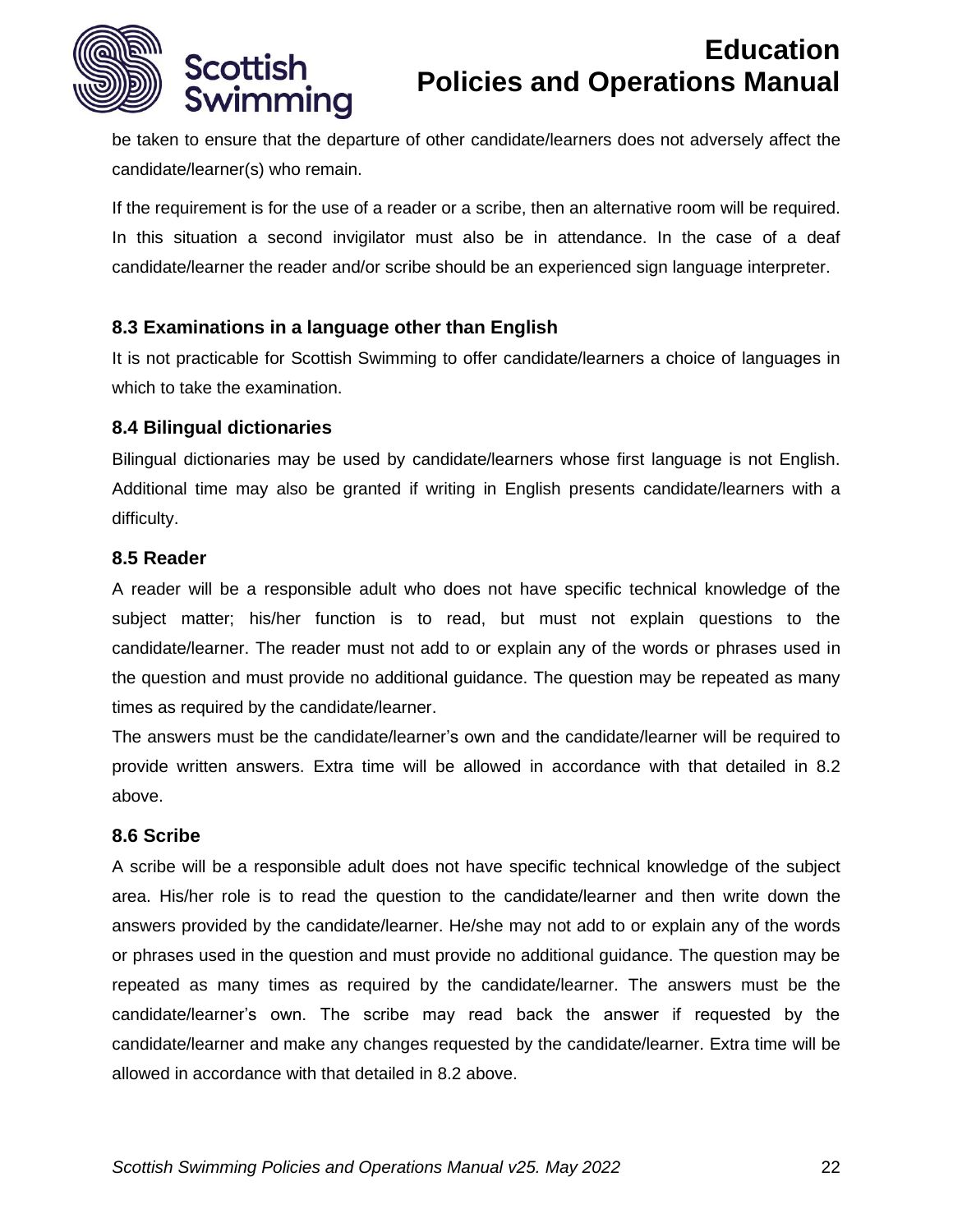

### **8.7 Reasonable adjustments for on course assessments**

On course assessment refers to the practical teaching/coaching and other tasks required to show that the stated outcomes for the qualification have been met. Organisers may make reasonable adjustments to the on-course assessment of candidate/learners in the following circumstances:

- Candidate/learners who have dyslexia
- Candidate/learners who require help with reading
- Candidate/learners whose first language is not English
- Candidate/learners who have a physical, visual, speech or hearing impairment
- Candidate/learners who have a learning disability or difficulty

However, organisers and tutors must ensure that they have clearly identified and recorded their reasons for granting any adjustments and that internal verifiers have access to this evidence. The organiser and tutor must keep securely and confidentially all records of adjustments and return them to Scottish Swimming with the course documentation and assessment materials.

Tutors must abide by Scottish Swimming's general principles and inform them at the start of the course, in writing, of the adjustments made or to be made to the assessment process.

The over-riding consideration in granting adjustments must be the safety of the candidate/learners and the participants in their charge and this must not be compromised. In addition, all candidate/learners will be required to meet the criteria identified on the assessment sheets, but may do so in a manner suited to their particular needs.

The type of support provided under the reasonable adjustment policy for on course assessments includes:

**An enabler** may be allowed in certain circumstances to assist the candidate/learners to carry out some of the tasks, which might reasonably be expected of a teacher or coach. Candidate/learners must neither endanger the participants in their charge or themselves and must, with the assistance of the enabler, be able to meet and achieve all aspects of the assessment criteria. The tutor will have to assess candidate/learners carefully to ascertain whether the use of an enabler is appropriate and to seek confirmation from Scottish Swimming that this is acceptable.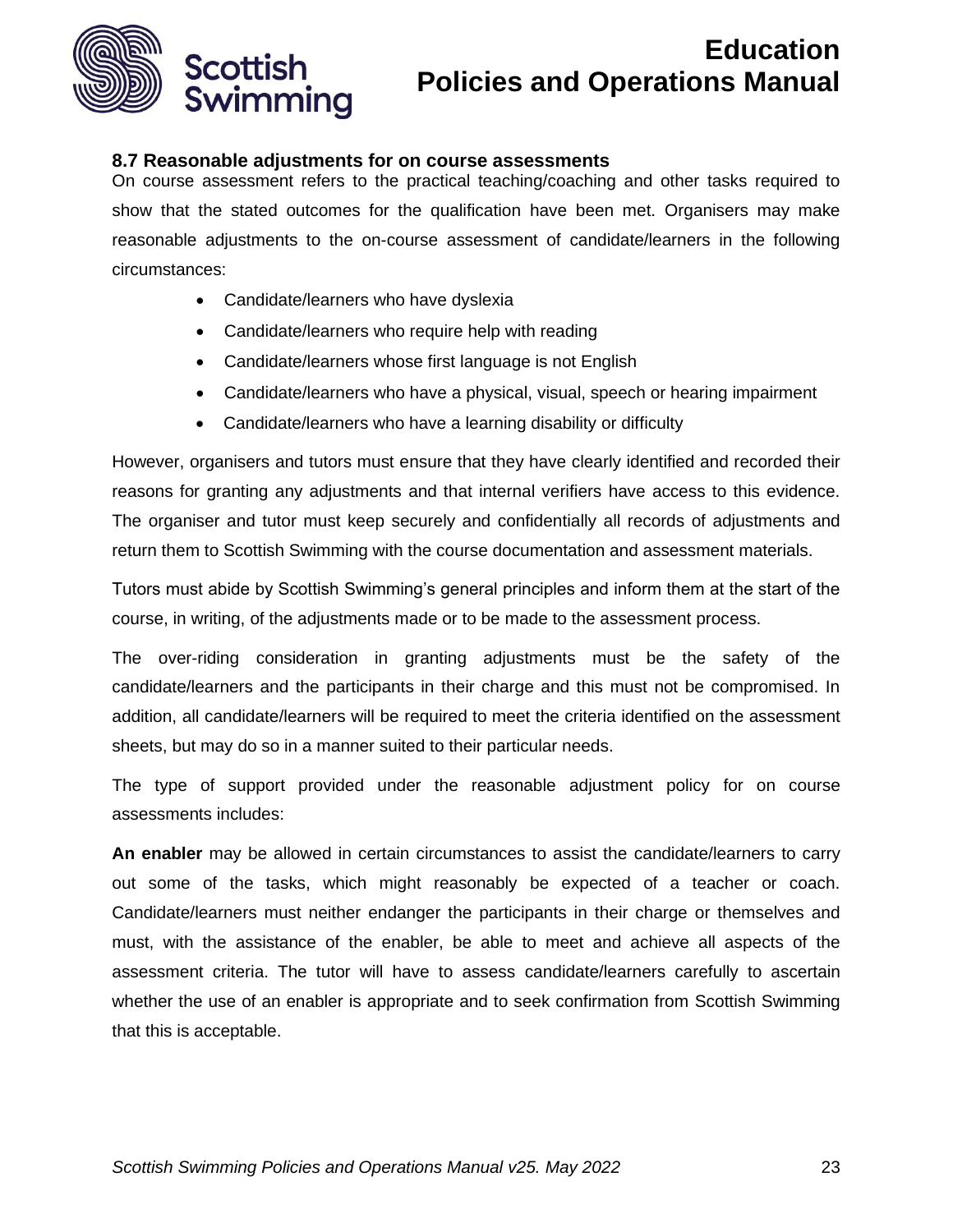

**Sign language** may be used to enable candidate/learners who are deaf or who have a hearing impairment to communicate effectively with the tutor and the pupils.

**Additional time** may be allocated for candidate/learners to present any written assessment work in accordance with the general principles outlined in 8.1.

**Alternative forms of evidence for assessment**; candidate/learners may present work for assessment through other mediums e.g. audio, video etc.

**Interpreters:** effective communication is an essential requirement for a swimming teacher and coach**.** Although communication used during the course will be in English, interpreters may be used to assist candidate/learners whose first language is not English during the theory sessions or as a reader for the written examination/test (see 8.5). It is likely that the latter will be in conjunction with the provision of additional time.

#### **8.8 Special considerations related to on course and written examination assessments**

In certain circumstances Scottish Swimming will grant special consideration to candidate/learners who have not been able to complete the course for the following reasons:

- A candidate/learner who has suffered a very recent bereavement or trauma, or who has had to deal with matters relating to the bereavement/trauma
- A candidate/learner who is suffering or recovering, from an illness or injury
- A candidate/learner who has been affected by a disruption to the examination or assessment e.g. a fire alert resulting in evacuation of the building, other specific environmental occurrences

Requests for special considerations related, or similar, to those outlined above should, in the first instance, be discussed with Scottish Swimming.

The request for special consideration must be made by the tutor on behalf of the candidate/learner. The request should be made no later than when the examination papers are sent to Scottish Swimming at the end of the course.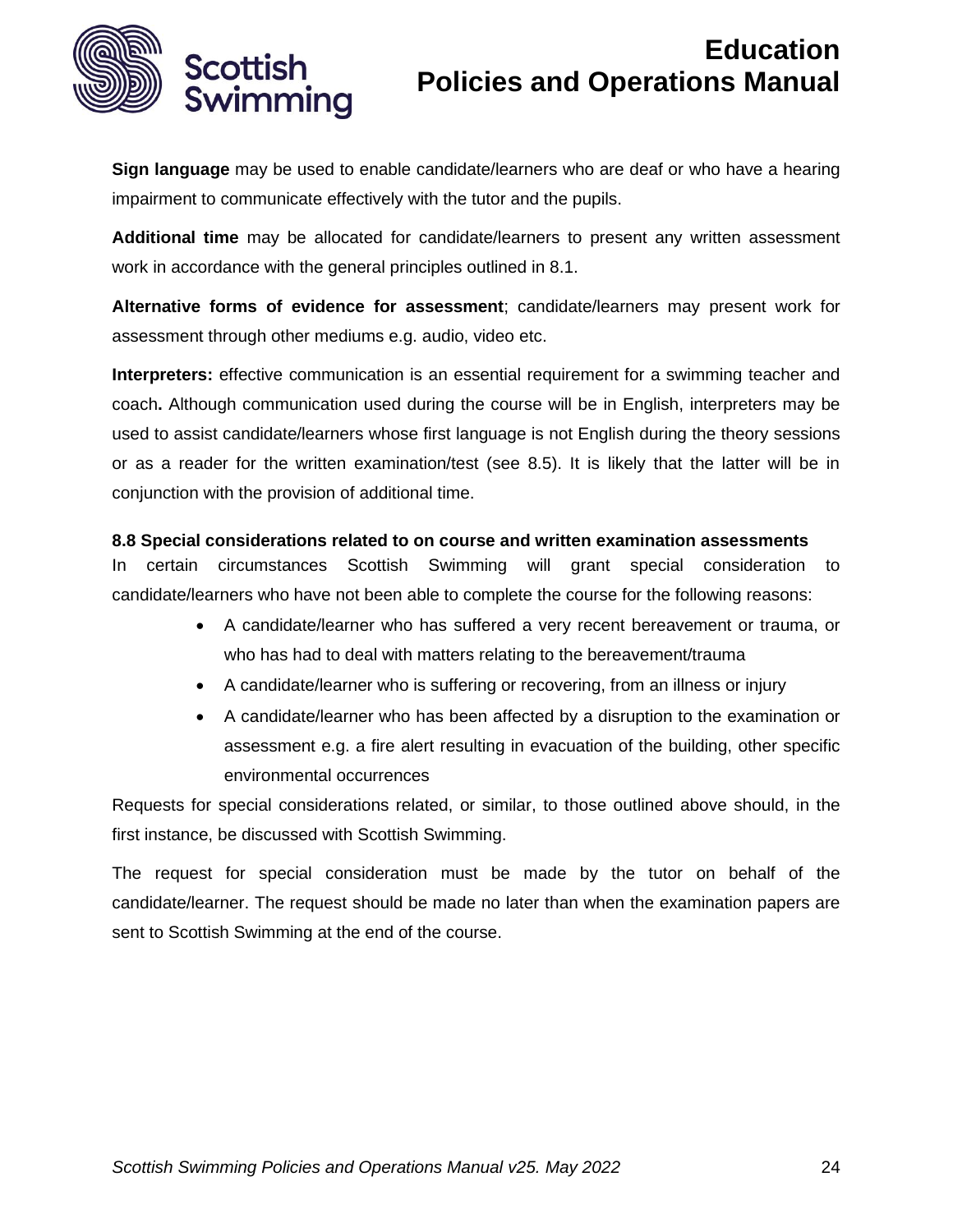

#### **8.9 Pre-course application process**

**Stage 1:** At the point of initial course booking, all candidates/learners must complete an online Additional Support Needs (ASN) survey. This survey requests further information on any ASN the candidate/learner have and what support is required.

**Stage 2:** Approx. two weeks before a course start date, Scottish Swimming contact all candidates/learners to discuss individual ASN requirements.

**Stage 3:** If additional support can be provided/arranged by the course organiser and/or tutor; this is discussed with all parties and approved by Scottish Swimming. Scottish Swimming advise direct communication between the candidate/learner and tutor to best ascertain the most suitable and appropriate method of support.

**Stage 4:** If further support is required, the Scottish Swimming Education team arrange as required and confirm all arrangements with the candidate/learner, course organiser and tutor.

**Stage 5:** Scottish Swimming advise that tutors communicate, both during course delivery and following its completion, on the validity and application of any additional support in place. Adjustments are made as and where appropriate.

All ASN information relating to candidate/learner is stored securely on the Scottish Swimming secure drive in line with the Data Management-protection policy.

#### **8.10 ASN Identified by Tutor on course**

The following guidance is provided for the organiser and tutor when considering issues relating to the application of this reasonable adjustments policy (RAP);

**Stage 1**: Issue related to the possible application of the RAP identified

**Stage 2:** Organiser discusses issue with the candidate/learner and the tutor and obtains evidence

**Stage 3:** Tutor agrees/disagrees that an application for reasonable adjustment should be made and sends evidence to Scottish Swimming

**Stage 4:** Tutor or organiser contacts the Scottish Swimming for further discussion

**Stage 5:** Scottish Swimming agrees/disagrees with the recommendation made by the tutor

**Appeals:** If the tutor is not satisfied with the outcome of any of stages three to five an appeal can be made in accordance with the Scottish Swimming appeals procedure detailed within the Policy and operations Manual.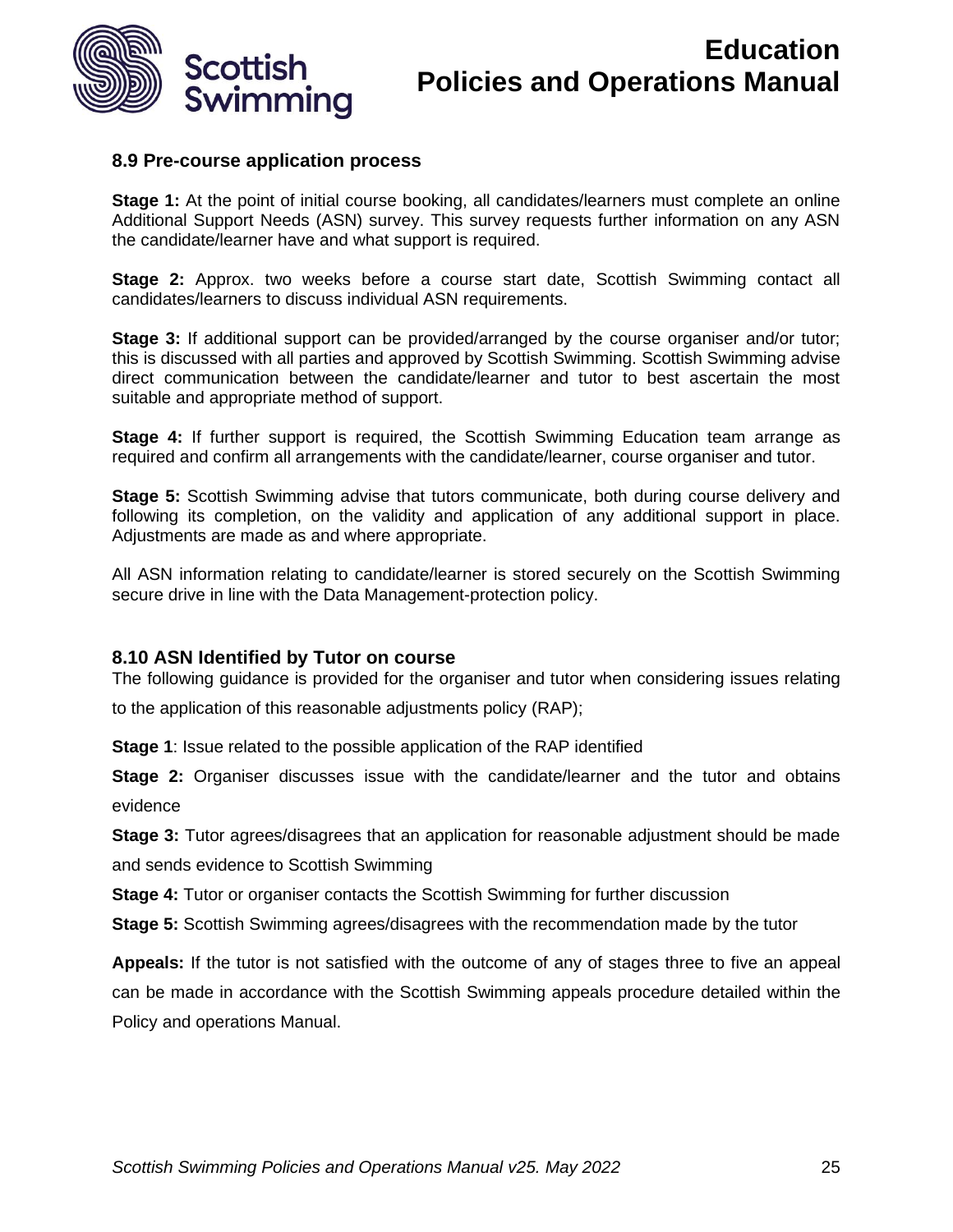

## <span id="page-25-0"></span>**Section 8: Internal Verification Policy**

*This is an abbreviated version of our IV policy – the full policy including templates is available* 

#### *from Scottish Swimming.*

As a centre for delivering qualifications and awards it is essential that there is a policy which supports the procedure for the quality and audit of the qualifications/awards which are offered. The method for this is through internal verification, ensuring that Scottish Swimming has the correct assessment instruments and that the assessments of the candidates /learners meet the unit/award criteria.

Internal verification is a crucial element of SQA's quality assurance. It ensures that all candidates /learners entered for the same qualification are assessed fairly and consistently to the specified standard. Internal verification also ensures that all courses/programmes are delivered in a consistent and standard manner.

Every SQA centre is responsible for operating an effective and documented internal quality assurance system; this is a requirement of being an SQA-approved centre.

To ensure effective assessment and internal verification, centres must regularly review the effectiveness of their procedures and make any necessary improvements, and ensure that changes made by SQA are adopted.

This policy acts as a guide for the internal verification and system verification carried out by Scottish Swimming in relation to SQA approved and accredited qualifications and awards. The internal verification procedure gives the structure to assessment checking, provision of evidence and maintaining of standards.

Internal verification may take place both during and after a course and all courses may be subject to internal verification. An internal verifier (IV) may attend at any point during a course and prior notice does not need to be provided. The course organiser and Tutor /Assessor are required to co-operate fully with the IV during this process.

The IV is appointed by Scottish Swimming to undertake the internal quality assurance of the programmes/courses offered. The role of the IV will therefore be to ensure that Tutor /Assessors apply consistent assessment practices in line with SQA and Scottish Swimming criteria. All Scottish Swimming licensed Tutor /Assessors should hold an A1 Assessors award or equivalent or be enrolled on an award with evidence submitted to Scottish Swimming.

IVs should hold a recognised internal verifier qualification – V1 Verifier Award or equivalent and are appointed by Scottish Swimming.

#### **Roles of Internal Verifiers**

Internal Verifiers are required to hold or be working towards the Verifier qualification. IVs are responsible for ensuring that assessments and assessment decisions are valid, reliable, practicable, fair and equitable. They must ensure that records of verifications are accurate, secure and complete. They are also responsible for responding to Tutors /Assessors and candidates /learners wherever necessary regarding the process of internal verification. (Further information regarding roles and responsibilities can be found in the Scottish Swimming Tutor /Assessor/ Licencing Application Policy). A Tutor /Assessor cannot internally verify their own work or the work of anyone they have a personal relationship with. The IV will also be responsible for:

• Maintaining internal quality assurance procedures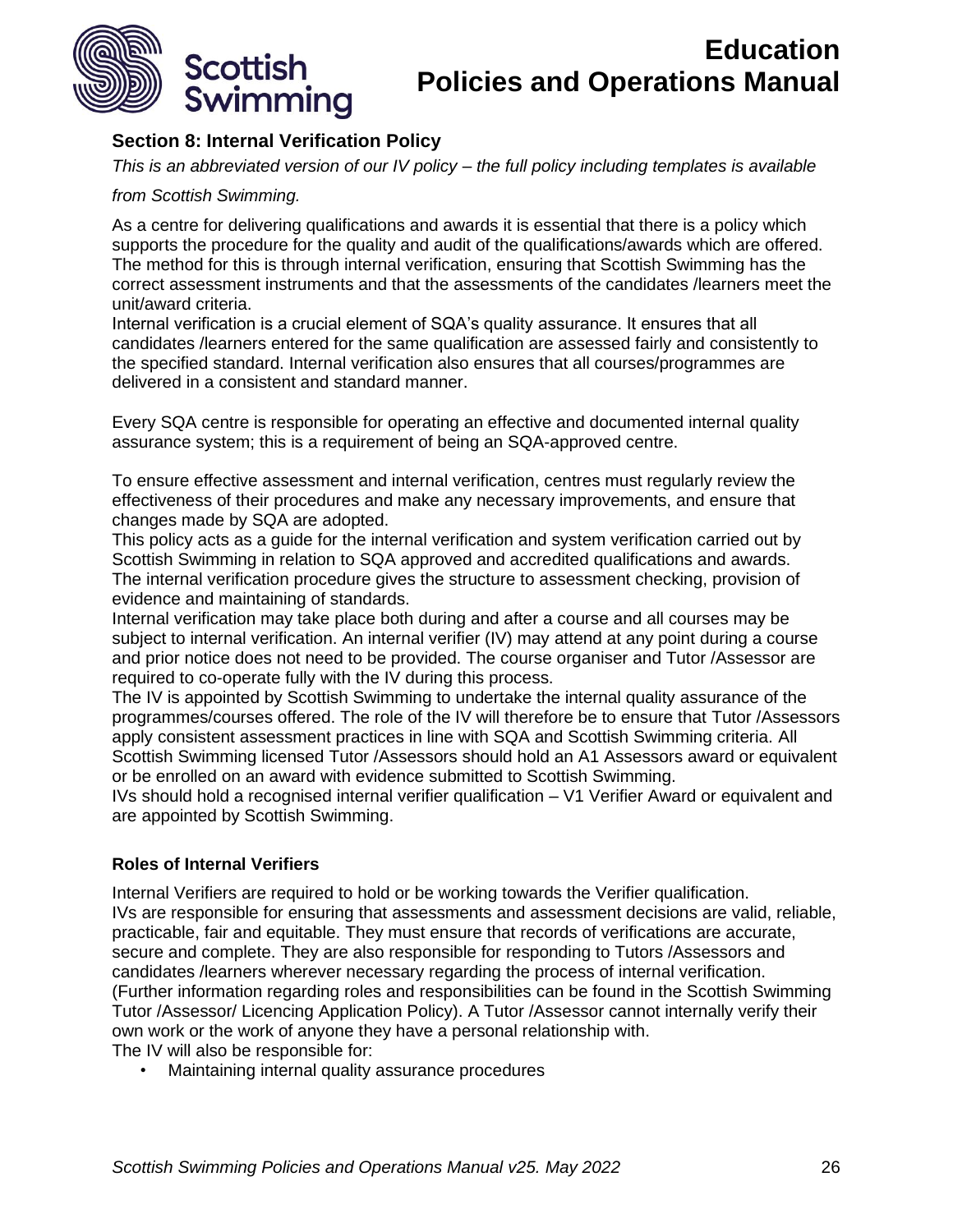

**Scottish** 

Swimming

# **Education Policies and Operations Manual**

- Ensuring that delivery and assessment policies and procedures are available and adhered to
- Ensuring the consistent application of criteria and standards
- Providing support to Tutor /Assessors including identification of their development and training needs where appropriate
- Ensuring that Tutor /Assessors apply the appropriate assessment methods, standards and recording procedures
- Supporting Tutor /Assessors and identifying any additional training which may be required
- Ensuring that appropriate requirements in relation to appeals, complaints and equal opportunities are in place and are operational
- Liaising fully with the External Verifier (EV) appointed by the SQA, as required
- Providing the EV with any information required
- Identifying their own training and development needs
- Attending appropriate training events or workshops
- Producing a verification plan for each course as necessary
- Verifying each programme or course as appointed
- Sampling assessments and discussing the outcomes with the Tutor /Assessors
- Maintaining consistency of assessment practices
- Completing all programme/course documentation supplied by Scottish Swimming including assessment decisions and action plans
- Ensuring that candidate/learners are fully informed of the assessment process
- Attending Scottish Swimming standardisation meetings
- Ensuring that Scottish Swimming is operating in accordance with the Awarding Body requirements and regulations relating to assessment standards
- Providing Scottish Swimming with copies of all records and documentation as required

## *Please see our full IV policy for further information.*

## <span id="page-26-0"></span>**Section 9: External verification**

External verification is the process by which the Awarding Body (SQA) ensures that all its courses/programmes are delivered by the Approved Delivery Centre (ADC/Scottish Swimming) in a consistent and standard manner and that the ADC policies and procedures are appropriate and upheld. The SQA appoints external verifiers to ensure that its standards and criteria are met. External verification visits occur on a regular basis.

External verification focuses upon the policies and procedures implemented by Scottish Swimming. This includes the administration and internal verification system, ensuring that the standardisation of assessment and delivery provided by the IVs is appropriate.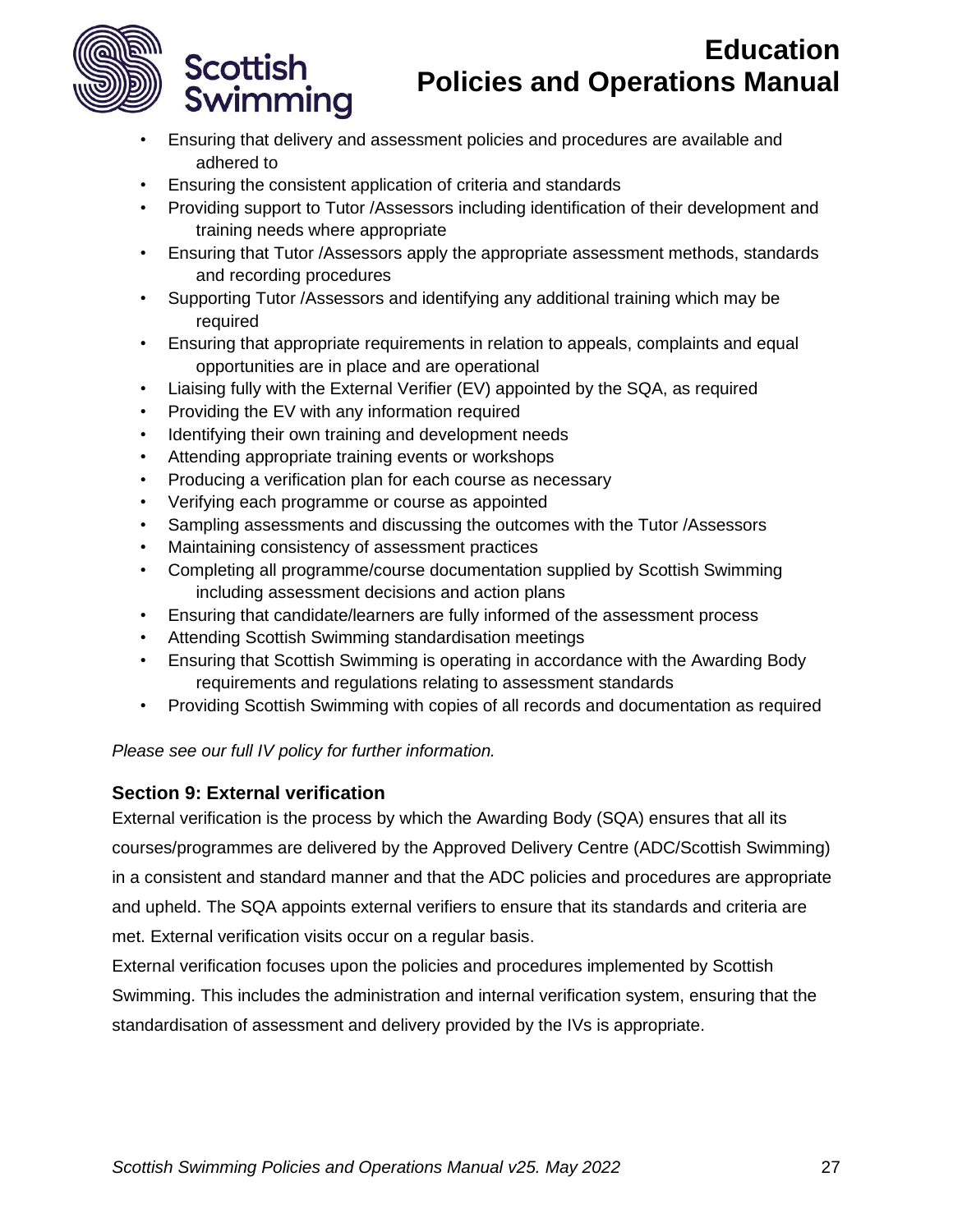

## <span id="page-27-0"></span>**Section 10: Equal opportunities**

*"Equal opportunity in sport is about fairness, equality of access, recognizing inequalities and taking steps to address them. It is about ensuring the culture and structure of sport is equally accessible to everyone in society."*

Course organisers and course tutors are advised to access and abide by the current Scottish Swimming Equal opportunities policy which can be found within the governance documentation on [www.scottishswimming.com.](http://www.scottishswimming.com/)

## <span id="page-27-1"></span>**Section 11: Malpractice & sanctions policy**

Malpractice consists of those acts which undermine the integrity and validity of an assessment or examination, the certification of qualifications and/or damage the authority of those responsible for conducting the assessment, examination and certification.

The malpractice policy provides Scottish Swimming, its Course Organisers and Tutor/Assessors with the procedures for dealing with malpractice on the part of candidate/learners, members and any others involved in providing Scottish Swimming courses.

## **Overview**

Malpractice means any act, default or practice (whether deliberate or resulting from neglect or default) which is a breach of SQA assessment requirements including any act, default or practice which:

- compromises, attempts to compromise, or may compromise the process of assessment, the integrity of any SQA qualification, or the validity of a result or certificate; and/or
- damages the authority, reputation or credibility of SQA or any officer, employee or agent of SQA

Malpractice can arise for a variety of reasons:

- Some incidents are intentional and aim to give an unfair advantage or disadvantage in an examination or assessment (deliberate non-compliance).
- Some incidents arise due to ignorance of SQA requirements, carelessness or neglect in applying the requirements (maladministration).

Malpractice can include both maladministration in the assessment and delivery of SQA qualifications and deliberate non-compliance with SQA requirements. Whether intentional or not, it is necessary to investigate and act upon any suspected instances of malpractice, to protect the integrity of the qualification and to identify any wider lessons to be learned.

Where SQA becomes aware of concerns of possible malpractice, its approach will be fair, robust and proportionate to the nature of the concern. These procedures will be applied where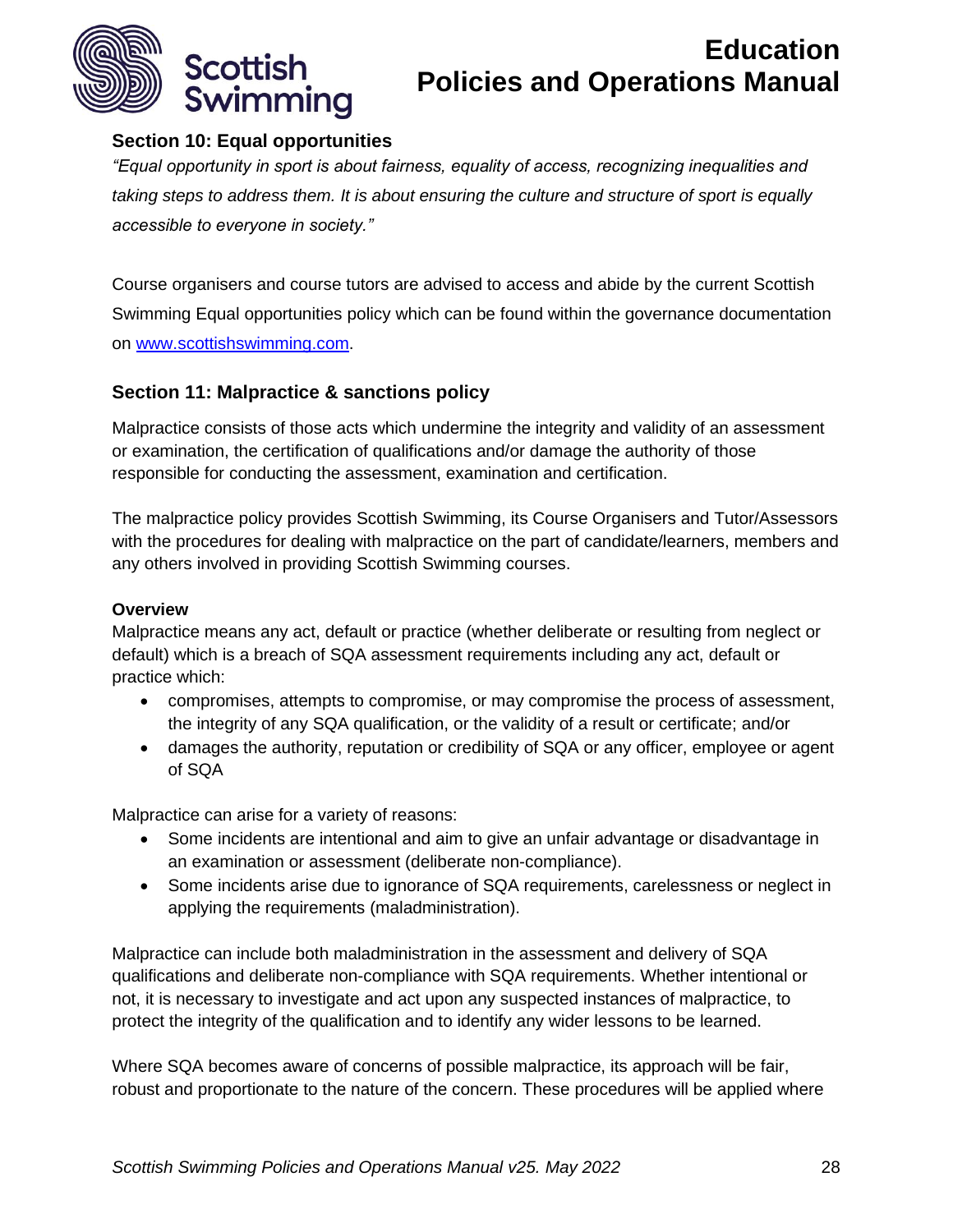

SQA's view is that there is a risk to the integrity of certification, which is not being successfully managed through our regular processes. Procedures must include:

- reporting
- investigation
- communicating outcomes
- sanctions
- actions
- appeals
- record-keeping
- retention of records of all investigations of malpractice to be provided to SQA on request

Any suspected cases of centre malpractice must be reported to SQA.

#### **Introduction**

Course Organisers and Tutor/Assessors must be vigilant regarding examination malpractice and where malpractice occurs it must be dealt with in an open and fair manner.

In the interests of candidate/learners, Course Organisers and Tutor/Assessors need to respond effectively and openly to all requests for an investigation into an incident or a suspected incident of malpractice. Course Organisers and/or Tutor/Assessors are required to inform candidate/learners suspected of malpractice of their responsibilities and rights, and to inform Scottish Swimming immediately of the alleged incident for investigation. In the event that malpractice is suspected by the Course Organiser or Tutor/Assessor, the issue should be referred directly to Scottish Swimming for investigation.

Scottish Swimming reserves the right, in suspected cases of malpractice, to withhold the issuing of results or certificates while an investigation is in progress. Depending on the outcome of the investigation, results or certificates may be released or withheld.

The following guidelines are for suspected incidences of malpractice or maladministration by candidate/learners, Tutor/Assessors and Course Organisers.

## **Candidate/learner Malpractice**

Attempting or actually carrying out any malpractice activity is not permitted by Scottish Swimming. The following are examples of malpractice by candidate/learners; this list is not exhaustive and other instances of malpractice may be considered by Scottish Swimming at its discretion:

- Plagiarism failure to acknowledge sources properly and/or the submission of another person's work as if it were the candidate's own.
- Collusion with others when an assessment must be completed by individual candidates
- Copying from another candidate manually or electronically (including using ICT to do so)
- Personation pretending to be someone else.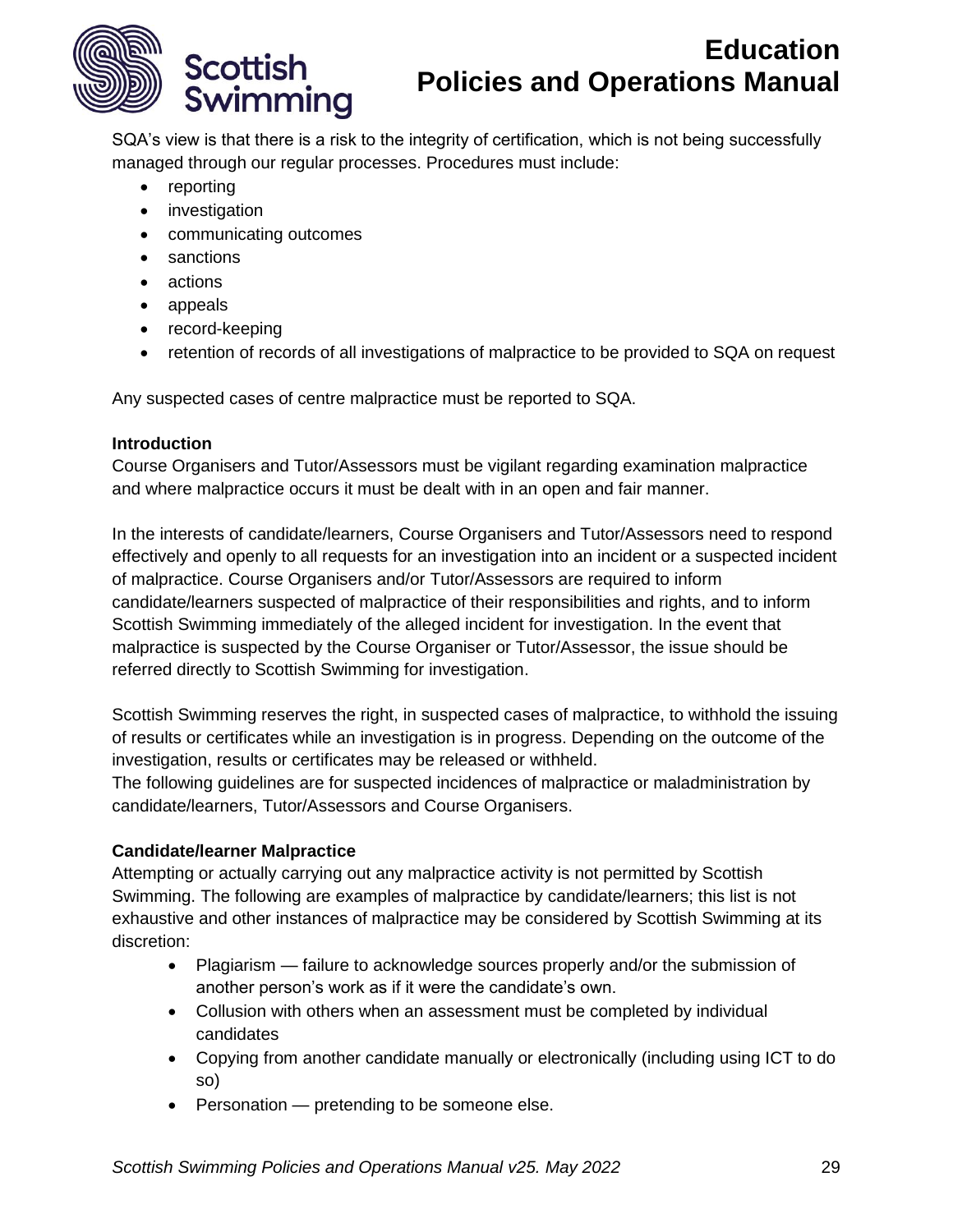

- Fabrication of results e.g. The alteration of any results document including certificates
- Failing to abide by the instructions of an Invigilator, or Scottish Swimming conditions in relation to examination rules, regulations and security
- Inappropriate behaviour during an internal assessment that causes disruption to others. This includes shouting and/or aggressive behaviour or language.
- Behaving in such a way as to undermine the integrity of the assessment or examination
- Misuse of examination material

**Scottish** 

Swimming

- Introduction of unauthorised material
- Cheating to gain an unfair advantage

Where a candidate/learner is suspected of malpractice during an assessment or an examination the Course Organiser or Tutor/Assessor must immediately inform Scottish Swimming. A detailed report of the malpractice must then be submitted to Scottish Swimming.

The work or examination paper must be assessed or marked in the usual way. Scottish Swimming will consider the evidence and the candidate/learner's results will be withheld until a decision is made.

## **Course Organiser and Tutor/Assessor Malpractice**

The following are examples of malpractice by Course Organisers and/or Tutor/Assessors. This list is not exhaustive and other instances of malpractice may be considered by Scottish Swimming at its discretion:

- Failing to keep any Scottish Swimming examination papers and candidate/learner assessment documentation secure
- Alteration of any Scottish Swimming examination papers
- Facilitating and allowing impersonation
- Misusing the conditions for candidate/learners with reasonable adjustment requests
- Failing to keep electronic or paper files secure
- Falsifying records or certificates
- Obtaining unauthorised access to examination papers or material prior to an examination or practical assessment

Where there are grounds to suspect that a Course Organiser or Tutor/Assessor has acted inappropriately in the conduct of course delivery, assessments or examinations or where there are grounds to doubt the integrity of assessments or of assessment procedures, Scottish Swimming will investigate and will suspend the issue of results during the investigation.

## **Centre Malpractice**

The following are examples of centre malpractice, but the awarding body, SQA reserves the right to consider other instances of suspected centre malpractice which may undermine the integrity of our qualifications. The examples include: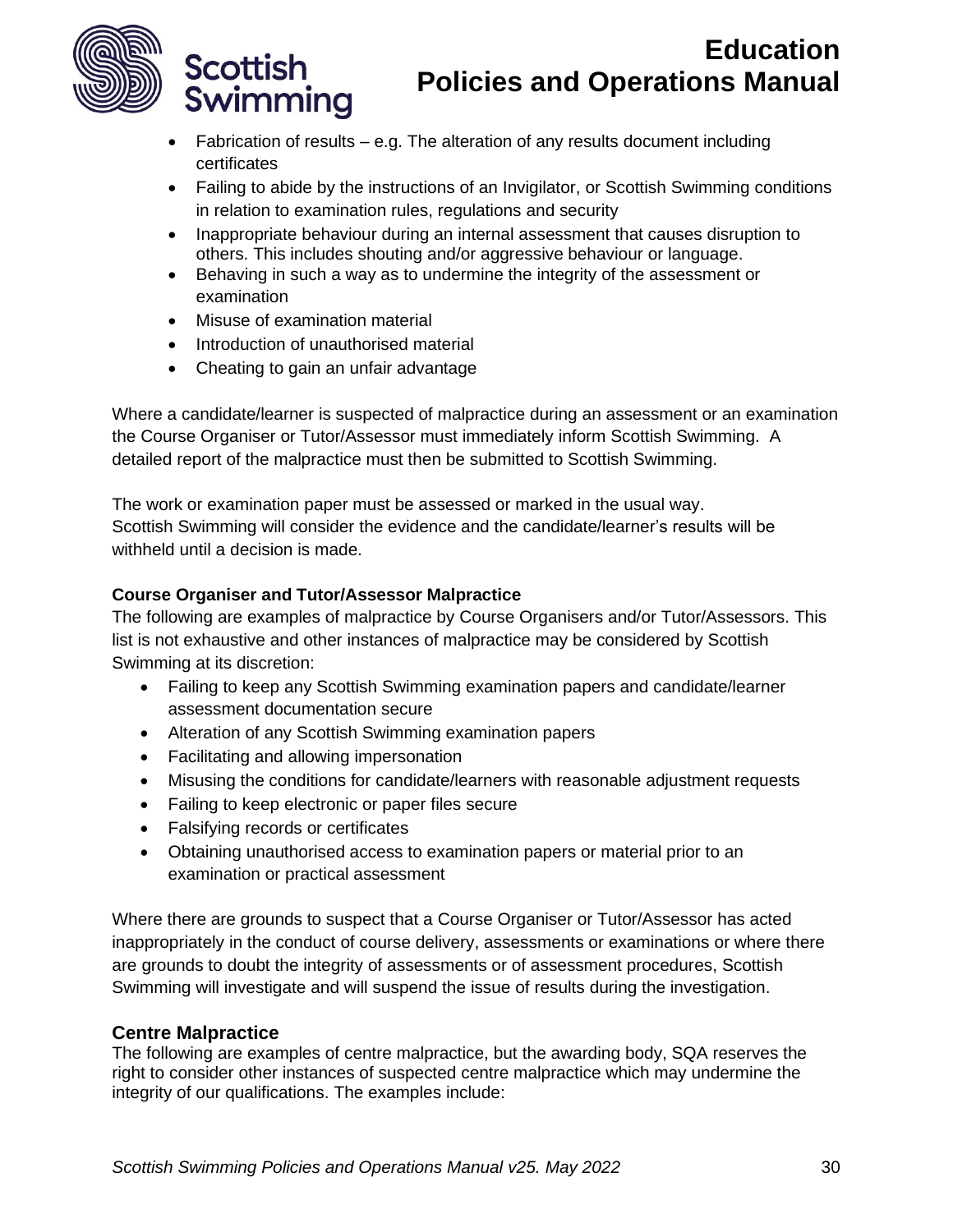

- Misuse of assessments, including repeated re-assessment contrary to requirements, or inappropriate adjustments to assessment decisions
- Insecure storage of assessment instruments and marking guidance
- Failure to comply with requirements for accurate and safe retention of candidate evidence, assessment and internal verification records
- Failure to comply with SQA's procedures for managing and transferring accurate candidate data
- Excessive direction from Tutor/Assessors to candidates on how to meet national standards
- Deliberate falsification of records in order to claim certificates

## **Reporting**

All incidences of alleged malpractice should be submitted in writing to the Scottish Swimming Education team. The report must clearly detail:

- the nature of the alleged malpractice
- details of all individuals involved
- specific locations

**Scottish** 

Swimming

- key dates
- any supporting evidence/documentation

Scottish Swimming will confirm receipt of the report within 3 working days and may request further information if required.

## **Investigating Alleged Malpractice**

When dealing with alleged malpractice, Scottish Swimming will deal with the Course Organiser and Tutor/Assessor. Scottish Swimming will require full access to all course paperwork and records for investigation purposes.

As part of the investigation, Scottish Swimming retains the right to involve and deal with the candidate/learner and others in the investigation process

During the investigation period, Scottish Swimming may, pending the outcome of the investigation:

- Refuse candidate/learner registrations
- Withhold the release of results or certificates
- Withhold examination papers if the security of the examination is considered at risk

If malpractice is discovered by Scottish Swimming or has been reported directly to Scottish Swimming by a third party, Scottish Swimming will conduct an investigation in a form commensurate with the nature of the alleged malpractice. Such an investigation will require the full involvement of the all personnel linked to the allegation. In suspected cases of malpractice that involve Scottish Swimming representatives (e.g. Internal Verifier), Scottish Swimming will conduct an investigation appropriate to the nature of the allegation.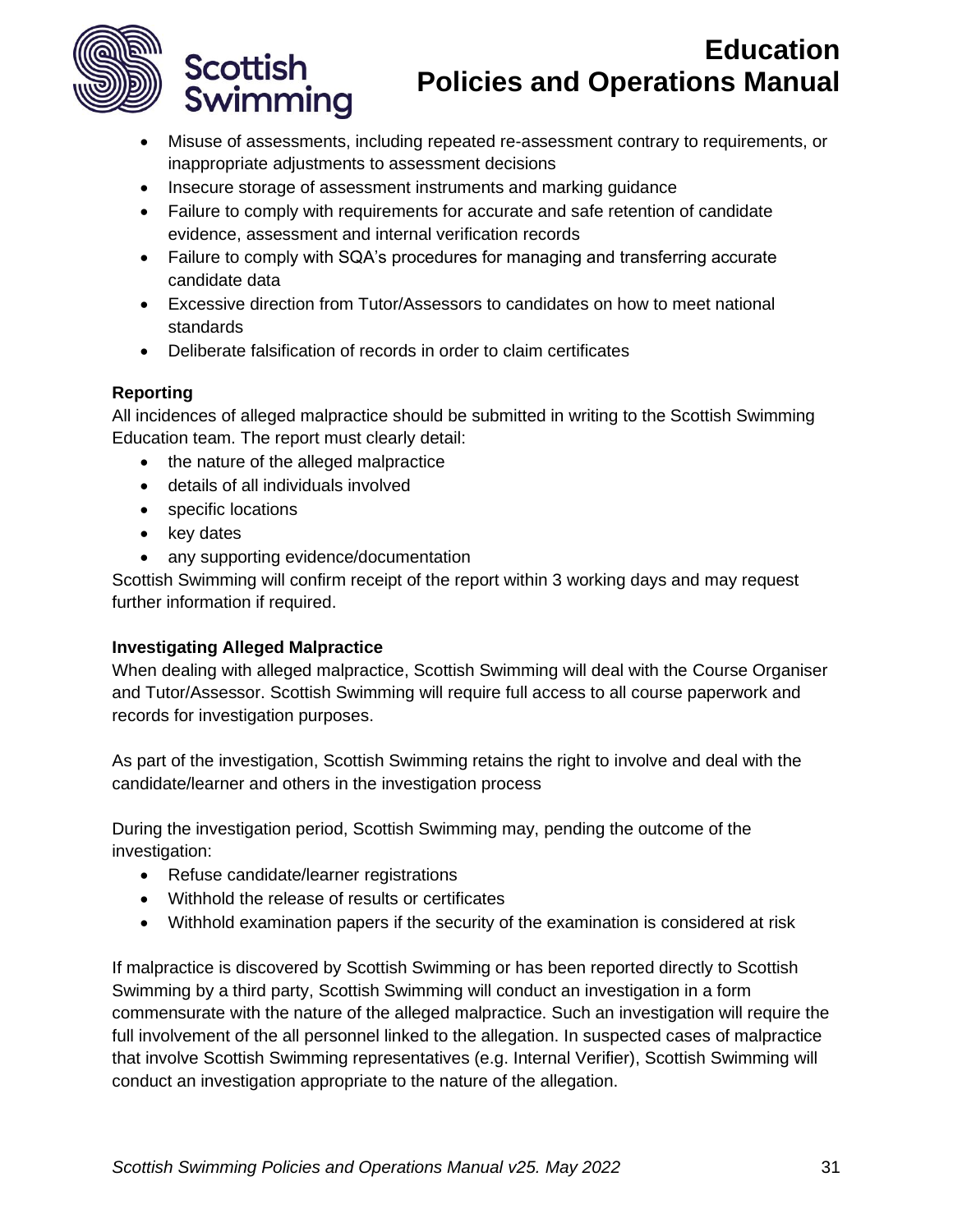

#### **Dealing with Malpractice**

Any and all suspected centre/staff malpractice will be reported, without delay, to SQA by a member of the Scottish Swimming Education team.

It is the responsibility of Scottish Swimming to carry out an investigation into allegations of malpractice. The alleged incident must be reported to Scottish Swimming at the earliest opportunity. Scottish Swimming reserves the right to carry out an independent investigation in full under any circumstances of alleged malpractice relating to a Scottish Swimming course and the full co-operation of all involved personnel will be expected.

If a Course Organiser or Tutor/Assessor discovers or suspects anyone of malpractice, they must inform Scottish Swimming in writing at the earliest opportunity to allow Scottish Swimming to investigate. Scottish Swimming will inform the candidate/learner in writing and make the individual fully aware of the nature of the alleged malpractice. Scottish Swimming will inform the candidate/learner of the possible consequences should malpractice be proven.

If a Course Organiser or Tutor/Assessor is alleging an individual may have been involved in an act of malpractice, the individual will be given the opportunity to respond in writing to the allegations made. Scottish Swimming will also inform such individuals of the avenues for appealing should a judgement be made against them.

Scottish Swimming reserves the right to access any documents held by the Course Organiser or Tutor/Assessor in relation to alleged malpractice. It may be necessary during the process to notify SQA, and other regulatory and funding authorities and for Scottish Swimming to share information with other bodies. In some cases of malpractice (e.g. where it is considered to be of a criminal nature) Scottish Swimming may be required to notify SQA and the police prior to an investigation.

Scottish Swimming will report cases of malpractice to the regulatory authorities whenever it finds evidence that certificates may be invalid. Scottish Swimming will co-operate with any follow-up investigations required and act upon any appropriate remedial action.

Record keeping and retention of records for all investigations of malpractice will be provided to SQA upon request. Records must be retained for a period of 3 years or 6 years following conclusion of any resulting criminal prosecution or civil claim.

#### **Penalties and Sanctions applied by Scottish Swimming**

Where malpractice against a Course Organsier, Tutor/Assessor or candidate/learner is proven, Scottish Swimming will have to consider whether the integrity of its examination or assessment might be jeopardised if the Course Organiser or Tutor/Assessor or candidate/learner in question were to be involved in future Scottish Swimming courses.

Scottish Swimming may take action to protect the integrity of its courses, examinations and assessments in the future. This action may include: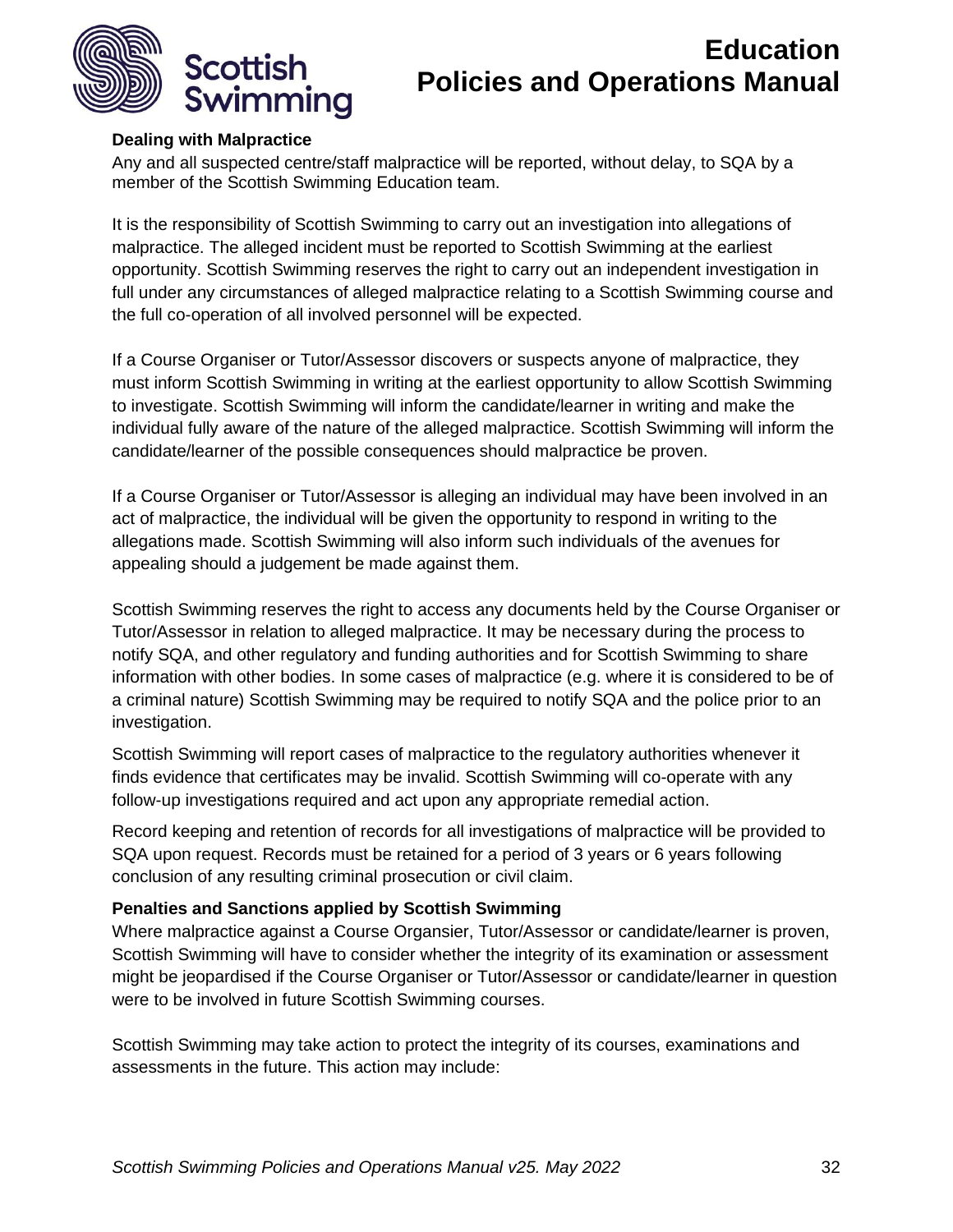

**Scottish** 

Swimming

# **Education Policies and Operations Manual**

- Scottish Swimming refusing to accept course and/or candidate/learner registrations from a Course Organiser or Tutor/Assessor or candidate/learner in cases where malpractice is established
- Scottish Swimming reserving the right to withdraw course approval from Course Organisers and Tutor/Assessors where malpractice has been identified
- Scottish Swimming reserving the right to remove candidate/learners from a course
- Scottish Swimming reserving the right to refuse to issue or to withdraw certificates from candidate/learners
- Scottish Swimming requesting a reassessment be carried out
- Scottish Swimming reserving the right to withdraw a Scottish Swimming Tutor/Assessor or teacher/coach license where malpractice has been identified.
- Scottish Swimming referring to processes outlined within any disciplinary procedures in place.

The Scottish Swimming People Development Officer will consider the evidence of any issue of malpractice. Where necessary, the Scottish Swimming People Development Officer will convene a panel to consider the evidence. The panel will consist of the Scottish Swimming People Development Officer, a member of the Scottish Swimming Education Department and an independent person.

Remedial action will be taken if it is found that there are grounds to invalidate the assessment process and consequently invalidate any certificates.

## **Outcome**

The outcome of a report of alleged malpractice will be made in writing to by a member of the Scottish Swimming Education team within 5 working days of conclusion.

## **Appeals**

#### *Who to contact to appeal against malpractice decisions*

#### **Scottish Swimming**

Course Organisers, Tutor/Assessors or candidate/learners who wish to consider appeals against penalties or sanctions resulting from malpractice should contact the Scottish Swimming People Development Officer in writing.

If, following Scottish Swimming's investigation, no satisfactory outcome is reached:

Centre Appeals

- Centres have the right to appeal a decision where a case of reported malpractice by the centre has been confirmed through investigation by SQA.
- Centres also have the right to appeal a decision in the case of suspected malpractice by a candidate reported by the centre to SQA.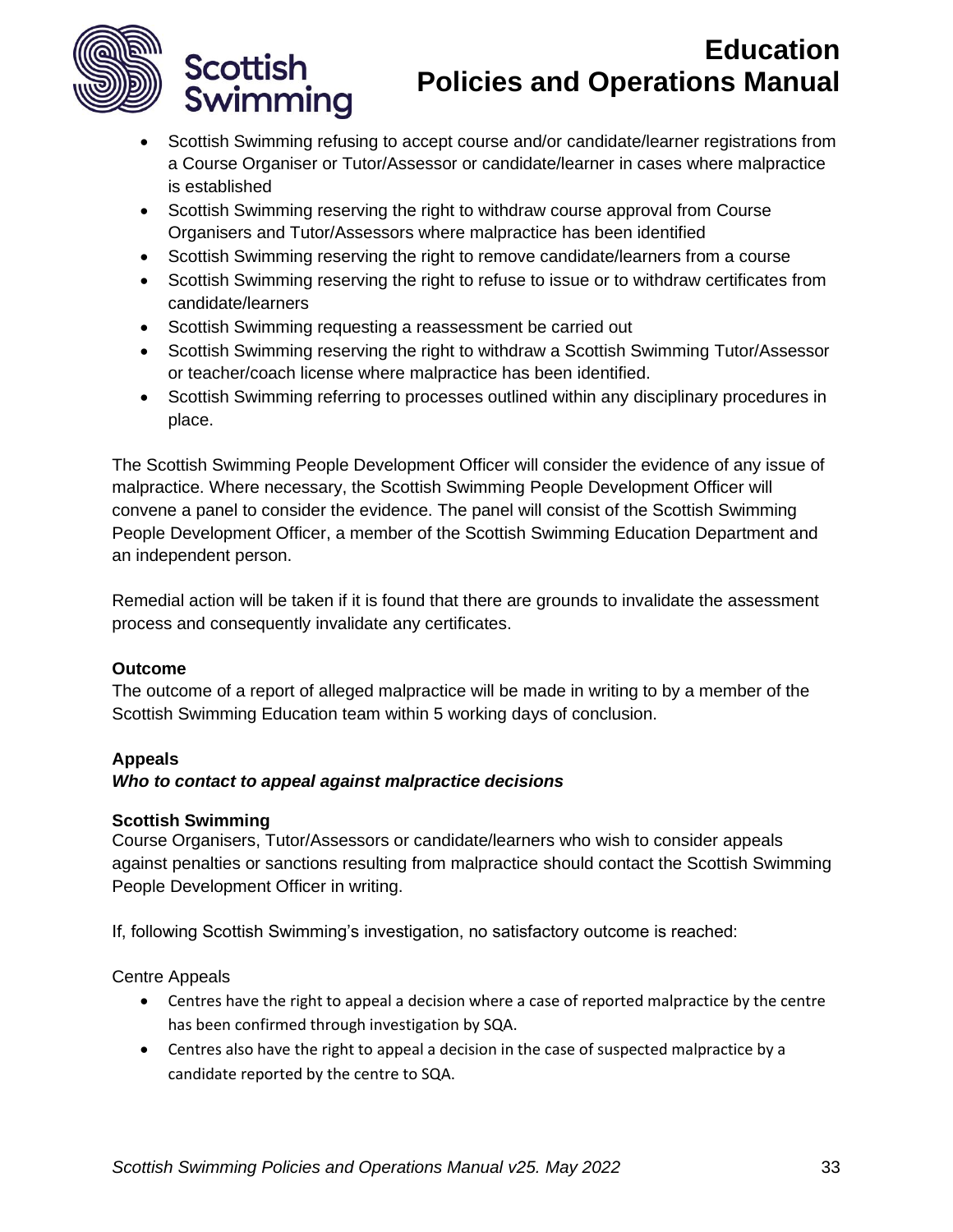

Candidates have the right to appeal to SQA where:

- The centre has conducted an investigation, the candidate disagrees with the outcome and has exhausted the centre's appeals process.
- SQA has conducted an investigation and the candidate disagrees with the decision.

#### **SQA**

If there is an appeal against a malpractice decision once the Scottish Swimming procedure has been exhausted, an appeal can be taken to the awarding body, SQA.

Following an appeal to the awarding body, SQA, if it is felt this has not been dealt with appropriately, or if there is a disagreement with the outcome an appeal can be taken to SQA accreditation *(for regulated qualifications).*

#### **Cases of malpractice in National Qualifications**

Head of NQ Delivery: Assessment and Data Services Operations Directorate Tel: 0345 213 6853

#### **SQA Awarding Body**

SQA The Optima Building 58 Robertson Street Glasgow G2 8DQ

### <span id="page-33-0"></span>**Section 12: Workforce Protection Policy**

This Workforce Protection Policy is in place to protect Scottish Swimming candidates/ learners and the Education workforce, including but not limited to Tutors, Presenters, Assessors and Internal Verifiers. For the purpose of this policy all of the above will be collectively referred to as the individual/ individuals.

This policy is designed to help support a positive environment for all. *Please see the Education Policies and Operations Manual for all related policies.*

#### **INTRODUCTION**

1 Scottish Swimming has a continuing responsibility to maintain, as far as reasonably practical, the health, safety and welfare of candidates/ learners and all members of the Education workforce whilst representing Scottish Swimming. In accordance with this, Scottish Swimming seeks to ensure that all individuals are treated with dignity and respect during the course of their duties. The Education workforce and candidates/ learners should note that harassing or bullying behaviour during Scottish Swimming Education courses and/or events will not be tolerated.

#### **AIM OF THE POLICY**

2 This policy aims to inform the Education workforce and candidates/ learners of the types of behaviour, which Scottish Swimming deems unacceptable. The policy provides individuals with a recognised, structured means of resolving the problem should they be involved in bullying or harassment.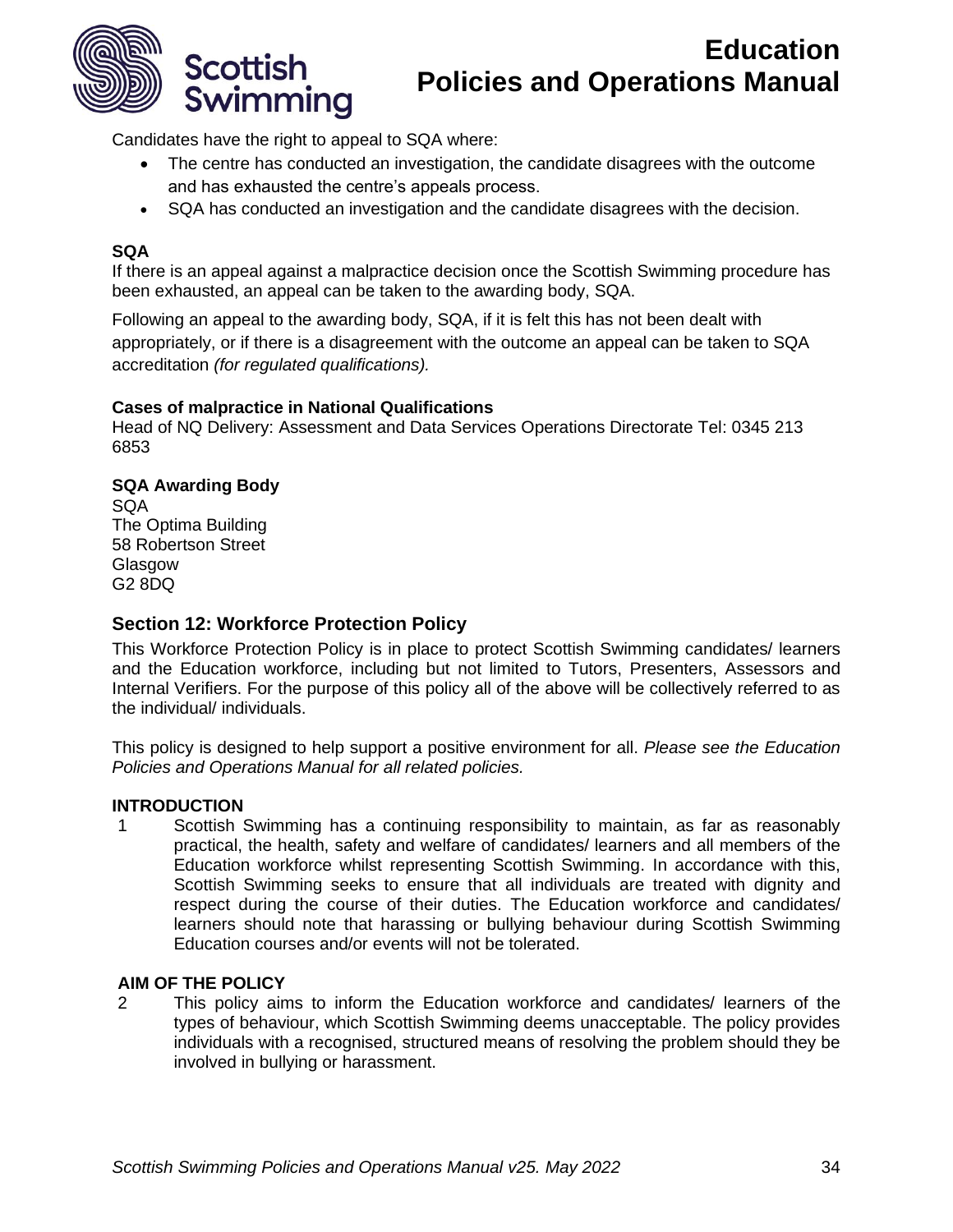

If a Scottish Swimming candidate/ learner believes they have been subject to unacceptable behaviour by a member of the workforce, then they should inform the Scottish Swimming Education team and if desired follow the complaints procedure.

#### **DEFINITION OF BULLYING AND HARASSMENT**

3 **Bullying** can be defined as:

Persistent, offensive, abusive, intimidating, malicious or insulting behaviour, which makes the recipient feel upset, threatened, humiliated or vulnerable, undermines their self-confidence and may cause them to suffer stress.

- 4 Examples of bullying behaviour, which Scottish Swimming considers unacceptable, are listed below. However, please note that bullying has many forms and this list is not exhaustive.
	- 4.1 Shouting at an individual
	- 4.2 Persistent negative attacks on an individual's personal or professional performance
	- 4.3 Belittling or unprofessional criticism of an individual in front of others
	- 4.4 Spreading malicious rumours or allegations
	- 4.5 Threatening behaviour or attack, both verbal and physical
	- 4.6 Isolating an individual by treating them as non-existent
- 5 **Harassment** can be defined as:

Any behaviour or conduct, which is inappropriate or unsolicited, unwanted and unacceptable to the recipient making them feel upset, embarrassed, offended, isolated, threatened or humiliated

- 6 Forms of harassment can range from the use of offensive language to extreme violence. In whatever form, it is unwanted, unwelcome and unpleasant. People can be subjected to harassment on a variety of grounds including but not limited to:
	- 6.1 Age
	- 6.2 Disability
	- 6.3 Gender reassignment
	- 6.4 Marriage and civil partnership
	- 6.5 Pregnancy and maternity
	- 6.6 Race
	- 6.7 Religion and belief
	- 6.8 Sex
	- 6.9 Sexual orientation
- 7 It is important to note, that it is not the intention of the perpetrator but the behaviour or actions and their impact upon the recipient that constitutes harassment.
- 8 Examples of harassment include, but are not limited to:
	- 8.1 Unwelcome physical contact, ranging from touching to serious assault
	- 8.2 Inappropriate jokes or gossip, offensive language or e-mails/texts, slander or sectarian songs (in verbal or written form)
	- 8.3 Display of offensive posters, emblems or graffiti; obscene gestures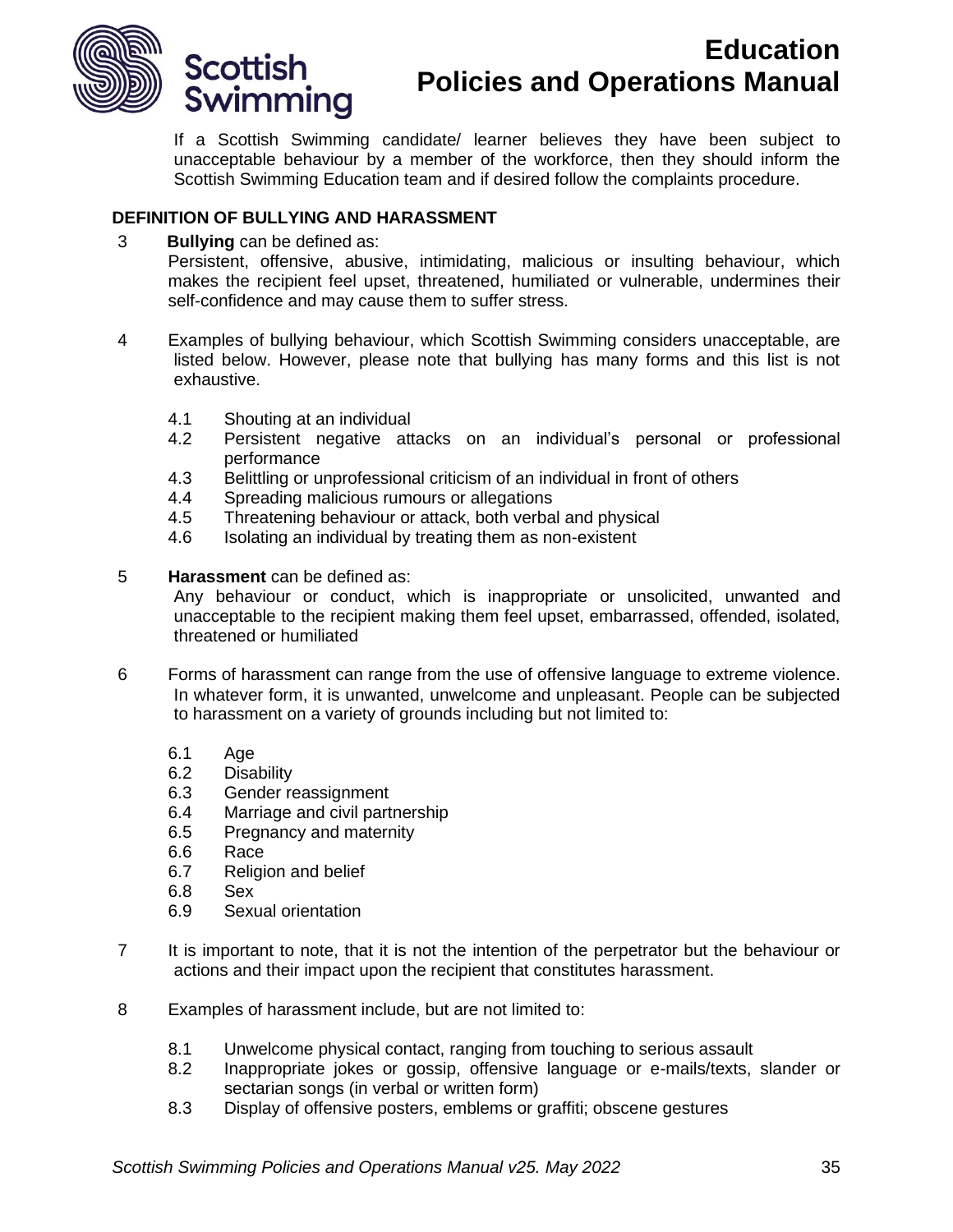

- 8.4 Isolation or non-cooperation at work
- 8.5 Exclusion from social activities otherwise open to all in a work group
- 8.6 Coercion for sexual favours or pressure to participate in political/ religious groups
- 8.7 Intrusion by pestering (including emails & texts), spying, stalking

#### **CONSEQUENCES OF BULLYING AND HARASSMENT**

9 Anyone can be a victim of bullying or harassment. Bullying and harassment are not only unacceptable on moral grounds but may, if unchecked or badly handled, cause serious problems for both the workforce and the organisation. Consequences may include:

#### **For the individual / workforce**

- 1 Loss of confidence and self-esteem
- 2 De-motivation
- 3 Poor work quality and reduced output
- 4 Stress or anxiety related ill-health
- 5 Stress and strain in personal or family life
- 6 Resignation from work

#### **For the organisation**

- 1 Increased workforce turnover
- 2 Decline in workforce relations, loss of team spirit or possible industrial unrest
- 3 Lack of motivation within the workforce
- 4 Decline in productivity
- 5 Damage to the organisation's reputation
- 10 Achieving high levels of performance from the workforce is essential for an organisation to be successful. Members of the workforce cannot contribute their best or work well when under fear of harassment, bullying or abuse from either colleagues or candidates/learners. Scottish Swimming will not tolerate such behaviour and accordingly encourages an open and trusting culture where candidates/learners and the workforce has the confidence to report bullying or harassment without fear of the consequences.

#### **MANAGING A LIVE SITUATION**

- 11 Individuals who are managing a live situation where they feel they are being treated inappropriately should:
	- 11.1 Request that the abusive/threatening behaviour cease with immediate effect
	- 11.2 Request again and advise that communication will be terminated if behaviour continues
	- 11.3 Cease communication; by terminating a call, by advising the harasser that the session/discussion is at an end, by leaving the session or asking the person to leave.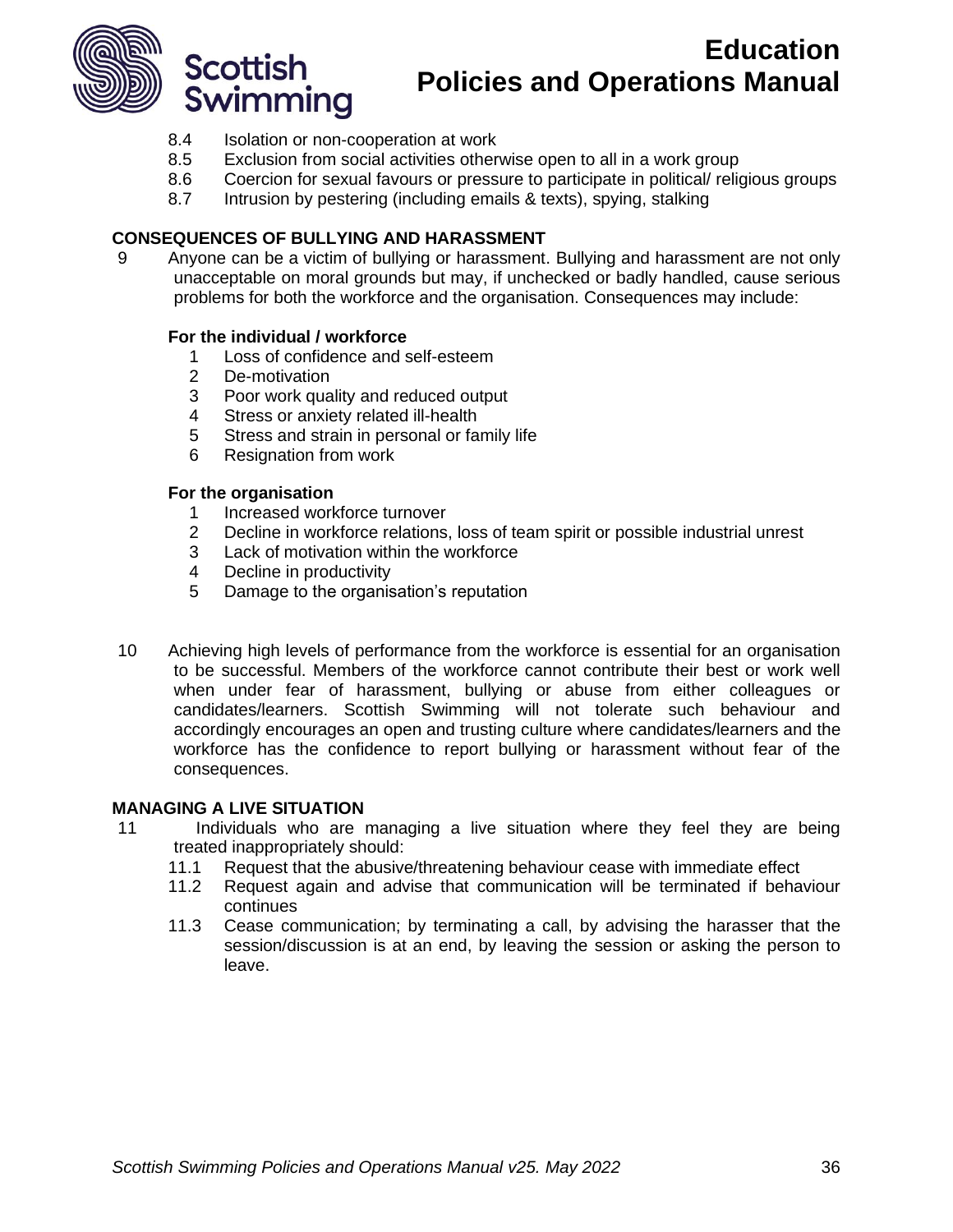

#### **REPORTING AN INCIDENT**

12 Scottish Swimming acknowledges the sensitive nature of complaints involving bullying or harassment and will follow up on incidents of abusive/ threatening behaviour toward the workforce. Individuals who wish to discuss such complaints in confidence should contact the People Development Officer, or, if unavailable, the Education Executive Officer. Once abusive/ threatening behaviour has been reported, the People Development Officer will listen sympathetically to the individual's concerns and will record the discussion held.

The individual should also put their complaint in writing while the matter remains fresh in their mind; this should include:

- 12.1 The name of the harasser
- 12.2 The nature of the harassment
- 12.3 Dates and times when harassment occurred
- 12.4 The names of any witnesses to the harassment
- 12.5 Any action taken by the complainant to stop the harassment
- 13 Subsequent to the reporting of the incident, the People Development Officer will determine whether an informal or formal approach is appropriate.
- 14 Scottish Swimming recognises that it is preferable for all concerned if complaints of bullying or harassment are dealt with informally wherever possible. The informal approach (para 15) can produce speedy and effective results, minimising stress. However, Scottish Swimming is aware that formal procedures (para 17) may be necessary;
	- 14.1 Where the informal approach proves ineffective
	- 14.2 For more serious instances of bullying or harassment, or
	- 14.3 Where an individual prefers to use the formal procedure

#### **INFORMAL PROCEDURE**

- 15 The People Development Officer will approach the harasser to explain the impact his/her behaviour has had on the member of the workforce. It may be that the perpetrator has been unaware of, or is insensitive to the impact of their behaviour on the bullied/harassed individual and so this informal approach will put an end to the situation. The harasser may opt to apologise to the complainant, or to confirm that they understand the impact of the behaviour and agree to ensure it does not transpire again.
- 16 Thereafter, if the reaction from the harasser is not positive and supportive, or if the behaviour continues, the complainant may decide, in conjunction with the People Development Officer, to progress with the formal procedure.

#### **FORMAL PROCEDURE**

- 17 Initially, complaints of inappropriate behaviour should be raised with the People Development Officer as per paragraph 12.
- 18 The People Development Officer will be responsible for coordinating a thorough investigation as quickly as possible, usually within fourteen working days.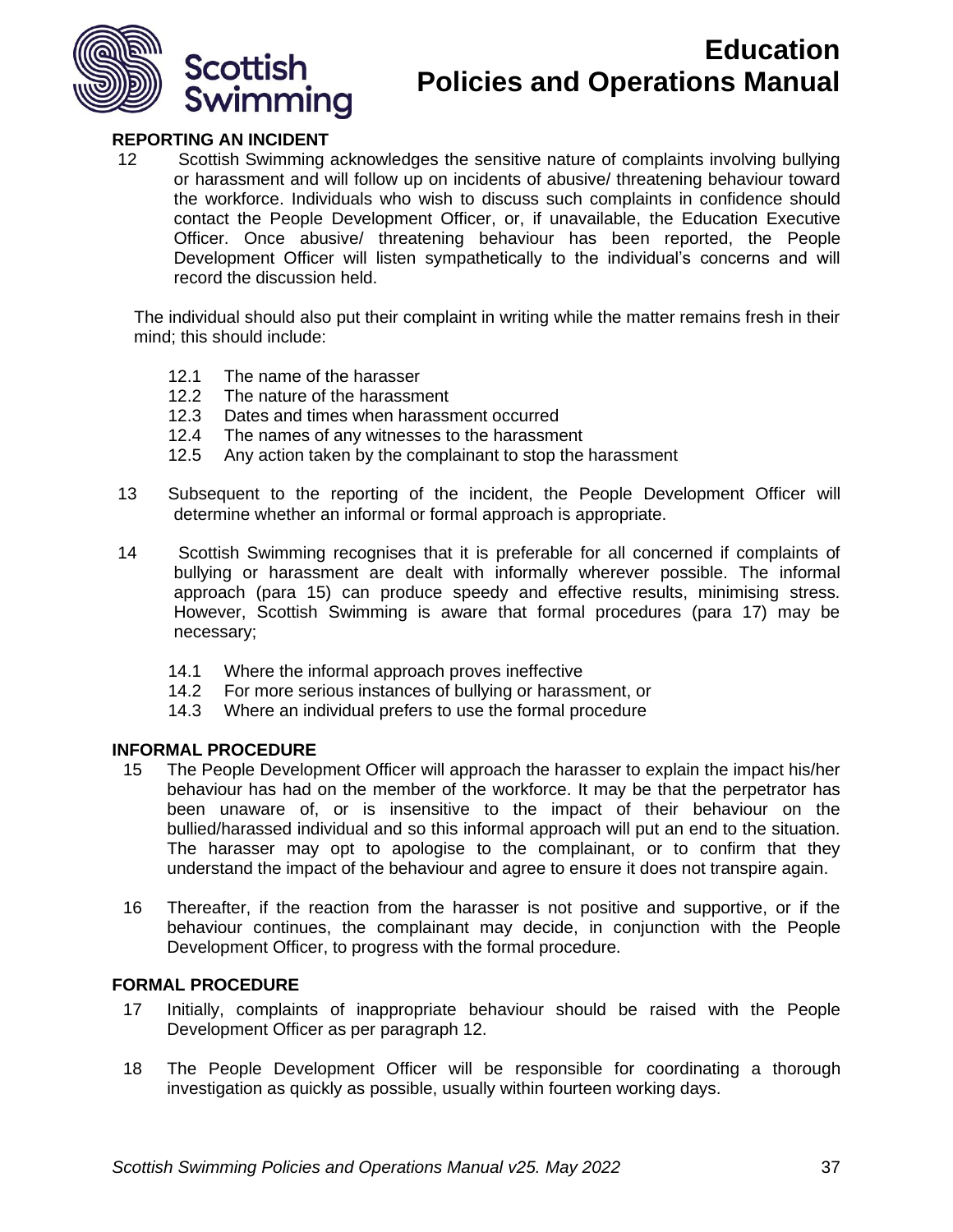

- 19 The alleged bully or harasser will be informed in writing that an allegation has been made and the nature of the allegation.
- 20 Where the alleged bullying or harassment is serious, (e.g. serious verbal intimidation or physical attack) the alleged bully or harasser may be suspended from the course / training pending investigation by the People Development Officer.
- 21 The complainant, alleged bully/harasser and any witnesses will be interviewed by People Development Officer to ascertain the facts of the case. Where possible, written statements will be taken. The Director of Development may also be approached to support the investigation.
- 22 All matters relating to the investigation process will be kept confidential.
- 23 A group will be formed to discuss the information gathered. This group will include:
	- 23.1 The Director of Development
	- 23.2 The People Development Officer
	- 23.3 The Education Executive Officer (where required)

The group will develop recommendations, determining whether or not to proceed with any punitive action (letter of apology, suspension of training / course attendance).

- 24 Should the alleged bully/harasser wish to continue with their course, they must agree to comply with the recommendation of the initial investigation; otherwise, they will be suspended from future training.
- 25 Where it is concluded that the allegation of bullying or harassment is unjustified or that evidence is insufficient or inconclusive, the complainant shall be informed in writing that no formal disciplinary action will be taken. All paperwork relating to the investigation will then be destroyed.

#### **MONITORING**

26 Responsibility for monitoring the application of this policy will rest with People Development Officer. This policy will be reviewed and monitored on an on-going basis.

**This policy/function will have no impact on people from any of the equality groups and an Equality Impact Assessment is not required.**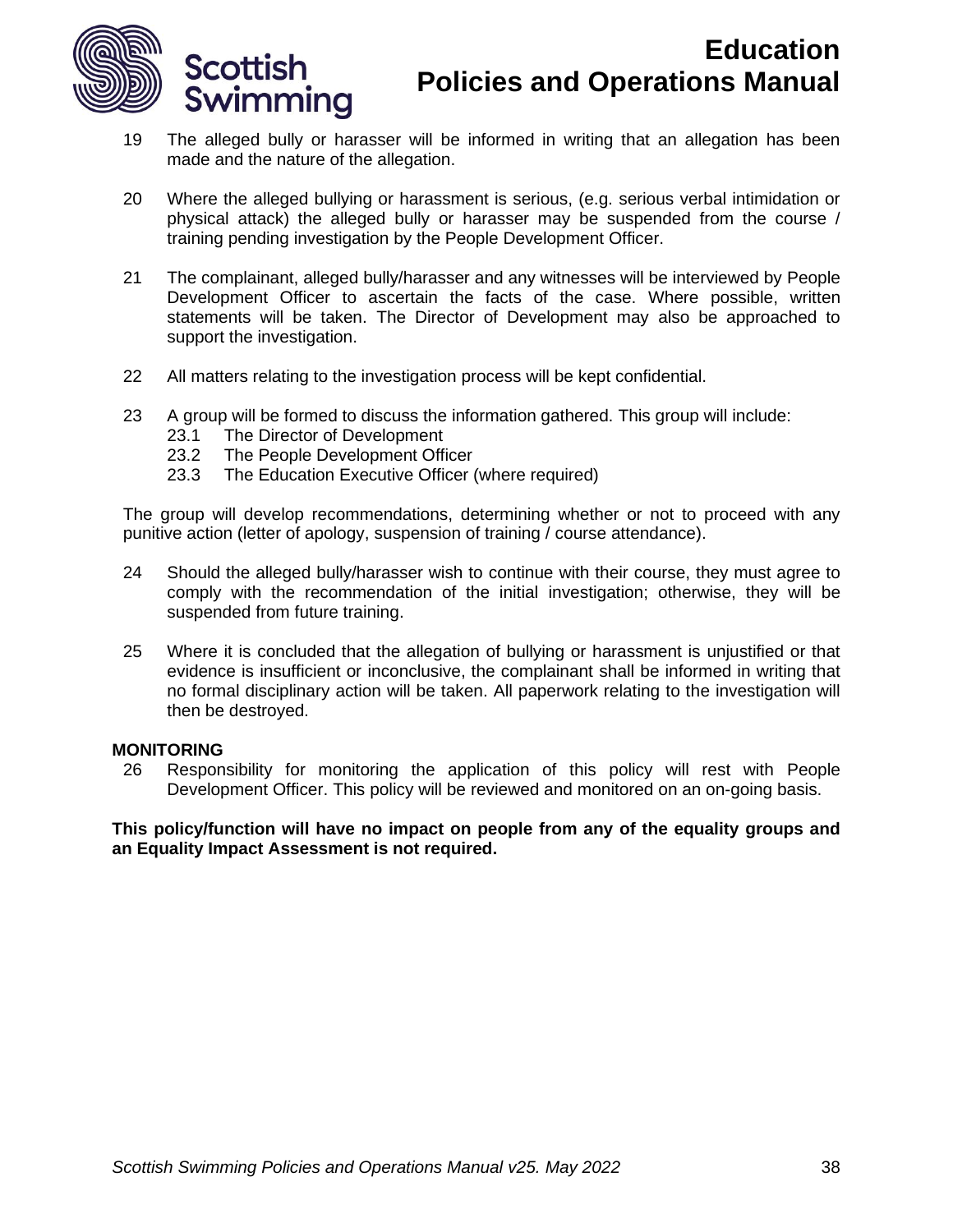

## <span id="page-38-0"></span>**Section 13: Course Organisation – qualifications**

## *13.1 Scottish Swimming SSTQ/Coaching Levels 1 and 2*

Guidance to organisers for registration of Scottish Swimming SSTQ/Coaching Level 1 and 2 qualifications. – Please also see the Course Organiser Guides available at [www.scottishswimming.com](http://www.scottishswimming.com/)

## **Registration**

Courses may only take place in Scottish Swimming approved satellite centres. Further information and approved satellite centre application packs are available on the Scottish Swimming website at [www.scottishswimming.com.](http://www.scottishswimming.com/) This approval must be granted prior to the course registration being submitted.

The course registration form must be correctly completed and submitted to Scottish Swimming at least 4 weeks and a maximum of 52 weeks prior to the start of the course. Only official registration forms will be accepted. Course registration forms are available on the Scottish Swimming website - [www.scottishswimming.com.](http://www.scottishswimming.com/) Each course should be registered on a separate form.

The organiser is responsible for ensuring that courses are registered in a timely manner with Scottish Swimming. Course Registration forms will not be accepted under any circumstances fewer than 28 days (42 days for Level 2) prior to the proposed course start date.

When registering courses, organisers should be familiar with the current Scottish Swimming regulations and conditions. They should ensure that the pool depth, number and ability of the participants and the hours required are appropriate for the course. It is essential to ensure that there are sufficient pupils at the appropriate level for the candidate/learners to work with (advice may be sought from the tutor). Please see the **Safe Supervision Document** on the Scottish Swimming website for further information.

Scottish Swimming will process the registration and dispatch the confirmation.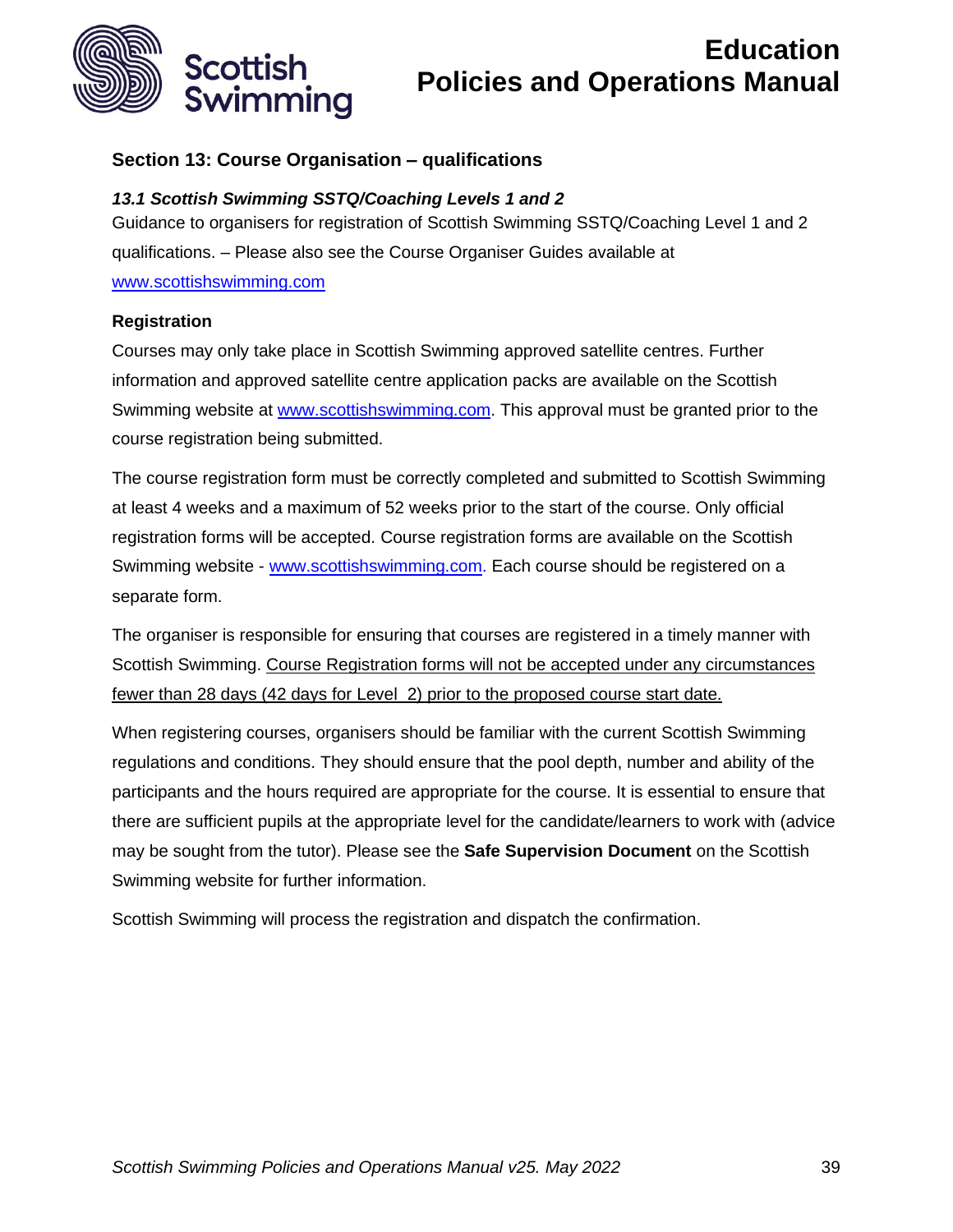

## **Bookings and course costs**

It is the organiser's responsibility to appoint and pay for the tutor, all facilities and course expenses and to take the candidate/learner bookings. It should be noted that there are maximum fees that an organiser may charge a candidate/learner for Scottish Swimming SSTQ/Coaching courses. Please see the Education [Fees section](#page-50-0) for further information regarding recommended tutor fees and candidate/learner fees.

## **Maximum candidate/learners per licensed tutor**:

SSTQ/Level 1 – A maximum of12 candidate/learners per licensed tutor. Application may be made to Scottish Swimming for delivery above 12 to a maximum of 16 - this will be subject to tutor experience, evidence of timetable provision to accommodate extra numbers, evidence of sufficient swimmers.

Level 2 – A maximum of 12 candidate/learners per licensed tutor.

Probationary Tutor – A maximum of 6 candidate/learners per course - supervised at all times by a licensed tutor. Please note that for SSTQ/ level 1 the number of candidate/learners cannot exceed 18, the probationary tutor 6 leaners are part of the maximum 18.

Organisers should carefully check that their candidate/learners have the required prerequisites/entry requirements for the qualification and provide evidence to Scottish Swimming.

#### **Subsidies**

Candidate/learners may apply for a Sport Scotland subsidy to assist with the cost of a coaching/SSTQ Full course. Payment of these subsidies is subject to satisfactory attendance on the course and details of subsidy rates and application process can be found on the Scottish Swimming website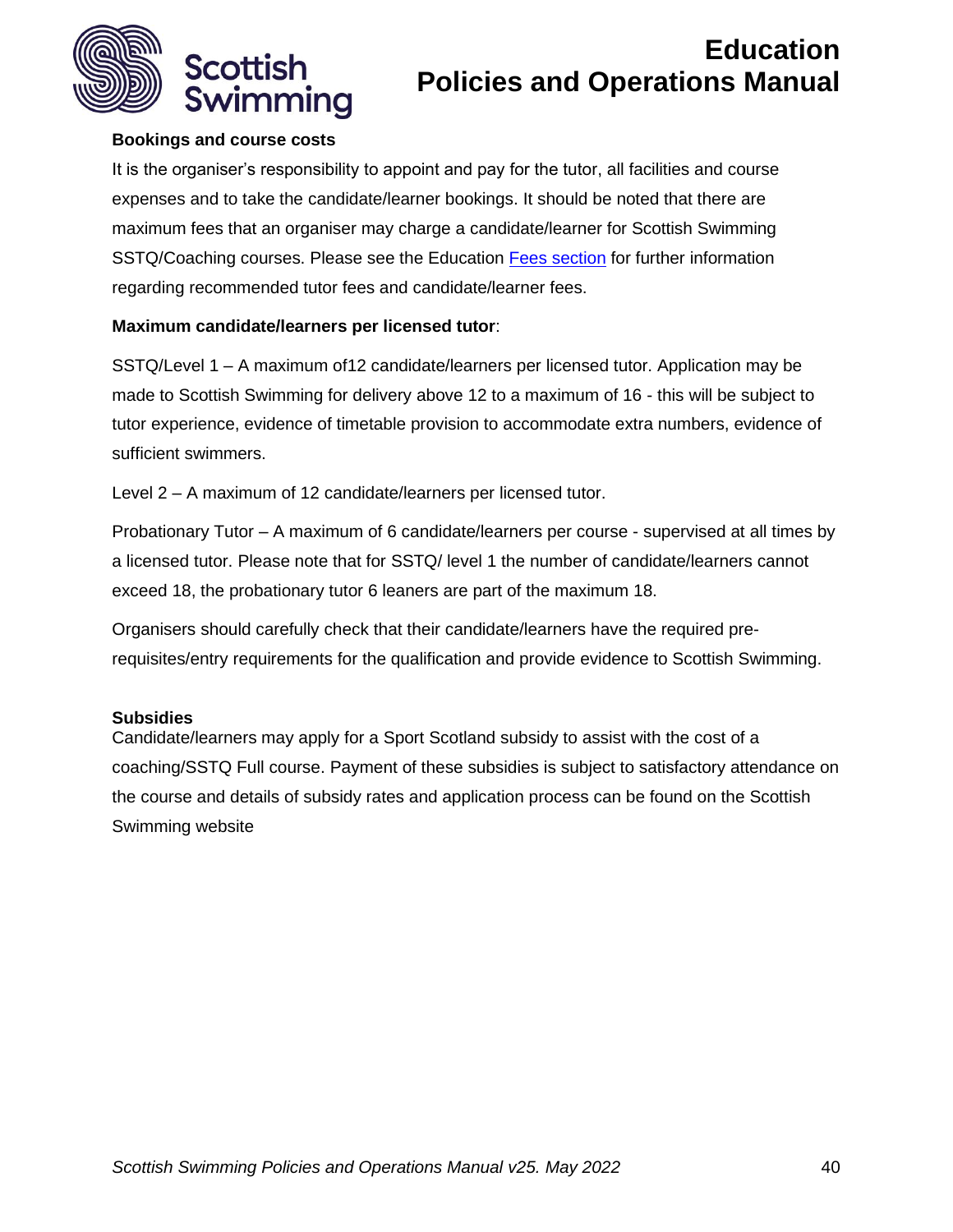

## **Course administration**

All candidate/learner details and fees must be received by Scottish Swimming no later than 14 days prior to the proposed start date; all candidate/learner bookings and payments should go via the Azolve event online booking system. On receipt of the fees and candidate/learner details Scottish Swimming will issue exam papers to the course organsier and issue candidate/learners with login details for the online delivery platform to grant access to all online resources, assessment packs and documentation.

The course organiser must ensure that Scottish Swimming is contacted regarding any possible changes to candidate/learner details within 14 days of the proposed course start date.

The course organiser must return all unused paper-based resources, assessment packs, exams and documentation to Scottish Swimming along with any completed paper based course documentation, assessment packs and exams. Return mail should be sent by recorded or personal delivery to the Scottish Swimming office *(during office hours only – Mon- Thurs 9.00am – 5.00pm and Fri 9.00am – 4.00pm)*. Proof of postage or a Scottish Swimming receipt (in the case of personal delivery) must be retained by the organiser. Under no circumstances must this documentation be passed to a third party for delivery.

#### *13.2 Guidance to candidates/learners (including guidance on exemptions)*

Organisers/tutors should make sure that they provide detailed and realistic guidance to candidates/learners who wish to undertake Scottish Swimming qualifications. Successful achievement by candidates/learners is dependent upon realistic guidance. Organisers/tutors must keep evidence of their guidance to candidates/learners and make this available to IVs and other Scottish Swimming personnel as requested. Candidate/learners' pre-requisites/entry requirements should be carefully checked as well as their prior experience. It is the course organiser and tutors responsibility to ensure that candidate/learners have the correct prerequisites to join a course.

## *13.3 Candidate/learner registration*

All candidates/learners undertaking Scottish Swimming qualifications must be current member of Scottish Swimming through an affiliated club or swim school. Further information can be found on the Scottish Swimming website: [www.scottishswimming.com](http://www.scottishswimming.com/)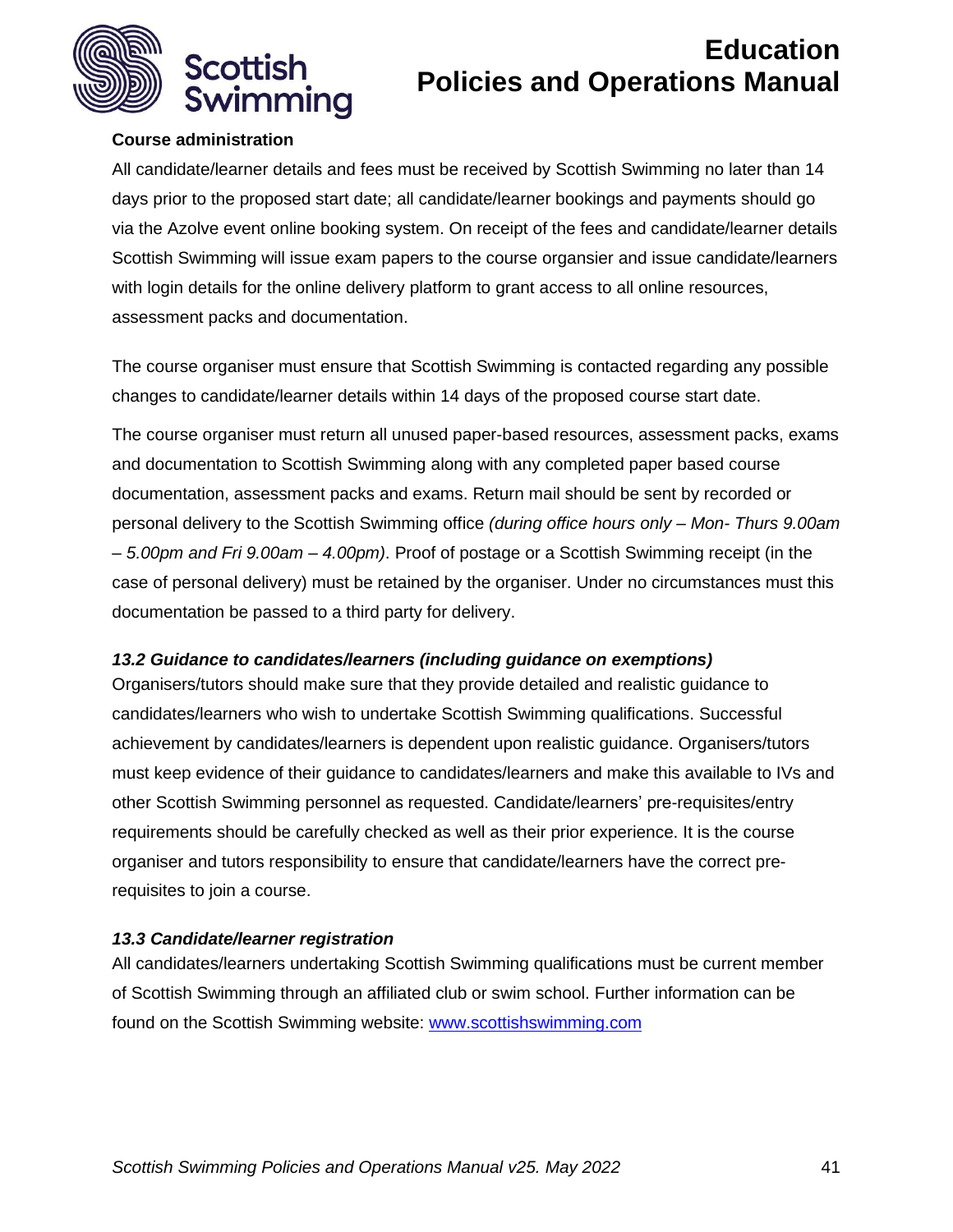

## <span id="page-41-0"></span>**Section 14: Qualification guidance**

*Please also see syllabus details at [www.scottishswimming.com](http://www.scottishswimming.com/)*

## **14.1 Scottish Swimming Level 1 Certificate in Coaching - all disciplines**

The qualification is designed for candidates/learners who wish to work in the aquatic environment. Evidence to meet the criteria for the qualification must be generated through observed performance. Simulations are not acceptable. A written theory exam will also form part of the assessment.

The Scottish Swimming Level 1 Certificate in Coaching is accredited by the SQA and is on the Scottish Credit and Qualifications Framework (SCQF) as a Level 4 National Progression Award.

The Level 1 Certificate in Coaching is the first formally assessed qualification on the coaching qualifications pathway. Unit one focuses on the 'How to' coach content and the Unit 2 focuses on technical and practical coaching.

The qualification should be delivered using a combination of theory and practice throughout units one and two.

#### **Pre-requisites/entry requirements**

- Candidates/learners must be at least 16 years of age at the start of the learning programme
- Candidates/learners must hold current Scottish Swimming membership

## **Assessment**

- Unit one is assessed by the tutor
- Unit two is assessed by both the tutor and a written examination. The examination is set and marked by Scottish Swimming
- All units will be subject to internal verification by a Scottish Swimming IV
- All programmes will be subject to external verification by the SQA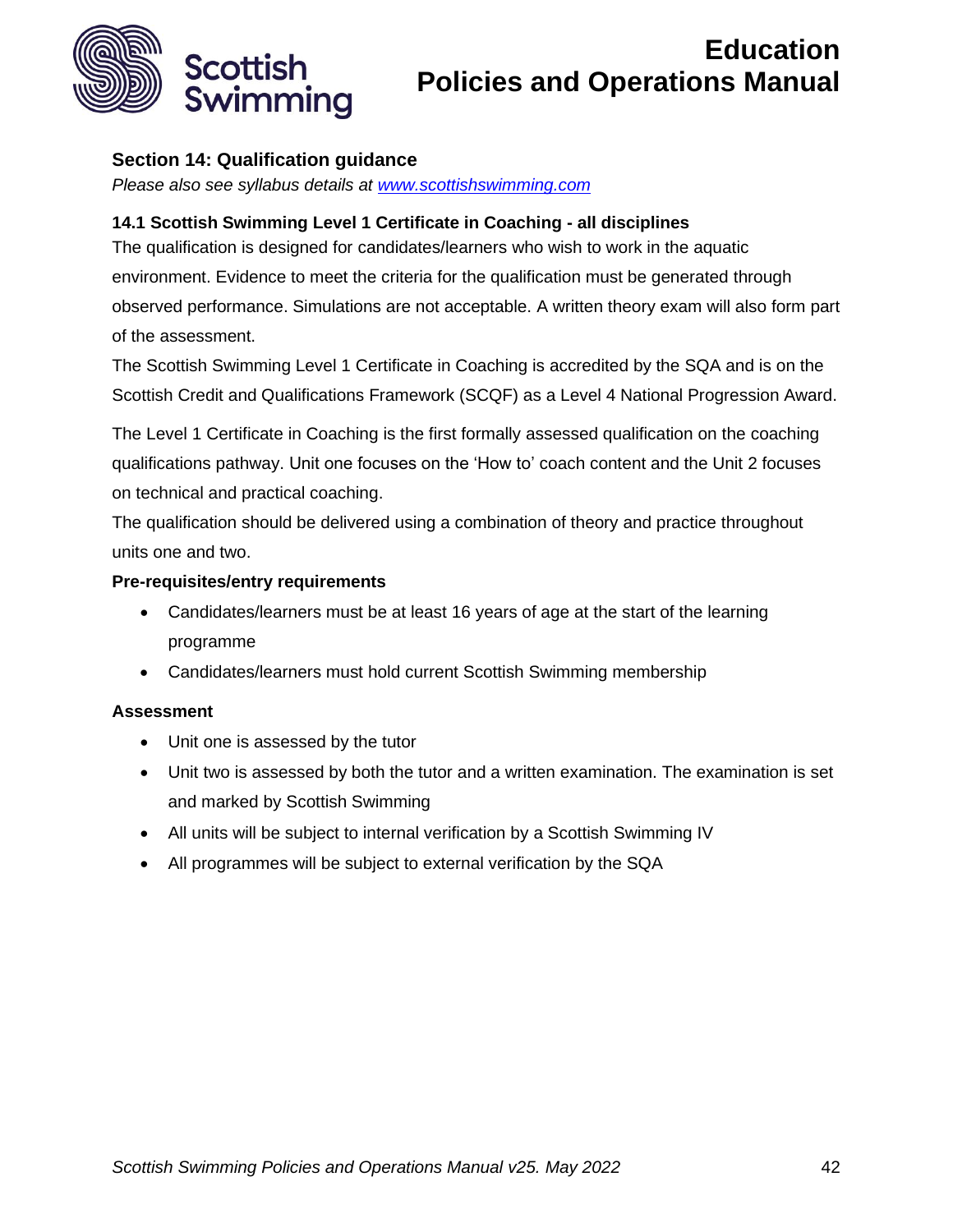

## **Certificates**

Certificates are issued by SQA and are sent directly to each candidate/learner. If a candidate/learner requires an additional Scottish Swimming certificate this is available by application.

Scottish Swimming is unable to authorise or issue certificates for candidate/learners who have not fully completed all assessed elements of the course or whose fees and associated documentation has not been submitted.

## **Progression**

Achievement of this qualification will enable the candidate/learner to seek employment to act as an assistant/support to a more senior qualified/licensed coach at any level, in the delivery of a pre-prepared session. The Level 1 coach will be expected to have an understanding of the sport and a basic understanding of appropriate corrections to common faults.

As unit one is common to all the Level 1 Scottish Swimming qualifications, candidate/learners wishing to progress to Level 1 coaching in another aquatic discipline may do so by undertaking unit two of the qualification and in this situation need to contact Scottish Swimming to discuss. Candidate/learners, after gaining experience, may progress to the Level 2 Certificate in Coaching qualification.

#### **14.2 Scottish Swimming Level 2 Certificate in Coaching – all disciplines**

The qualification comprises 6 units. Candidate/learners wishing to undertake this qualification must be working in a competitive aquatic environment and with competitors with a range of abilities. Candidate/learners should therefore be working, in a paid or voluntary capacity, with a club. Evidence required to meet the criteria for the qualification must be generated through observed performance. Simulations are not acceptable. Written theory exams will also form part of the assessment.

Candidate/learners not currently working in a competitive club environment will be required to gain experience in this area and work closely with a club in order to be able to fulfil the course requirements.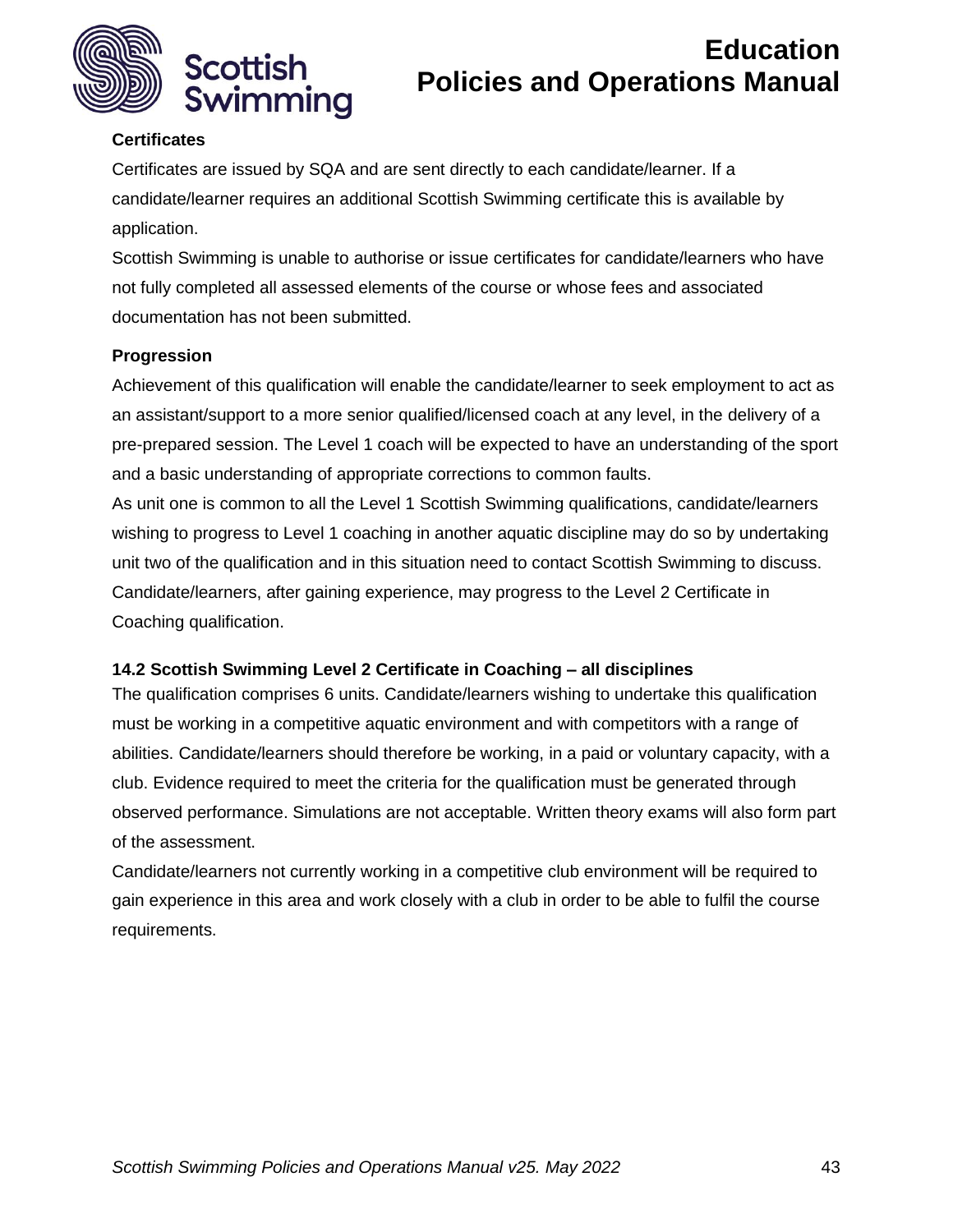

## **Pre-requisites/entry requirements**

- Candidates/learners must be at least 17 years of age at the start of the learning programme
- Candidates/learners must hold current Scottish Swimming membership

**And** hold the following qualification:

• Scottish Swimming Level 1 Certificate for Coaching (appropriate discipline)

**Where candidates/learners hold the below qualifications** they must submit a CV and evidence of current coaching practice to apply to attend the course. This should be submitted to Scottish Swimming at least 28 days prior to course start date:

- Scottish Swimming Teacher Qualification (SSTQ)
- Scottish Swimming Level 1 Certificate in Teaching Aquatics
- ASA Level 1 Certificate for Teaching post 2002 pre 2007
- ASA Assistant Teacher Certificate post Sept 1994

## **Holders of all other qualifications:**

Application for exemption submitted to Scottish Swimming 28 days prior to enrolment on the learning programme – details of exemptions/overseas comparison and recognition of prior learning (RPL) are available on the Scottish Swimming website.

#### **Assessment**

Units 1 and 4 are assessed by an examination set and marked by Scottish Swimming. The examination must be conducted according to Scottish Swimming requirements.

Units 2, 3, 5 and 6 are assessed by a licensed tutor who will hold an A1 or equivalent (or have enrolled on an A1 programme and is anticipated to achieve the award within a year of enrolment).

Assessment for unit 6 must take place after the completion of units  $1 - 5$ .

The tutor is fully responsible for the assessment of candidate/learners' competence. All programmes will be subject to internal verification by Scottish Swimming.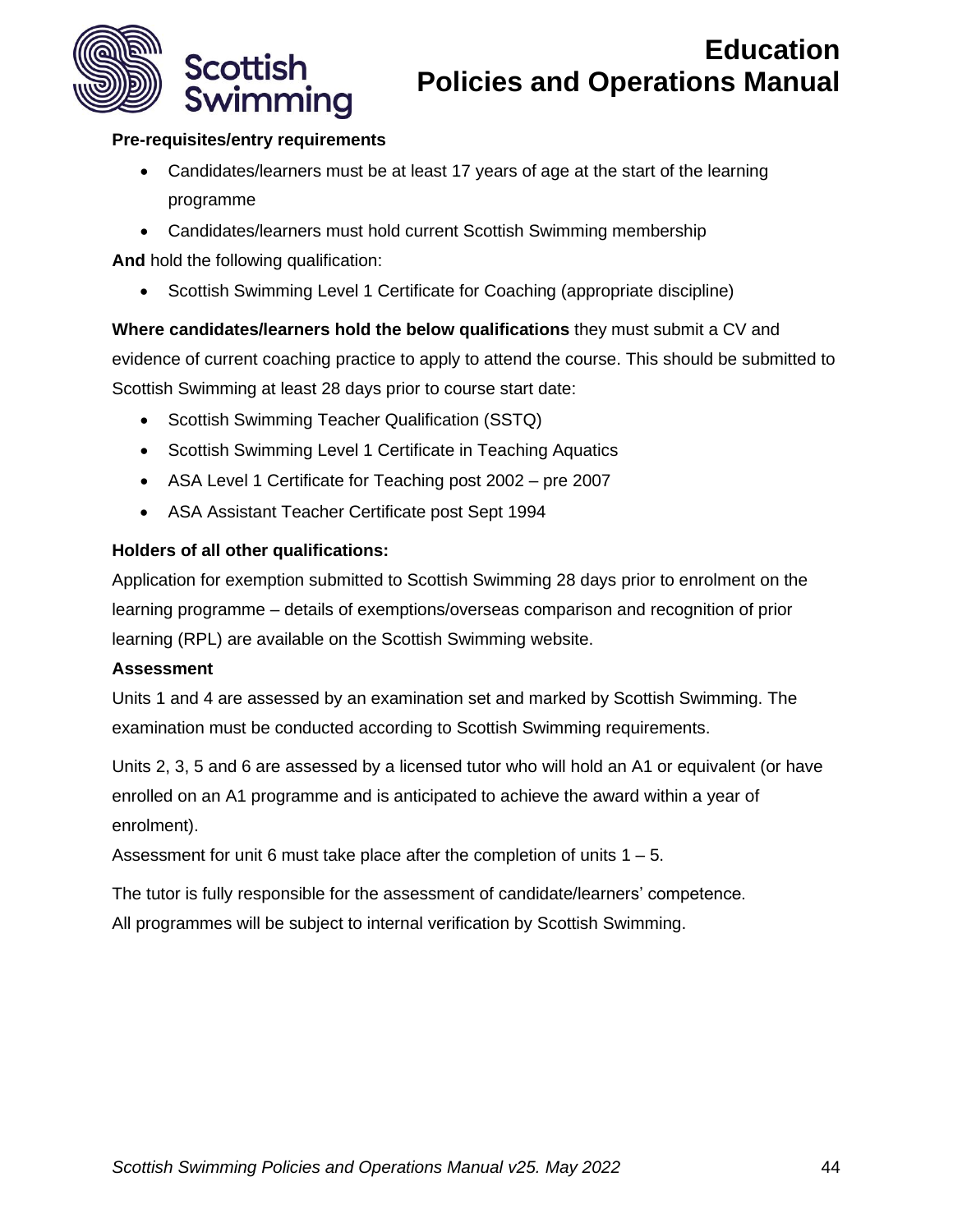

## **Certificates**

Certificates are issued by SQA and are sent directly to each candidate/learner. If a candidate/learner requires an additional Scottish Swimming certificate this is available by application.

Scottish Swimming is unable to authorise or issue certificates for candidate/learners who have not fully completed all assessed elements of the course or whose fees and associated documentation has not been submitted.

## **Progression**

Achievement of this qualification will enable the candidate/learner to seek employment (paid or voluntary) as a coach/teacher.

Candidates/learners, after gaining experience, may progress to the Level 3 Certificate in Coaching qualification.

## **14.3 Scottish Swimming Teacher Qualification (SSTQ)**

The SSTQ is accredited by the SQA and is on the Scottish Credit and Qualifications Framework (SCQF) at Level 7 as a Professional Development Award, titled Aquatics: Swimming Teaching. This qualification is designed for candidates/learners who wish to work in the aquatic environment. Evidence to meet the criteria for the qualification must be generated through observed performance. Simulations are not acceptable. The qualification should be delivered using a combination of theory and practical based activity.

## **Pre-requisites/entry requirements**

- Candidates/learners must be at least 16 years of age at the start of the learning programme
- Candidates/learners must hold current Scottish Swimming membership
- Candidates/learners must complete the pre-course SwimRight module before progressing to the course

SwimRight is the mandatory pre-course module for the Scottish Swimming Teacher Qualification (SSTQ) covering elements relating to Health and Safety, Child Protection and the National LTS Framework. SwimRight must be completed before candidates/learners can participate in on-course work with children in pool sessions.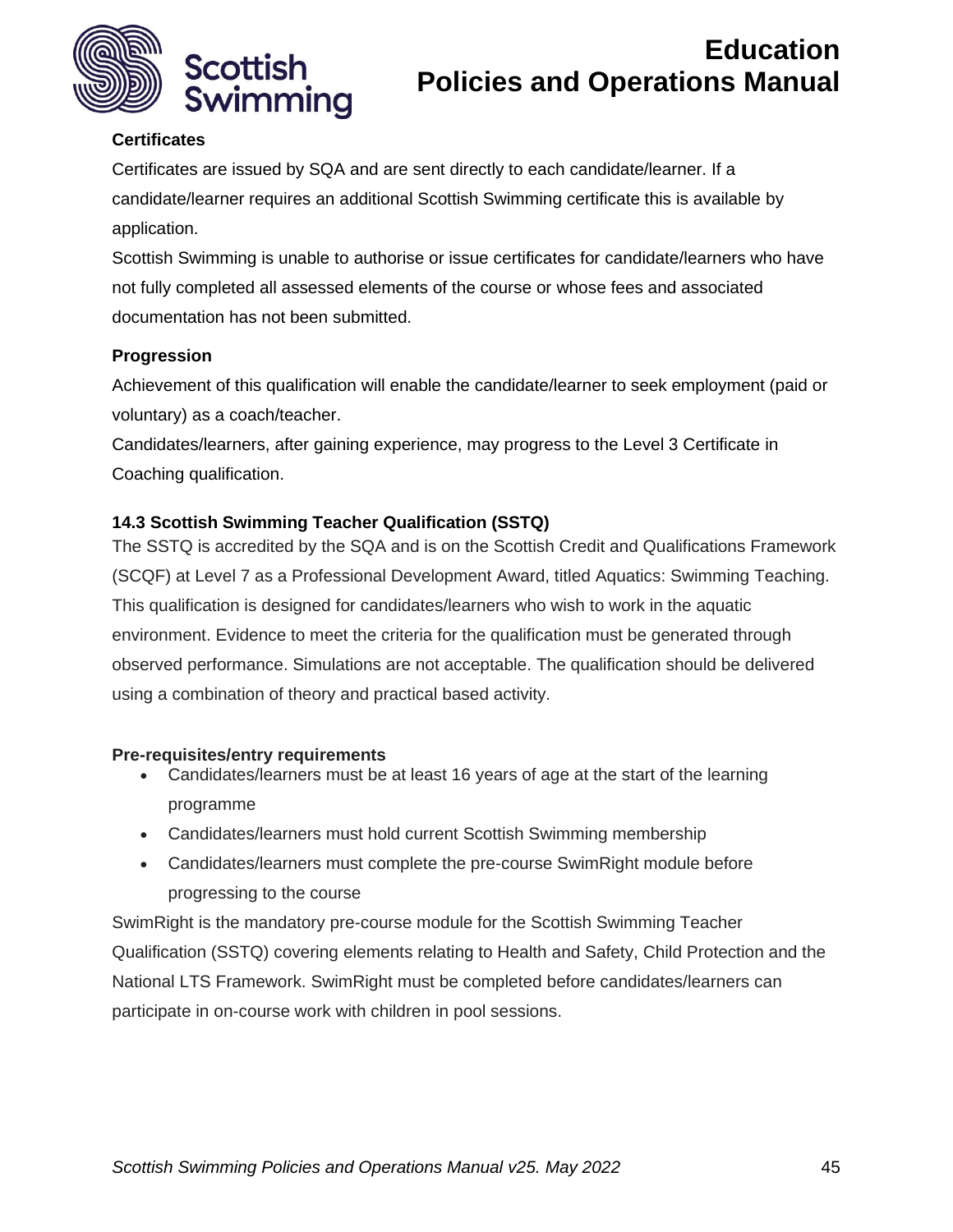

#### **Assessment**

The SSTQ is primarily assessed by practically assessed swimming teaching.

Additional learning tasks and on-course projects will be undertaken, including topics on: core aquatic skills; skill/stroke analysis; lesson plans; technical knowledge; growth & development; mechanical principles; and, reflective practice

All programmes will be subject to internal verification by Scottish Swimming through Practitioner Assessors.

All programmes will be subject to external verification by the Scottish Qualifications Authority.

#### **Certificates**

Certificates are issued by Scottish Swimming, accredited by the SQA, and are sent directly to each candidate/learner.

Scottish Swimming is unable to authorise or issue certificates for candidate/learners whose fees, assessment packs and/or associated documentation have not been submitted.

#### **Progression**

Achievement of this qualification may enable the candidate/learner to secure employment (paid or voluntary) as a teacher of aquatics utilising the Scottish Swimming Learn to Swim Framework or equivalent.

## <span id="page-45-0"></span>**Section 15: Tutor/Assessor guidance**

Tutors/assessors are licensed by Scottish Swimming to deliver Scottish Swimming education courses. Tutor licences are valid for one year and it is the tutor's responsibility to ensure that they maintain a valid licence. Only licensed tutors can deliver Scottish Swimming coaching and SSTQ courses and will be subject to Revalidation and Internal Verification visits.

Tutors are responsible for ensuring that:

- They are qualified to deliver the course
- They hold a valid and appropriate Scottish Swimming Tutor license
- They deliver to a maximum of 12 candidates per licensed tutor and six candidates per probationary tutor - application to deliver to 16 candidates at Level 1 may be made as detailed in section 13 of this document
- They are familiar with the syllabus and have the knowledge and understanding to deliver the course
- They maintain a current knowledge of their subject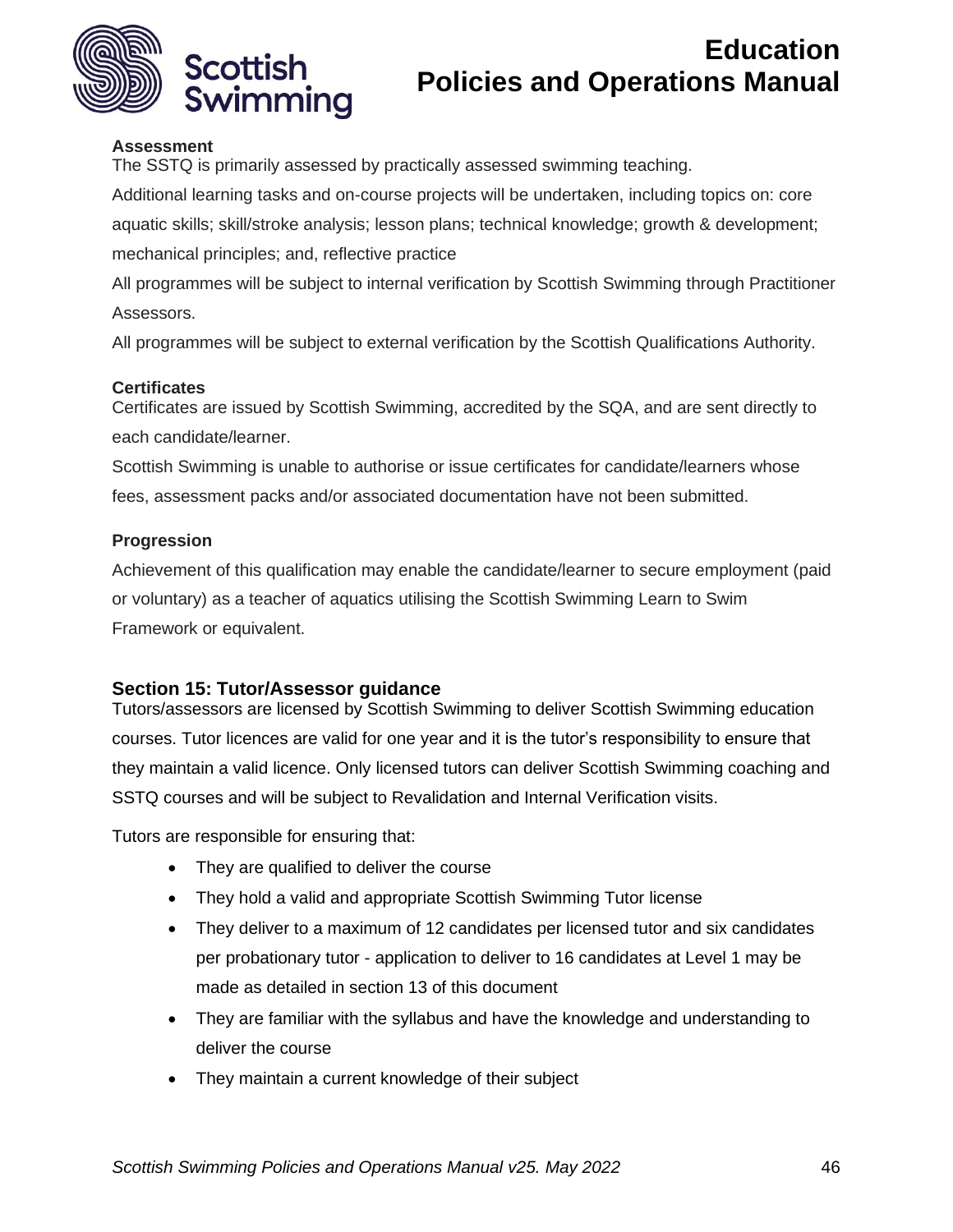

**Scottish** 

Swimming

# **Education Policies and Operations Manual**

- They plan the delivery of the course to meet the needs of the candidates and the syllabus outcomes
- Plan, organise & deliver courses, using methods and materials suitable for candidates
- Prepare and adapt appropriate teaching materials
- Identify/assess the needs of the learners and deliver and support with relation to these needs
- Candidates have been given appropriate guidance and are fully informed about the details and requirements of the qualification and course being taken
- They liaise with Scottish Swimming and the organiser to use appropriate resources to deliver the course
- Candidates are assessed in accordance with the assessment procedures and that the appropriate standards are applied as required by Scottish Swimming and the **SQA**
- The learning programme provided is appropriate to the qualification, the needs of the candidate and the requirements of Scottish Swimming
- They liaise with the organiser to ensure that all candidates fulfil the course prerequisites
- They liaise with the organiser to ensure that any reasonable adjustment in accordance with Scottish Swimming guidelines is applied. Please see the Reasonable Adjustment section for further information
- They liaise with the organiser to ensure that the course and candidates are registered with Scottish Swimming in accordance with Scottish Swimming guidelines
- They liaise with the organiser to ensure the smooth running of the course.
- Evaluate the effectiveness of learning
- Assess learners work and ensure learners are given effective feedback on their progress
- Ensure all relevant paperwork and online tasks are completed and returned to Scottish Swimming
- They have read and understood all Scottish Swimming guidelines and policies and procedures and operate within them
- They liaise with 'revalidators' and IVs as required to ensure candidate assessments meet the requirements of Scottish Swimming
- Comply with Scottish Swimming Code of conduct and code of ethics, so that all learners are treated respect and dignity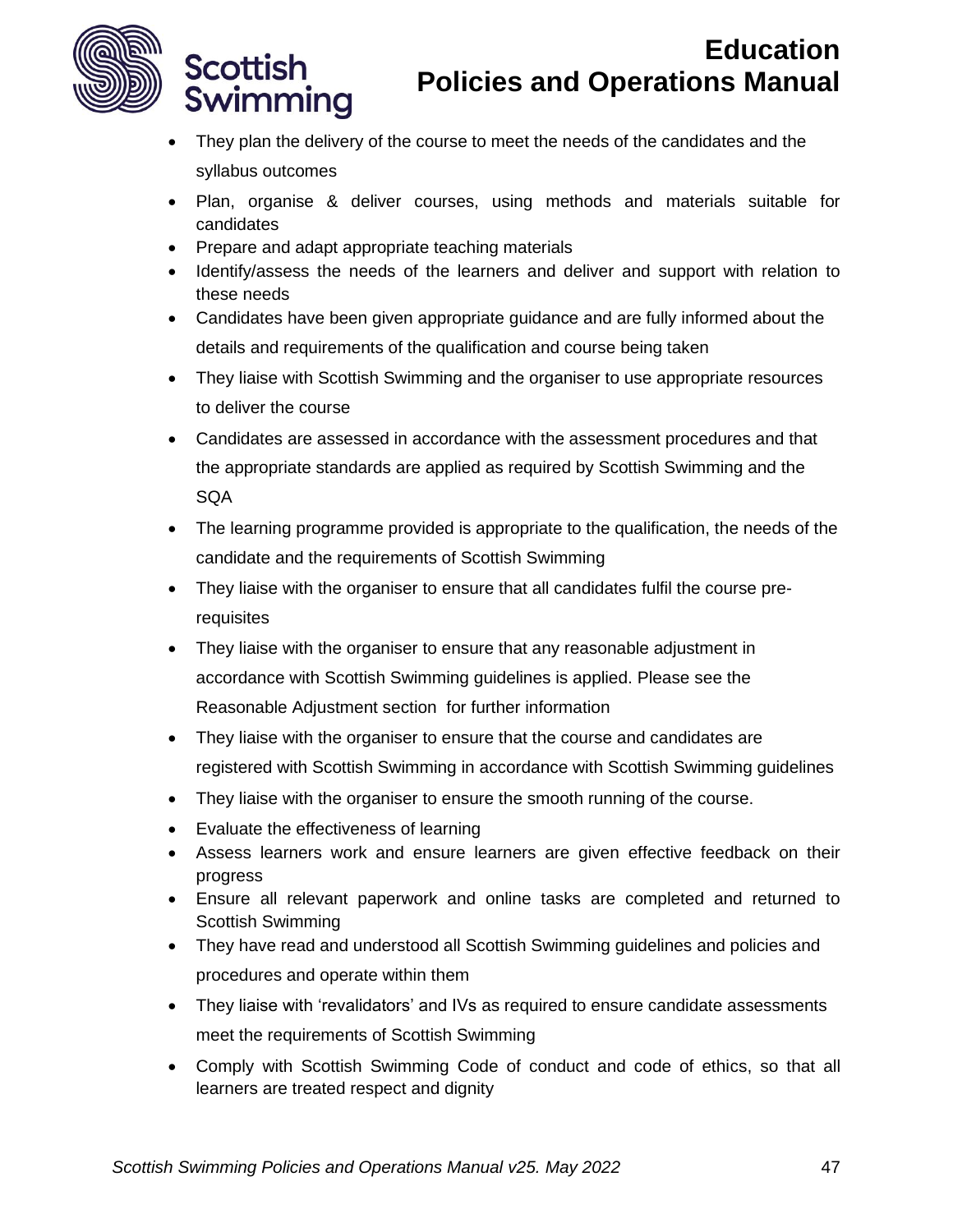

## <span id="page-47-0"></span>**Section 16: Approved Satellite Centres**

**16.1** Scottish Swimming education courses may only take place at Scottish Swimming Approved Satellite Centres. Further information and Approved Satellite Centre application packs are available on the Scottish Swimming website at [www.scottishswimming.com.](http://www.scottishswimming.com/) This approval must be granted prior to the course registration being submitted and is subject to an annual fee of £20.00 (please see Education [Fees section\)](#page-50-0).

**16.2** Overseas centres will have to fulfil Scottish Swimming Approved Satellite Centre requirements before they are granted approval to deliver Scottish Swimming qualifications. Centres will be required to provide written and pictorial evidence of their facilities. Overseas centres will be able to deliver all qualifications but will be required to pay a course

registration fee of £50.00 per course in addition to the normal candidate/learner fees will also apply.

Overseas centres may have to pay an additional fee for resources dependent on their location. Scottish Swimming will confirm this at the time of registration.

#### **Fees – for overseas centres**

- Approval Fee: £50.00
- Course Registration fee £50.00

Further costs for overseas centres may also apply, please contact Scottish Swimming for further information.

## <span id="page-47-1"></span>**Section 17 Overseas qualifications comparison**

Candidates/learners who may hold an overseas qualification may apply to Scottish Swimming to ascertain whether their qualification is appropriate for teaching and coaching swimming in Scotland. There is an administrative fee for this process of £25 including VAT, which is nonrefundable.

Applications will be considered and the applicants will be informed in writing of the decision within 28 days of the application being received.

It is recommended that the candidate/learner should, in the first instance, apply to the National Recognition Information Centre for the UK (NARIC) for an academic comparison of their teaching qualification\*.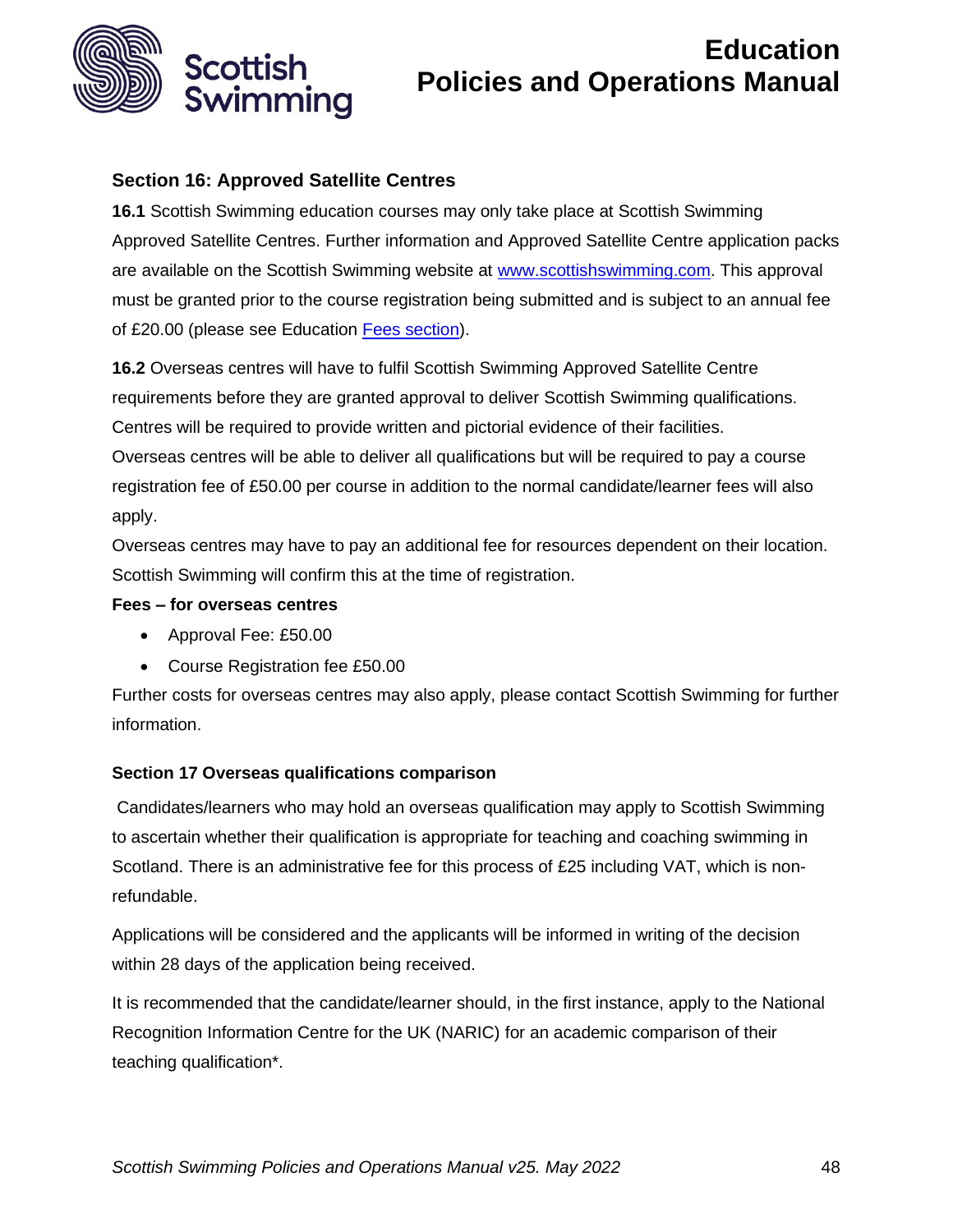

Candidates/learners must apply in writing to Scottish Swimming and include the following details:

- Scottish Swimming Overseas Comparative Qualification application form which is available from the website [www.scottishswimming.com](http://www.scottishswimming.com/)
- Letter from NARIC identifying the qualification comparison\*
- Copies of relevant certificates
- Detailed account of the qualification
- Translation of the qualification/s by an official translator
- Curriculum Vitae
- Written detail of teaching / coaching experience countersigned from employer / Head **Coach**
- Payment of  $£25 -$  payable by bank transfer, card sale, or cheque made payable to Scottish Swimming

Scottish Swimming will inform the candidate/learner in writing of the outcome of their application.

Organisers should make sure that candidates/learners with overseas qualifications provide them with a copy of the Scottish Swimming decision before they enrol on to a course and attach a copy of the decision letter to the candidate list and fees form when submitting to Scottish Swimming no later than 14 days prior to the commencement of the course (28 days for Level 2).

*\** NARIC compares academic qualifications gained outside the United Kingdom from school leaving certificates to post graduate qualifications. To contact NARIC please visit their website www.naric.org.uk and follow their guidance.

## <span id="page-48-0"></span>**Section 18: Exemptions**

Exemptions from Scottish Swimming qualifications pre-requisites may, in certain circumstances, be granted to applicants who have qualifications or experiences other than those already listed for the qualification they wish to undertake.

Candidates/learners wishing to apply for exemption should apply to Scottish Swimming using the Exemption application form which can be found on the website [www.scottishswimming.com.](http://www.scottishswimming.com/)

Candidates/learners must apply in writing to Scottish Swimming and include the following details:

- A detailed CV including details of their experience in teaching or coaching
- Copies of any relevant certificates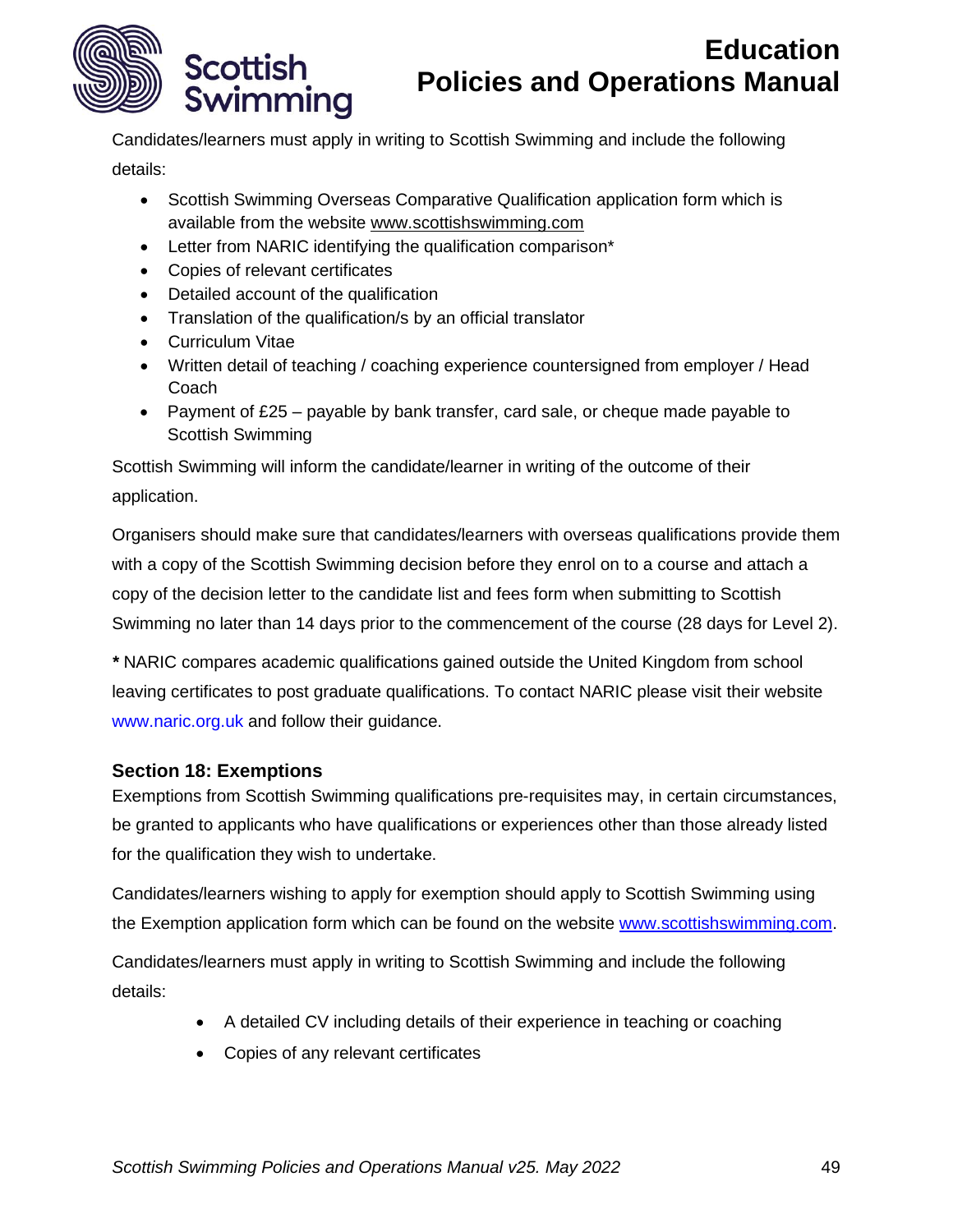

**Scottish** 

Swimming

# **Education Policies and Operations Manual**

- An outline of the content of the syllabus/es covered in gaining any relevant qualifications held
- Written detail of teaching / coaching experience countersigned from employer / Head Coach
- Payment of £25 (non-refundable) payable by bank transfer, card sale, or cheque made payable to Scottish Swimming

Applications should be sent to Scottish Swimming for consideration no later than 28 days before the course start date and the applicants will be informed in writing of the decision.

Organisers should make sure that candidates/learners provide them with a copy of the Scottish Swimming decision before they enrol on to a course and attach a copy of the decision letter to the candidate list and fees form when submitting to Scottish Swimming no later than 14 days prior to the commencement of the course (28 days for Level 2).

## <span id="page-49-0"></span>**Section 19: Recognition of Prior Learning (RPL)**

SQA's policy is to recognise prior learning as a method of assessing whether a learner's experience and achievements meet the evidence requirements (i.e. the standard) of a SQA Unit or Units and which may or may not have been developed through a course of learning.

Scottish Swimming recognises that there are many avenues, outside of the United Kingdom Coaching Certificate pathway, by which individuals may have developed their teaching/coaching skills. Scottish Swimming values these skills and welcomes coaches from different backgrounds into our sport in Scotland.

RPL is open to anyone who wishes to map their current skills and experience to the Scottish Swimming Education pathway for swimming. E.g. PE teachers who may have extensive experience in the 'how to coach' techniques may only need to complete certain units to achieve Level 2.

Candidates/learners must apply in writing to Scottish Swimming and include the following details:

- A detailed CV including details of their experience in teaching or coaching
- Copies of any relevant certificates
- An outline of the content of the syllabus/es covered in gaining any relevant qualifications held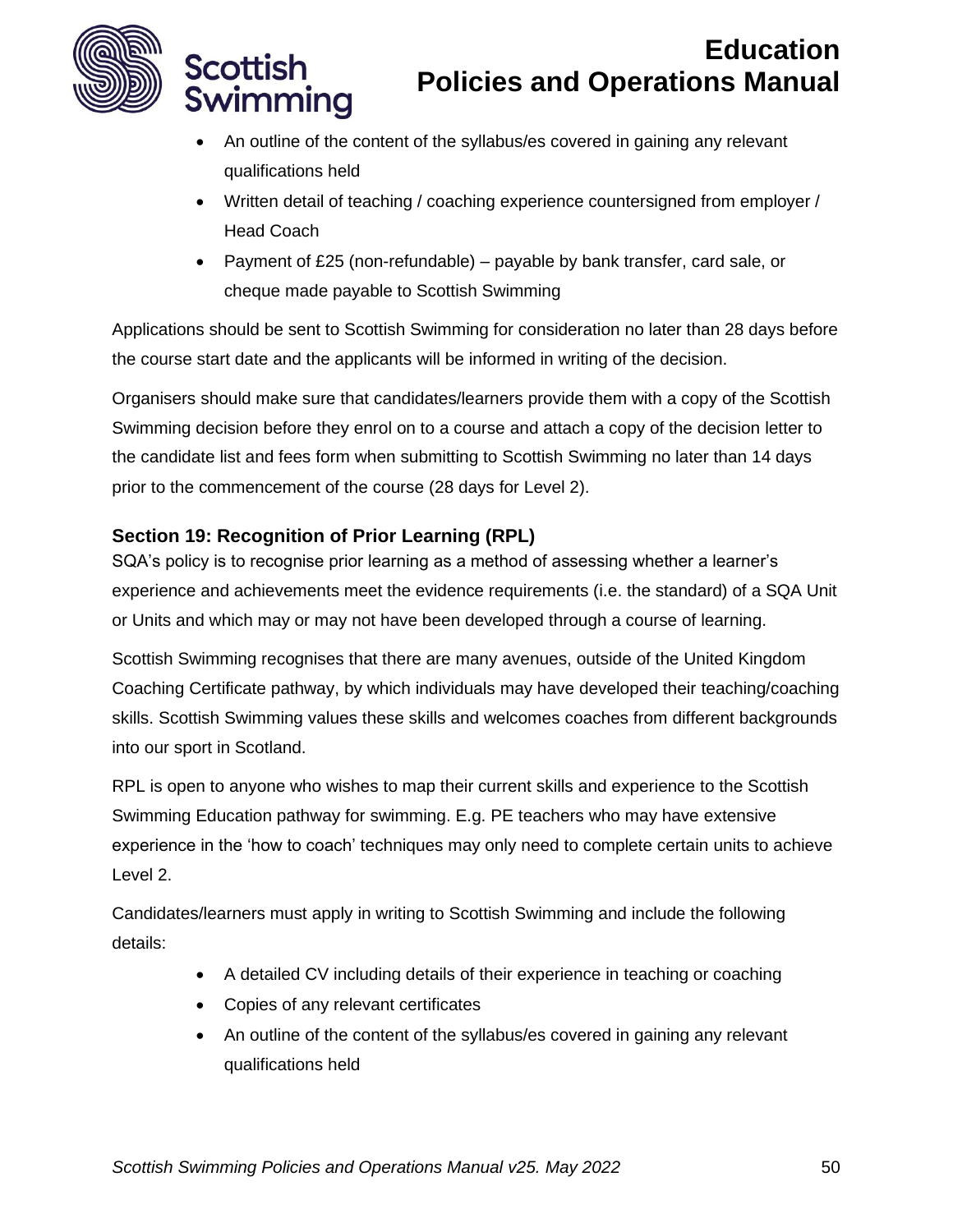

Scottish

Swimming

# **Education Policies and Operations Manual**

• Payment of £25 (non-refundable) – payable by bank transfer, card sale, or cheque made payable to Scottish Swimming

Applications should be sent to Scottish Swimming for consideration no later than 28 days before

the course start date and the applicants will be informed in writing of the decision.

Organisers should make sure that candidates/learners provide them with a copy of the Scottish Swimming decision before they enrol on to a course and attach a copy of the decision letter to the candidate list and fees form when submitting to Scottish Swimming no later than 14 days prior to the commencement of the course (28 days for Level 2).

## <span id="page-50-0"></span>**Section 20: Scottish Swimming Education Fees**

**Candidate/learner fees** (payable from course organiser to Scottish Swimming)

- Scottish Swimming Level 1 Certificate in Coaching all disciplines £150.00
- Scottish Swimming Level 2 Certificate in Coaching all disciplines £270.00
- Scottish Swimming Teacher Qualification (SSTQ) £275.00
- Scottish Swimming Teacher Qualification (SSTQ) Conversion/Upskill: £137.50

**Course fees per candidate/learner** (payable from candidates/learners to course organiser)

- Level 1 Maximum £300.00 per complete course (this includes £150.00 Scottish Swimming Fee)
- Level 2 Maximum £600.00 per complete course (this includes £270.00 Scottish Swimming Fee)
- SSTQ- Maximum £550.00 per complete course (this includes £275.00 Scottish Swimming Fee)
- SSTQ (Conversion/Upskill)- Maximum £275.00 per complete course (this includes £137.50 Scottish Swimming Fee)

**Recommended tutor fees per course** (payable to the tutor by organiser, and subject to local negotiation)

- Level  $1 £1000$  (based on £25 p/h)
- Level  $2 £2500$  (based on  $£30$  p/h)
- $SSTQ E2000$  (based on  $(E31.25 \text{ p/h})$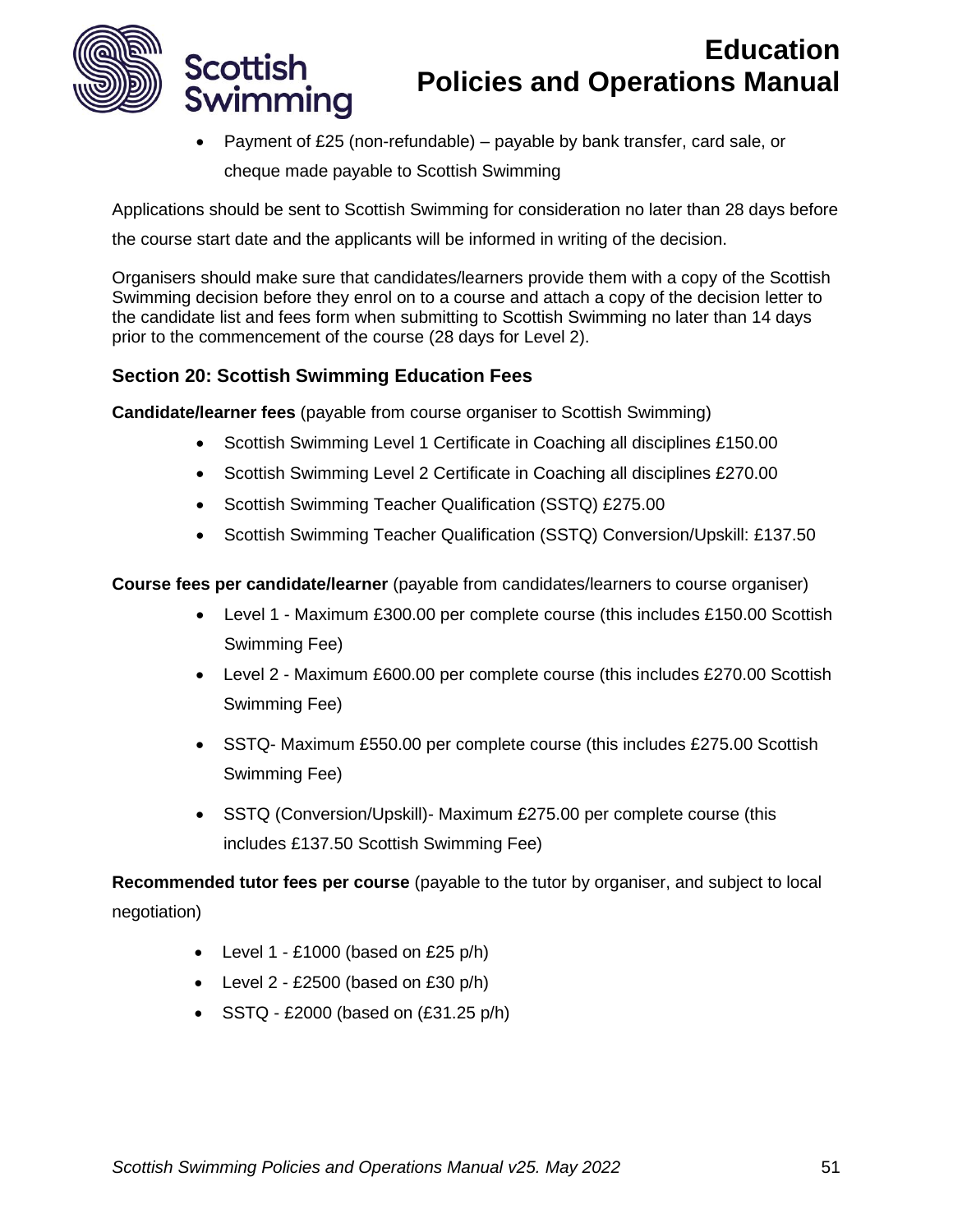

**Recommended tutor cancellation fee** (subject to local agreement and locally agreed timescales)

- Level 1 20% agreed fee
- Level 2 30% agreed fee
- SSTQ 30% agreed fee

#### **Subsidy payment for Scottish Swimming members:** See website for subsidy rates.

#### **Cancellation of registered courses**

- Up to 28 days before the course start date No charge
- Up to 21 day before the course start date  $-$  £20.00
- Up to 14 days before the course start date  $-$  £50.00
- 14 days onwards before the course start date– full payment required

#### **Candidate course booking cancellation**

Course refunds will not be issued to candidates following the specific course booking deadline date (2 weeks prior to course start date). Where the cancellation request is received prior to the booking deadline, candidates are eligible to apply for a refund of the Scottish Swimming fee (see fee split below); refund requests will be taken on a case by case basis. Refund of the Course Organiser fee is at the discretion of the Course Organiser.

#### **Split of candidate course fees:**

- Level 1: 50% Scottish Swimming 50% Course Organiser
- Level 2: 45% Scottish Swimming 55% Course Organiser
- Level 3: 100% Scottish Swimming
- SSTQ: 50% Scottish Swimming 50% Course Organiser

#### **Re assessment for written examination fees**

- Level 1 £30.00
- Level 2 single examined unit £35.00
- Level 2 both examined units £65.00

#### **Re assessment for practical and on course assessments**

- SSTQ £50.00
- $\bullet$  Level 1 £42.50
- Level 2 £50.00
- Level 3 Site Visit £162.50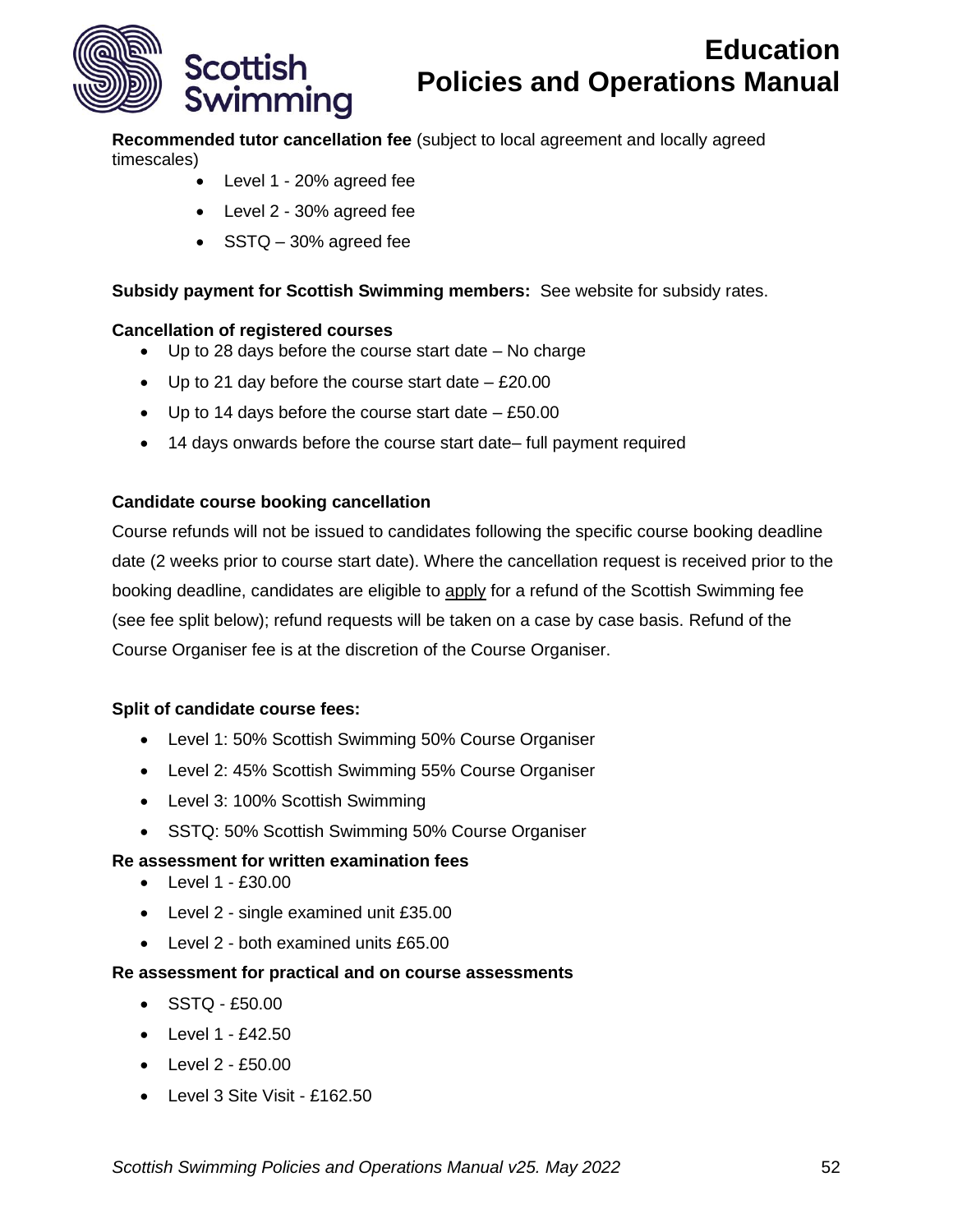

## **Approved Satellite Centre Annual Fee**

- Main site £20.00
- Overseas centres £50.00 (Some additional postage costs may apply to overseas

centres. Scottish Swimming will advise at the time of registration.)

### **Additional Scottish Swimming certificates**

A fee of £5.00 per printed certificate is payable.

#### **Replacement of SQA National Progression Award certificates**

A fee of £40.00 per SQA certificate is payable. Please visit [www.sqa.org](http://www.sqa.org/) for information

#### **Candidate/learner services**

- Overseas comparison £25.00
- Exemptions £25.00
- Recognition of Prior Learning (RPL) £25.00

## **Candidate/learner Examination re-mark/specific feedback request**

- Level 1 £30.00
- Level 2 £35.00 single examined unit paper
- Level 2 £65.00 both examined unit papers

## **Candidate late course submission / completion**

## **SASA Fees**

- **SSTQ;** coursework submitted for marking 3 months or more following the last day of course delivery. Fee to learner  $=$  £35 for 1 to 3 assessment tasks*excluding practical based tasks* (more than stated is at the discretion of Scottish Swimming)
- **Level 1;** coursework submitted for marking 3 months or more following the last day of course delivery. Fee to learner  $= \text{\pounds}30$
- **Level 2;** coursework submitted for marking 6 months or more following the last day of course delivery. Fee to learner = £35 for 1 single unit & £65 for 2 or more unit submissions
- **Level 3;** coursework submitted for marking 12months or more following the last day of course delivery. Fee to learner = £40.00 for 1 single unit & £75.00 for 2 units (more than 2 units at discretion of Scottish swimming)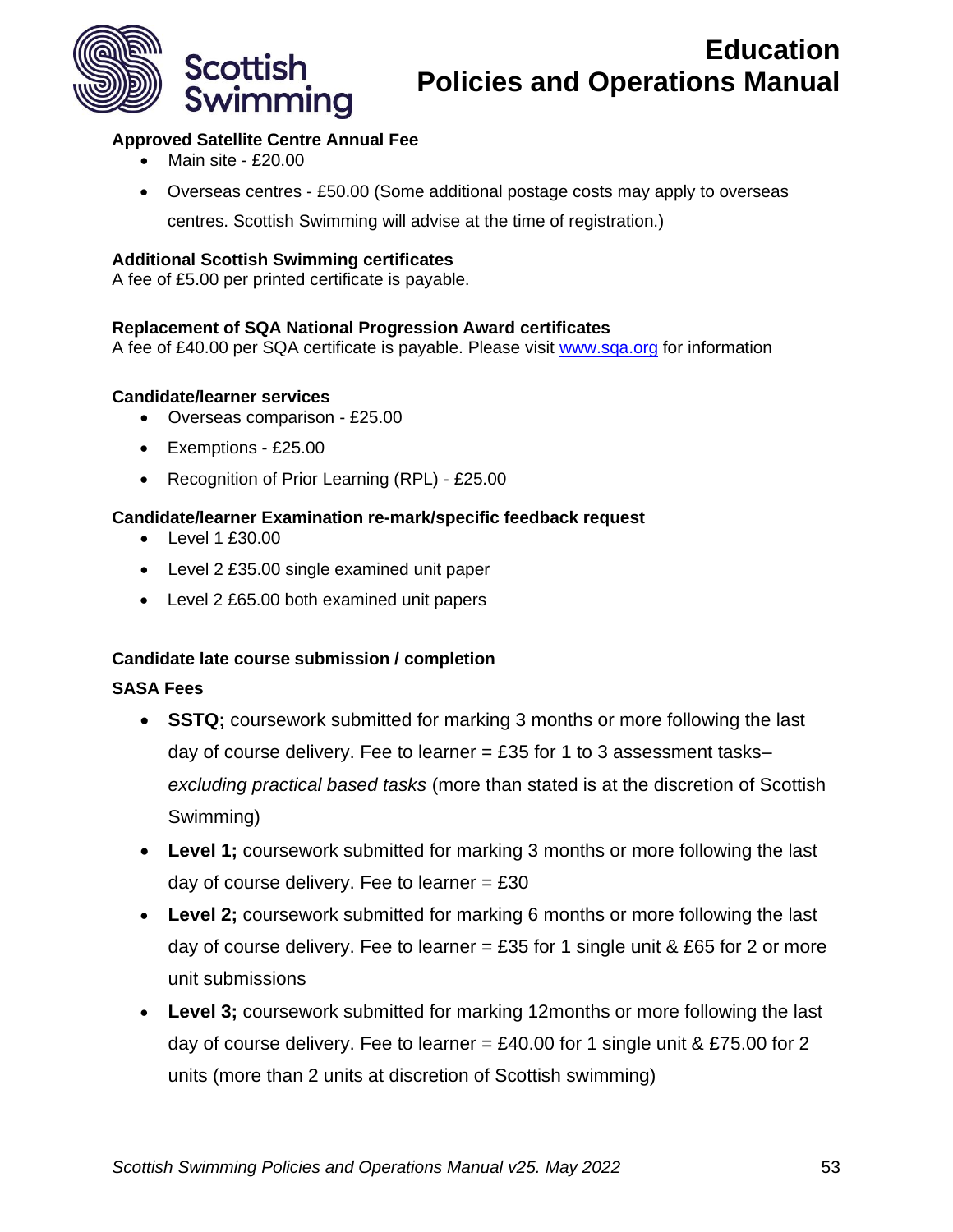

## **SQA Fees**

- **SQA Level 1**; course not completed 18 months from course start date. Fee to  $learner = £22.50$
- **SQA Level 2**; course not completed 18 months from course start date Fee to  $learner = £15.00$
- **SQA Level 3;** course not completed 36 months from course start date Fee to  $learner = £30.00$

## <span id="page-53-0"></span>**Section 21: Roles and Responsibilities**

The Roles and Responsibilities of the SQA Co-ordinator, Lead Internal Verifier, Lead Assessor, Assessor and Candidates are set out to improve understanding of the accreditation and assessment process within centres. These arrangements will be reviewed ongoing and at Standardisation Meetings.

#### **Application Process**

Applications will be considered based on the individuals skill set against the specific demands for new tutors, assessors and internal verifiers, with the most appropriate applicants selected based on suitability and strength of application in relation to the detailed Job Description and Roles & Responsibilities.

Should there be a large number of applications, candidates may be selected from an interview process. All applicants must hold a current Teacher/Coach Licence of Level 2 or above (Excluding the Role of SQA coordinator).

## **SQA Coordinator: Roles and Responsibilities**

- To be the first point of contact between the centre and SQA
- To ensure policies and procedures are in place to support the quality assurance process
- To ensure that policies and procedures are reviewed regularly and updated in line with current SQA guidance and with centre decisions
- To ensure that the most current version of all documentation is used
- To enable internal verifiers and assessors to meet on a regular basis
- To support the sharing of best practice among Assessors and Internal Verifiers
- To ensure updates are provided to staff who have been inactive in the roles of assessors and internal verification for some time or where there has been any considerable changes to centre procedures.
- To liaise between SQA quality assurance staff and Assessors/Internal Verifiers when SQA quality assurance staff wish to visit
- To circulate the subsequent Quality Assurance report to appropriate personnel
- To ensure that any required actions and development points identified in a Quality Assurance report are discussed and acted upon promptly.
- To ensure all data passed on by Internal Verifiers and Assessors is processed and submitted to SQA, according to the Centre's Data Management Policy.
- To ensure that relevant Centre staff check for Scottish Candidate Number (SCN) of new candidates.
- Arrange Additional Assessor/Internal Verifier Induction as required.
- To notify SQA of any changes that may affect the centre's ability to meet the Quality Assurance criteria. Information required on: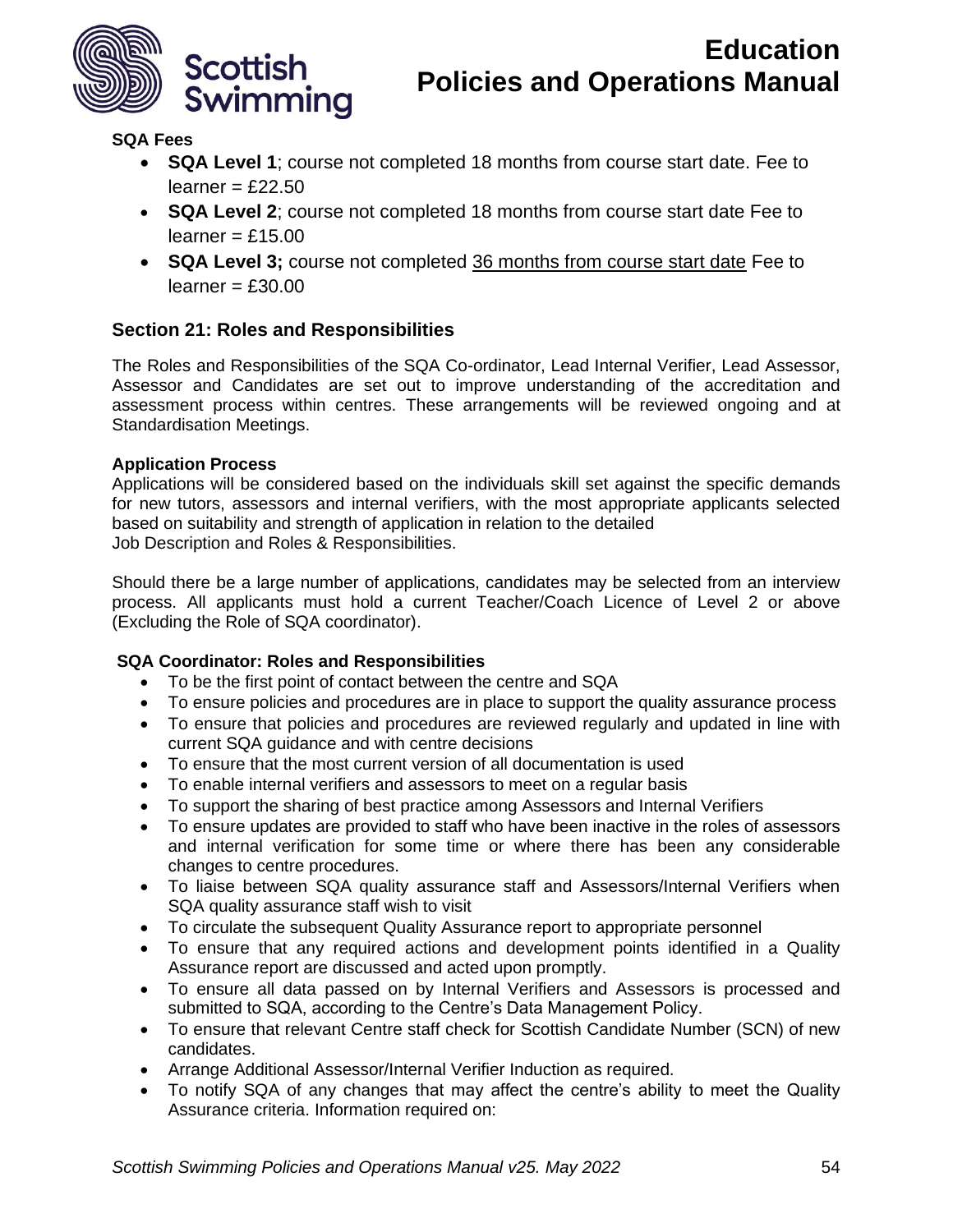

- Change of premises

Swimming

**Scottish** 

- Change of head of centre, owner or SQA Co-ordinator
- Change of name of centre or business
- Change of contact details
- Outcome of internal/external investigations
- Removal of centre and/or qualification approval by another Awarding body
- Lack of appropriate assessors or internal verifiers
- To ensure the secure storage of candidate records of achievement within a locked cabinet and office.
- To initiate qualification approval procedure.

#### **External Verifier: Roles and Responsibilities**

*External Verifiers are appointed to Scottish Swimming from the Awarding Body (SQA)*

- Participate in central verification events, carry out external verification visits and/or participate in postal verification visits as required
- Participate in prior verification of centres' internally devised instruments of assessment
- Participate in approval, post approval and development visits to centres
- Assist Internal Assessment Delivery and Quality Assurance staff with policy and subject specific enquiries from centres and SQA officers
- Deliver and participate in external verifier training events
- Submit CPD record within agreed timescales where appropriate
- Submit a current Personal Development Plan (PDP) within the agreed timescales where appropriate

### **Lead Internal Verifier: Roles and Responsibilities**

- To facilitate and support Assessors to meet on a regular basis
- To assist Assessors in the standardisation of assessment evidence and sharing of best practice
- To sample assessment evidence according to the Internal Verification Policy
- To countersign evidence as confirmation of verification
- To complete internal verification reports and summary sheets
- To measure feedback and ensure internal audit compliance and quality control is met
- To undertake training observations at least once per year
- To facilitate and attend quarterly reviews with all staff to seek feedback for development and implementation of material to support learners
- For regulated qualifications only, to maintain a CPD record and make this available to SQA's external Quality Assurance staff on request
- To contribute to the Centre's review of policies, procedures, learning and assessment material and resources
- To participate in any assessment appeal as indicated in the Centre Appeals Procedure
- To participate in any complaint as indicated in the Centre Complaints Procedure
- To attend and participate in any visits by SQA Quality Assurance staff, as required.
- To be aware of the risk of malpractice and act according to the Centre procedure.
- The assessment of candidates with identified additional assessment requirements shall be monitored to ensure this meets the candidate's needs and complies with QA requirements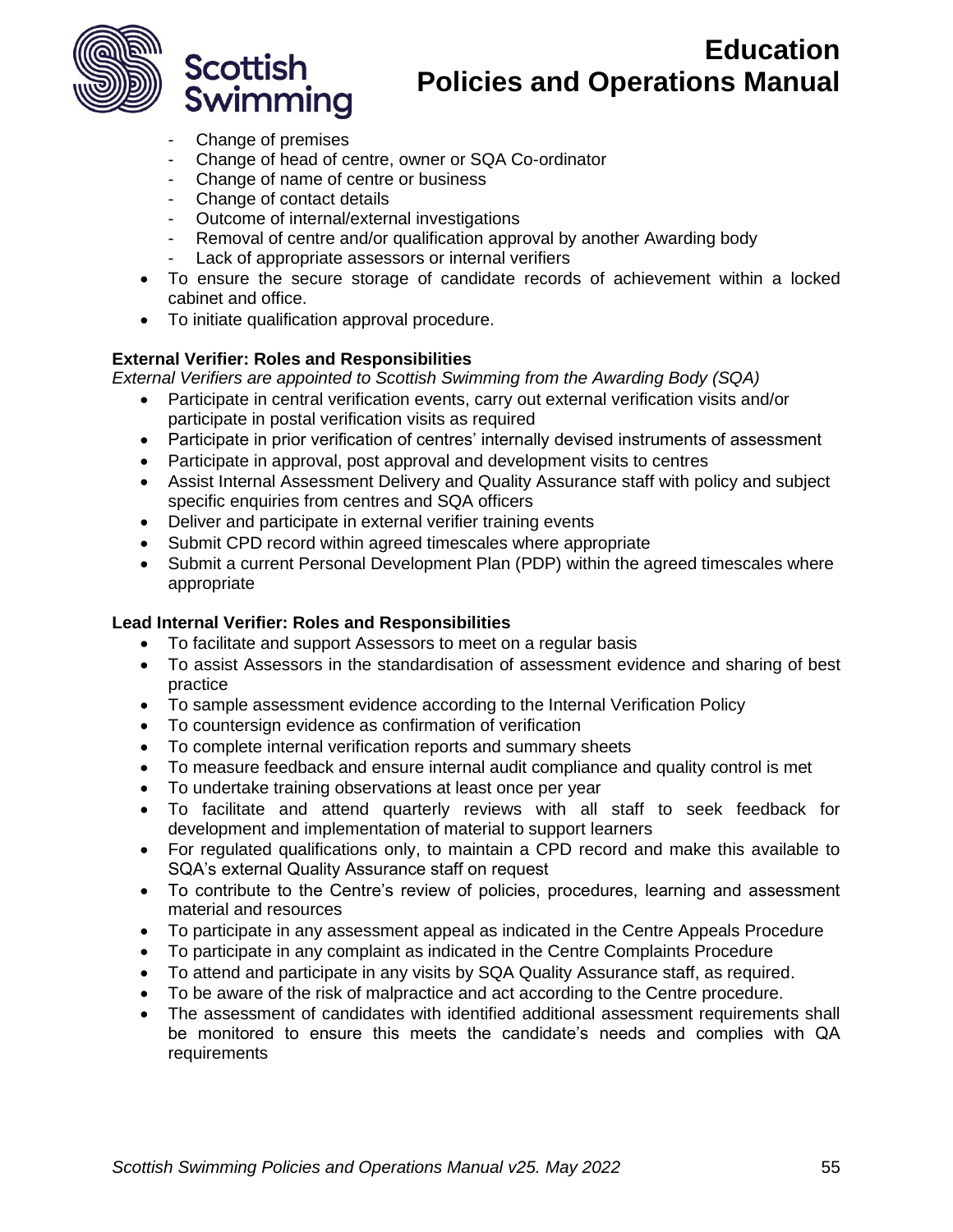

#### **Internal Verifier**

- Ensuring that assessments and assessment decisions are valid, reliable, practicable, fair and equitable.
- Maintaining internal quality assurance procedures
- Ensuring that delivery and assessment policies and procedures are available and adhered to
- Ensuring the consistent application of criteria and standards
- Providing support to Tutor /Assessors including identification of their development and training needs where appropriate
- Ensuring that Tutor /Assessors apply the appropriate assessment methods, standards and recording procedures
- Supporting Tutor /Assessors and identifying any additional training which may be required
- Ensuring that appropriate requirements in relation to appeals, complaints and equal opportunities are in place and are operational
- Liaising fully with the External Verifier (EV) appointed by the SQA, as required
- Providing the EV with any information required
- Identifying their own training and development needs
- Attending appropriate training events or workshops
- Producing a verification plan for each course as necessary
- Verifying each programme or course as appointed
- Sampling assessments and discussing the outcomes with the Tutor /Assessors
- Maintaining consistency of assessment practices
- Completing all programme/course documentation supplied by Scottish Swimming including assessment decisions and action plans
- Ensuring that candidate/learners are fully informed of the assessment process
- Attending Scottish Swimming standardisation meetings
- Ensuring that Scottish Swimming is operating in accordance with the Awarding Body requirements and regulations relating to assessment standards
- Providing Scottish Swimming with copies of all records and documentation as required

## **National Trainer (Lead Tutor) / Assessor: Roles and Responsibilities**

- Design and ongoing development of course material
- To ensure that all Assessors and Verifiers are aware of Safeguarding Measures and are aware of company policies regarding Equality and Diversity
- To provide feedback and support to Trainers, Internal Verifiers, Assessors and candidates, as required, in relation to course material
- To promote to learners the opportunity of undertaking the qualification
- To attend quarterly reviews with Scottish Swimming staff and to seek feedback for development and implementation of material to support learners
- The assessment of candidates with identified additional assessment requirements shall be monitored to ensure this meets the candidate's needs and complies with QA requirements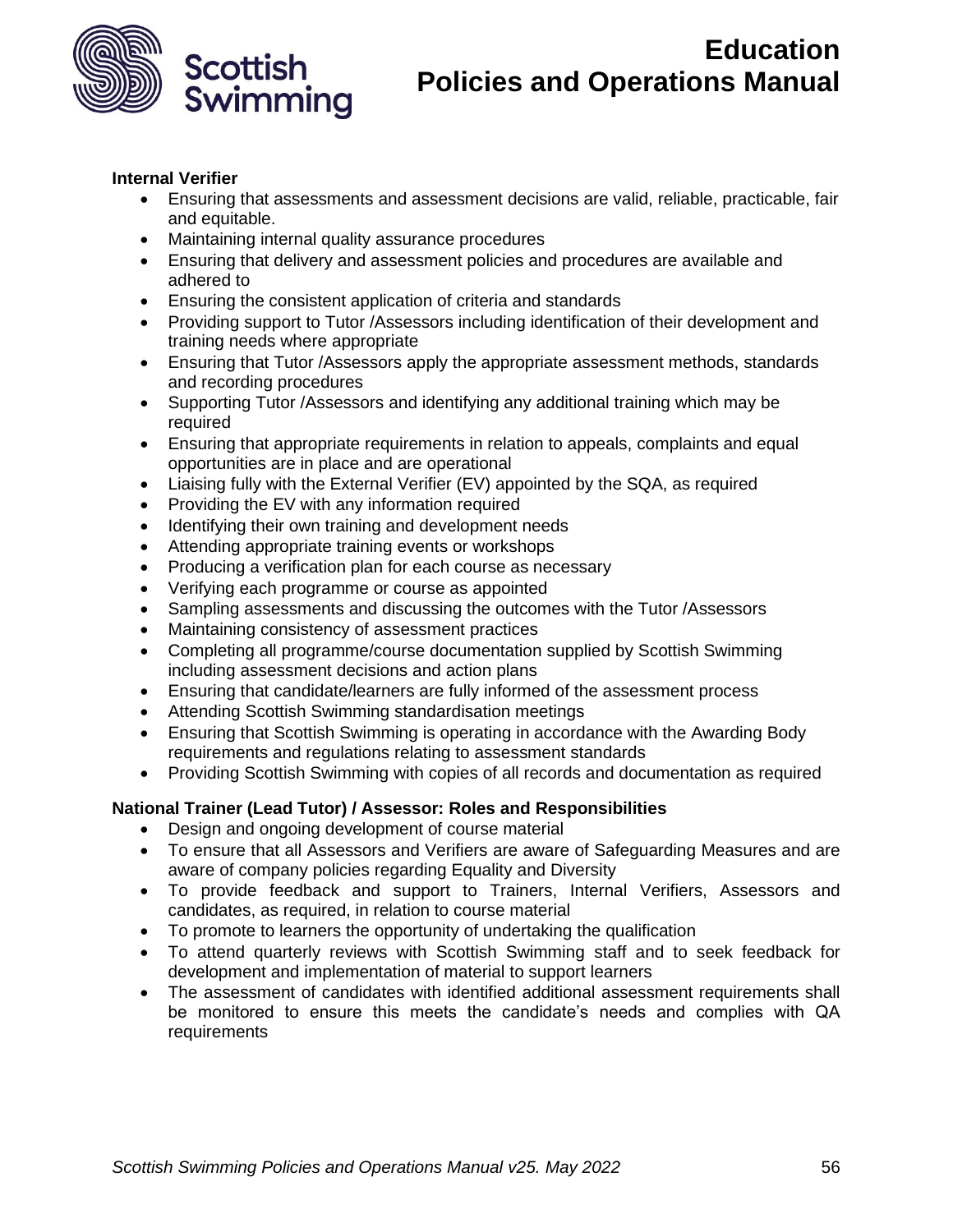

## **Tutor / Assessor: Roles and Responsibilities**

- To undertake candidate induction and ensure that correct paperwork is completed
- To support the candidate through the qualification
- To provide remediation and re-assessment for candidates where necessary
- To assess candidate evidence against the National standards.
- To record assessment decisions and provide feedback to candidates on submitted evidence
- To identify and support candidates who require assessment arrangements
- To discuss candidate assessment arrangements with colleagues to ensure a standardised approach
- To attend and participate in Standardisation Meetings
- For regulated qualifications, to maintain a CPD record and make this available to SQA's External Quality Assurance staff on request
- To contribute to the centre's review of policies, procedures, learning and assessment material and resources
- To participate in any Assessment Appeal, as indicated in the centre appeals procedure
- To participate in any complaint as indicated in the centre complaints procedure
- To attend and participate in any visits by SQA Quality Assurance staff, as required
- To be aware of the risk of malpractice and act according to the centre procedure.

#### **Candidates: Roles and Responsibilities**

- To attend planned meetings with Assessor and to bring updated Portfolio
- To ensure all contact information is kept up-to-date and to notify your Assessor of any changes
- To notify the Assessor in advance if unable to meet agreed timescales or to attend meetings
- To commit to training and studying
- To respond positively to advice and support from your Assessor
- To ensure that all evidence provided to the Assessor is your own work

## <span id="page-56-0"></span>**Section 22 Education Data Management Policy**

Accurate data is sought from candidate/learners at induction through completion of online Scottish Swimming membership system.

Candidate/learners will then be entered for the award on SQA Connect and once this process is complete the form information will be filed and stored electronically.

If candidate/learner marries or changes address, Assessors will ensure that a 'Change of Candidate/learner details' form is completed which the Assessor will pass securely to the centre contact for processing. The centre contact will update SQA via SQA Connect to ensure that information held is accurate.

Any queries regarding the information supplied should be clarified prior to any information being entered onto the database.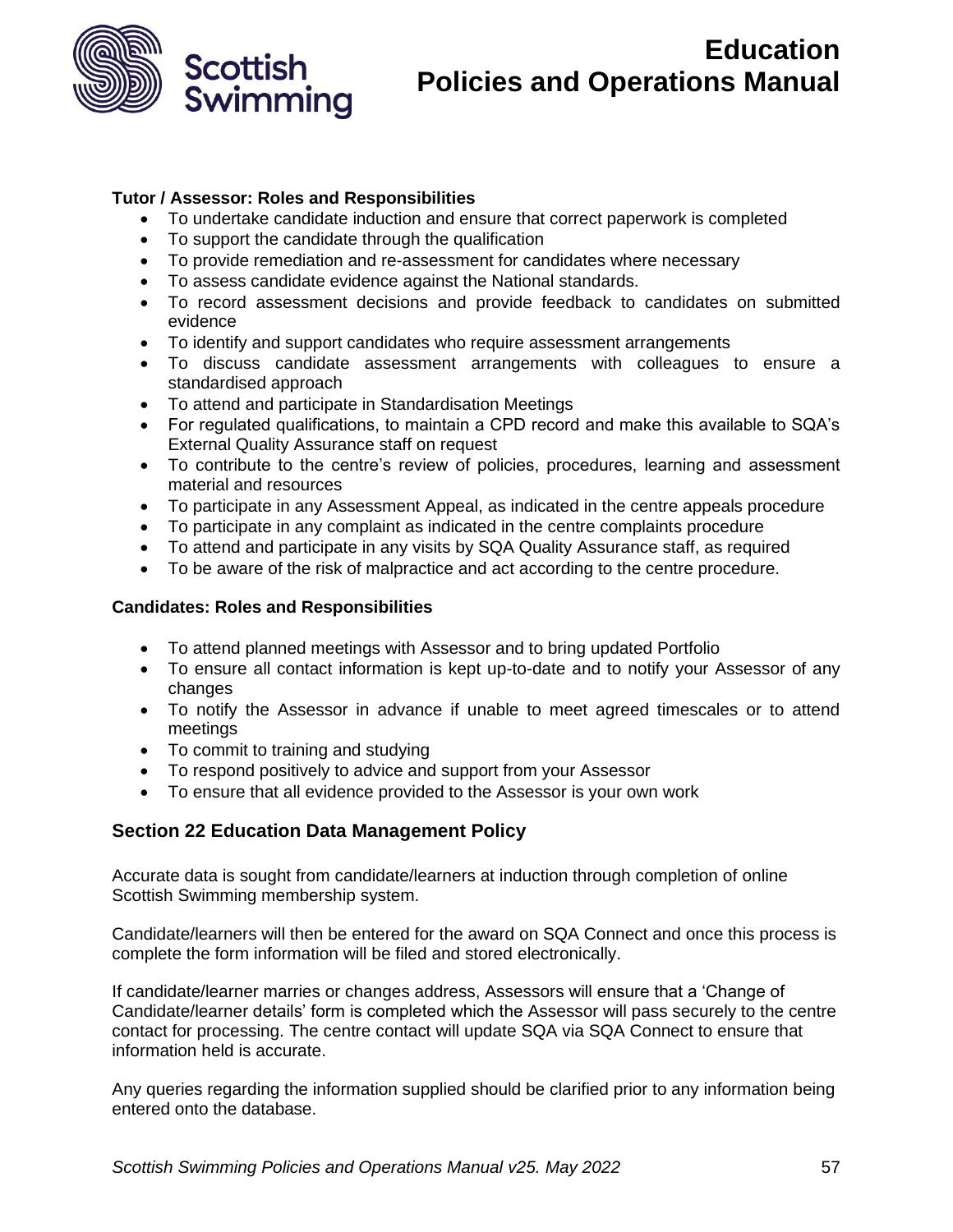

If candidate/learner is not going to complete the qualification by the expected completion date, a new completion date will be entered on SQA Connect.

Candidate/learners not yet certificated will be checked with SQA to ensure that the results are not being blocked by the outstanding results of other Centre or College.

Monthly Navigator reports are run to identify candidate/learner status.

A current list of candidate/learners undertaking assessment and other records related to the centre will be kept electronically and password-protected. This is securely stored on the online learning platform(s).

#### Completions:

Once a candidate/learner has completed, the following process must be followed:

- 1. Tutors/Assessors contact the SQA Co-ordinator via email/online learning platform to confirm final candidate/learner completion
- 2. SQA Co-ordinator completes a final check of all candidate/learner assessments, units and core skills achieved
- 3. The candidate/learner is then resulted for core skills and units and group awards on SQA Connect

All paper-based records of the Centre will be scanned and stored electronically in a secure password protected/restricted folder for a period of 12 months following completion of the group award.

The Centre operates in line with **GDPR.** 

## <span id="page-57-0"></span>**Section 23 Complaints**

#### **Overview - Procedure for Making a Complaint Against an assessment related matter**

This procedure relates to aspects connected to the delivery of a course leading to a Scottish Swimming certificate. The procedure for an appeal against the assessment decision can be found in the appeals procedure.

Complaints dealt with under this procedure will relate to all aspects of delivery and will include areas such as:

- Ineffective delivery by the tutor
- Omission in respect of the syllabus to be covered
- Inappropriate activities by the tutor including any behaviour which may cause concern or offence
- Irregularities in the way in which the course is delivered or assessed.

Complaints may be made during a course or at the end. In the case of the latter this must be received by the course organiser and copied to Scottish Swimming within 28 days of the completion of the course. Complaints received after this date will not be acknowledged.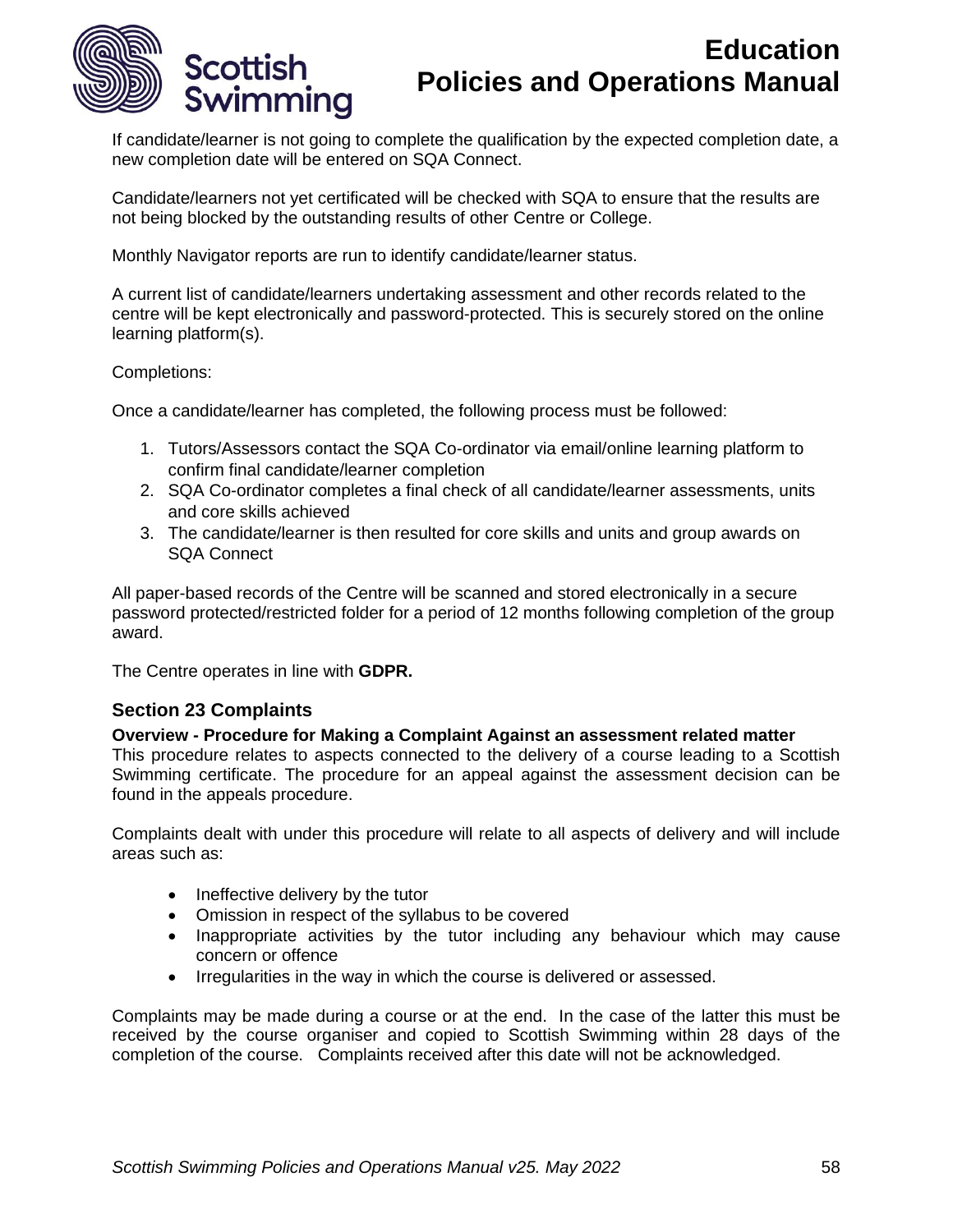

Details of the complaint – i.e. its nature, persons involved and dates of discussion and meeting – will be recorded as evidence that a complaint has been processed. Records must be retained for a period of 1 year.

#### **Introduction**

The object of the complaints policy set out below is to provide a means for dealing promptly with any complaint which you may have in the course of dealing with the centre.

We are committed to providing a high-quality service to all. When something goes wrong, we need you to tell us about it. This will help us to improve our standards.

#### **Please note:**

Before an official complaint is made, Scottish Swimming always recommends that any issues are discussed with your, course organiser, tutor or a member of Scottish Swimming staff.

If you have a complaint, in the first instance please speak to your course organiser. Your course organiser will make a record of your complaint including any action and outcome. If, however, you feel you cannot speak to the course organiser or are not satisfied with the response or outcome you should put your complaint in writing to the Scottish Swimming Education department.

#### **STAGE 1**

Initial discussions held with course organiser, tutor or member of Scottish Swimming Education team to discuss any issues.

#### **STAGE 2**

Complaints should be addressed to the course organiser and should be made in writing stating clearly the nature of the complaint. The letter should be dated and signed and a copy sent to the Education department at Scottish Swimming.

If the course organiser is also the tutor then the complaint should be sent direct to the Education department, again this should be made in writing stating clearly the nature of the complaint.

#### **STAGE 3**

The course organiser is required to respond to the complaint within 14 working days from receipt of the complaint. The letter should be dated and signed and a copy sent to the Education department at Scottish Swimming.

#### **STAGE 4**

We will then investigate your complaint. This will normally involve passing your complaint to our Director of Development or nominated member of the management team, who will review your complaint and speak to the member of staff who is your named contact.

#### **STAGE 5**

The Director of Development, or nominated person, will contact you to discuss and arrange a meeting if required to hopefully resolve your complaint. S/he will do this within 14 days of sending you the acknowledgement letter.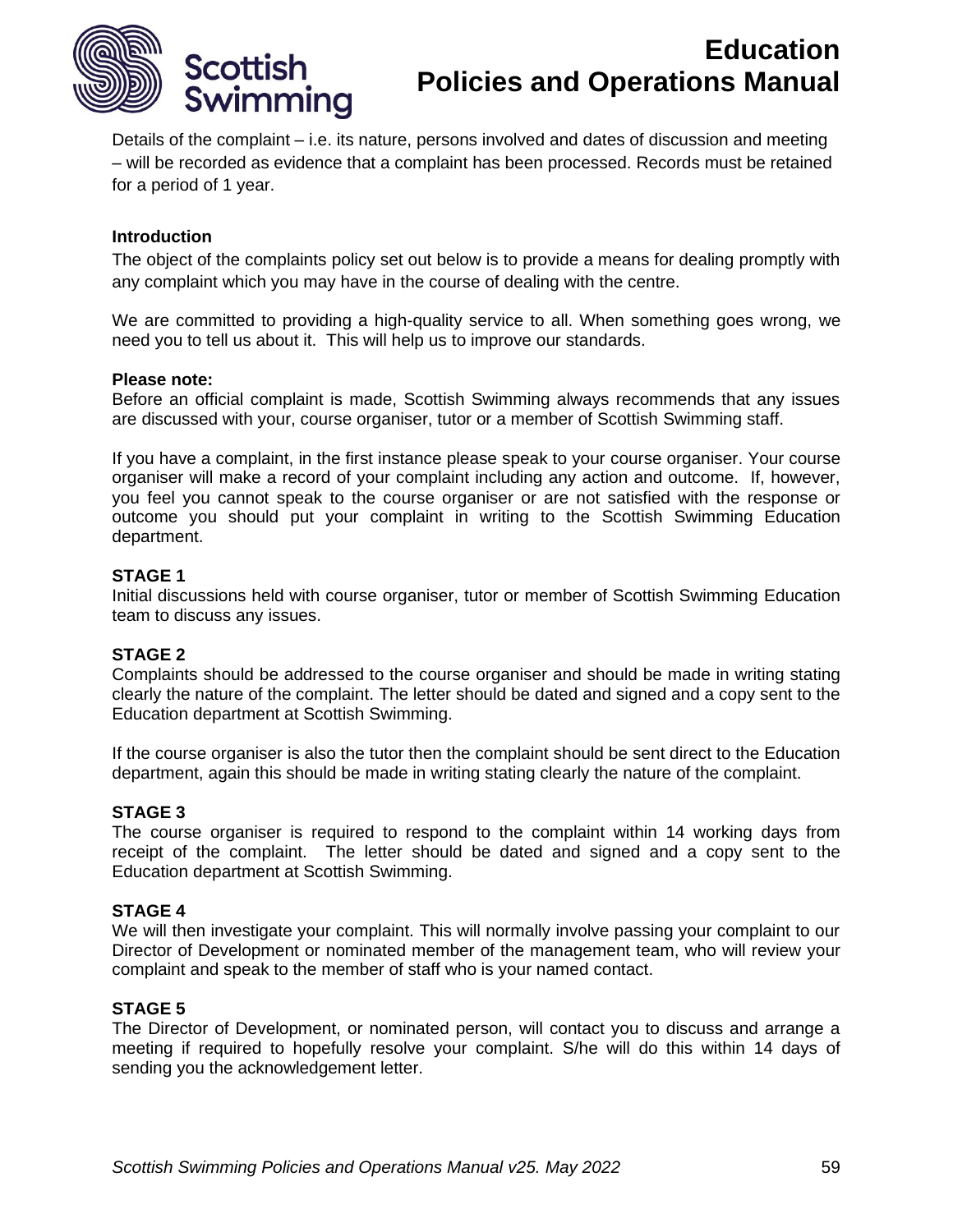

## **STAGE 6**

Within 5 working days of the discussion / meeting, the Director of Development or nominated member of the management team will write to you to confirm what took place and any solutions s/he has agreed with you.

### **STAGE 7**

If the complainant is not satisfied with the outcome of the complaint to the course organiser, the complainant then has 14 working days to forward to the Education department for consideration and response.

#### **STAGE 8**

If the complainant is not satisfied with the outcome of the complaint to Scottish Swimming the correspondence will be forwarded to the Chief Executive Officer for consideration and response by the Education department.

The Chief Executive Officer will be the final means of complaint within the Training Provider and will have 28 working days to consider the complaint.

The Chief Executive Officer will respond direct to the complainant in writing copying in the Education department.

#### **STAGE 9**

In the case of the matter in relation to Awarding body qualifications you will have the right to refer your complaint to them within 10 working days. SQA, the Awarding Body, will look at any appeal you may have if you still remain dissatisfied.

#### **Sanctions**

#### **Scottish Swimming can impose the following sanctions:**

- 1. Suspensions and fines may be imposed on tutors by Scottish Swimming.
- 2. Decisions taken by Scottish Swimming are mandatory on any tutor who finds themselves the subject of a complaint.
- 3. If a tutor has been suspended and is required go through the recertification/retraining process this must be carried out by the tutor prior to the new license period. Any tutor who is subject to suspension and does not take up the offer to recertificate/retrain within the current license period will not be eligible for a Scottish Swimming tutor License at a future date.
- 4. If a tutor has been suspended and goes through the recertification process as detailed in 3 above and then finds themselves the cause of a future complaint (and is found guilty) relating to the same the tutor will be automatically expelled from Scottish Swimming and this expulsion will be final.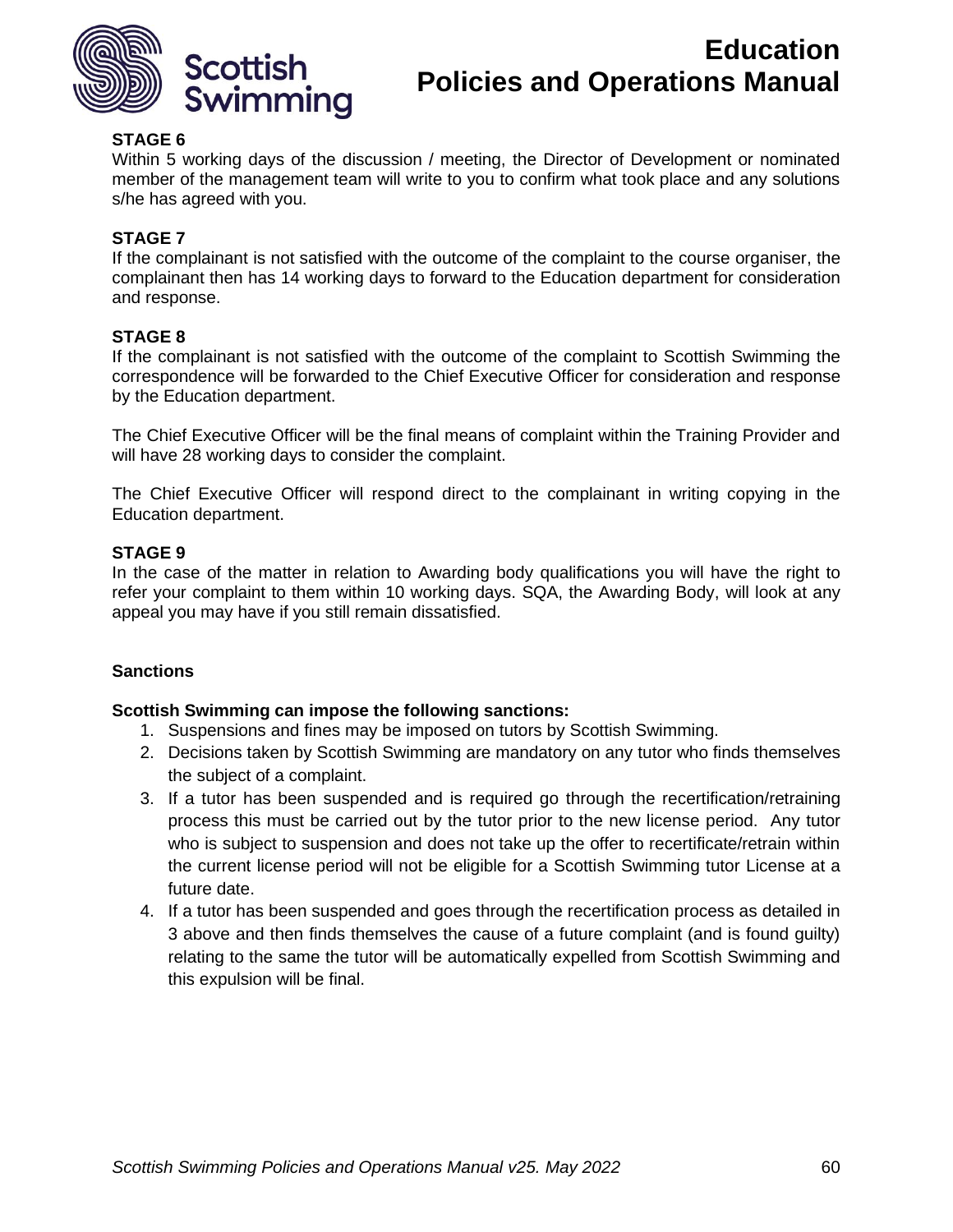

### **Appeal by a Tutor Against a Decision Taken By Scottish Swimming**

The procedure for an appeal against a decision taken by Scottish Swimming is through the Scottish Swimming Complaints Procedure which is detailed in R12.0 of the Company's Governance Documentation.

Please also see the Appeals Procedure.

#### \* **Scottish Qualifications Authority**

The Optima Building 58 Robertson Street Glasgow G2 8DQ

#### **Procedure for a Complaint against the Training Provider (Scottish Swimming)**

Complaints relating to the Training Provider functions are dealt with as follows:

#### **Stage 1**

Complaint received and acknowledged by the People Development Officer.

#### **Stage 2**

People Development Officer investigates complaint and provides the complainant with a formal written response.

#### **Stage 3**

If the response is accepted by the complainant the correspondence is retained on file for a period of 5 years.

#### **Stage 4**

If complainant does not accept the response from the Scottish Swimming People Development Officer the complaint will be forwarded to the Director of Development for attention.

#### **Stage 5**

The Director of Development will investigate the complaint and provide a formal written response.

#### **Stage 6**

If the response is accepted by the complainant the correspondence is retained on file for a period of 5 years.

#### **Stage 7**

If the complainant does not accept the response from the Director of Development the complaint will be forwarded to the Chief Executive Officer. The Chief Executive Officer will be the final means of complaint within the Training Provider.